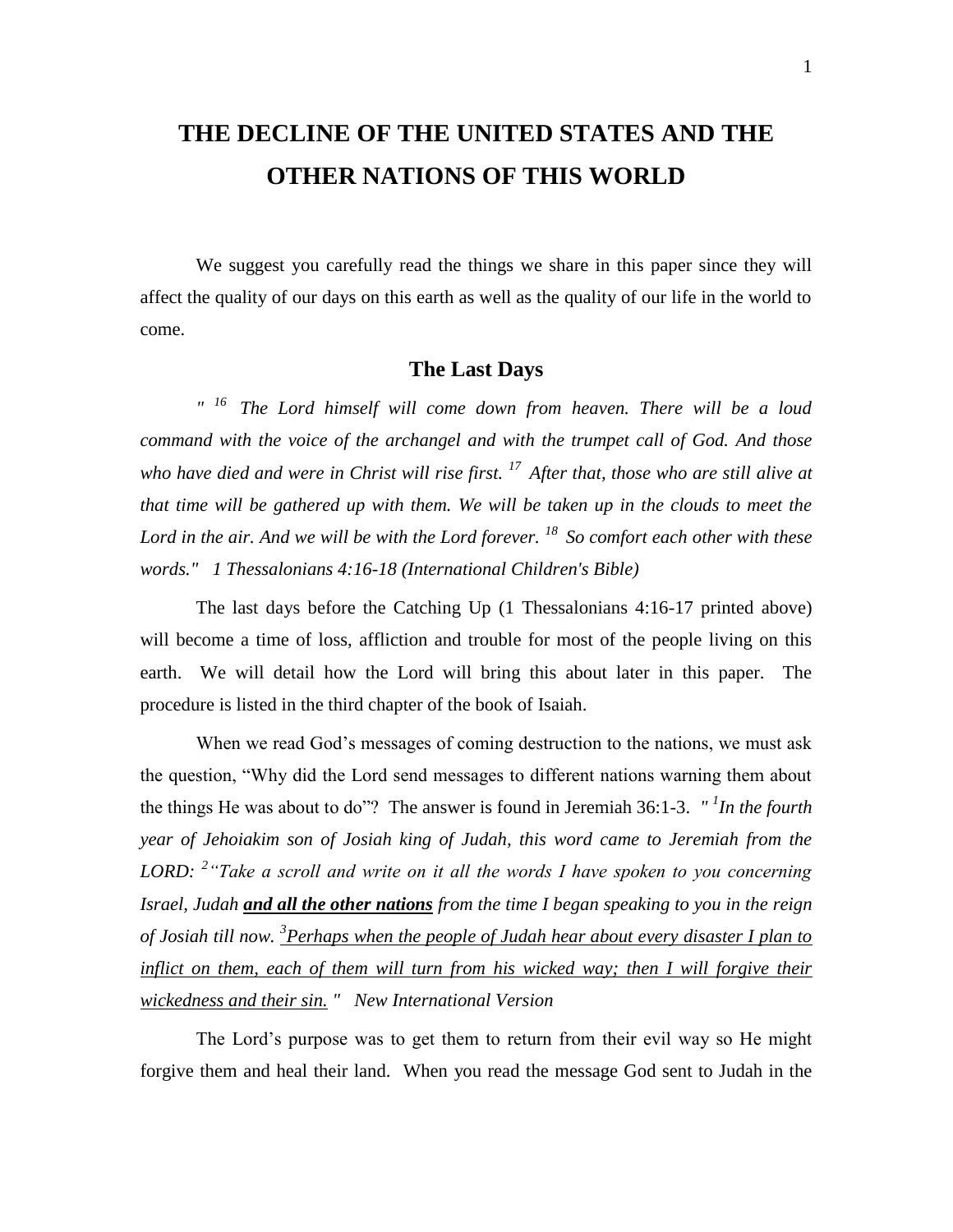third chapter of Isaiah, please remember His words are applicable to all people of all nations including the nation you are living in.

When the third chapter of the book of Isaiah kicks into high gear, the unrighteous will find those in government will be enacting laws and rules that restrict or deny their rights. Eventually they will see their wealth transferred to the government through taxes and/or inflation or their wealth transferred to others who are manipulating the economy. Even when they go to court because someone cheated them, stole their possessions or stole their wealth, they will get little or no justice from the judges who sit on the bench.

One calamity will follow another as the Lord takes away the things listed in the third chapter of Isaiah and the people will not be able to understand why everything is falling apart. They will not discern that what is happening to them is recompense for their own actions.

<sup>"</sup> Be not deceived; God is not mocked: for whatsoever a man soweth, that shall *he also reap. <sup>8</sup> For he that soweth to his flesh shall of the flesh reap corruption; but he that soweth to the Spirit shall of the Spirit reap life everlasting. <sup>9</sup> And let us not be weary in well doing: for in due season we shall reap, if we faint not. " Galatians 6:7-9 King James Version*

 $\frac{d}{dx}$  *My dear friends, this is the second letter I have written to encourage you to*  $\underline{do}$ *some honest thinking. I don't want you to forget <sup>2</sup>what God's prophets said would happen. You must never forget what the holy prophets taught in the past. And you must remember what the apostles told you our Lord and Savior has commanded us to do.*<sup>3</sup> But *first you must realize that in the last days some people won't think about anything except their own selfish desires. They will make fun of you <sup>4</sup>and say, "Didn't your Lord promise to come back? Yet the first leaders have already died, and the world hasn't changed a bit." <sup>5</sup>They will say this because they want to forget that long ago the heavens and the earth were made at God's command. The earth came out of water and was made from water. <sup>6</sup>Later it was destroyed by the waters of a mighty flood. <sup>7</sup>But God has commanded the present heavens and earth to remain until the day of judgment. Then they will be set on fire, and ungodly people will be destroyed. <sup>8</sup>Dear friends, don't forget that for the Lord one day is the same as a thousand years, and a thousand years is the same as one day. <sup>9</sup>The Lord isn't slow about keeping his promises, as some people*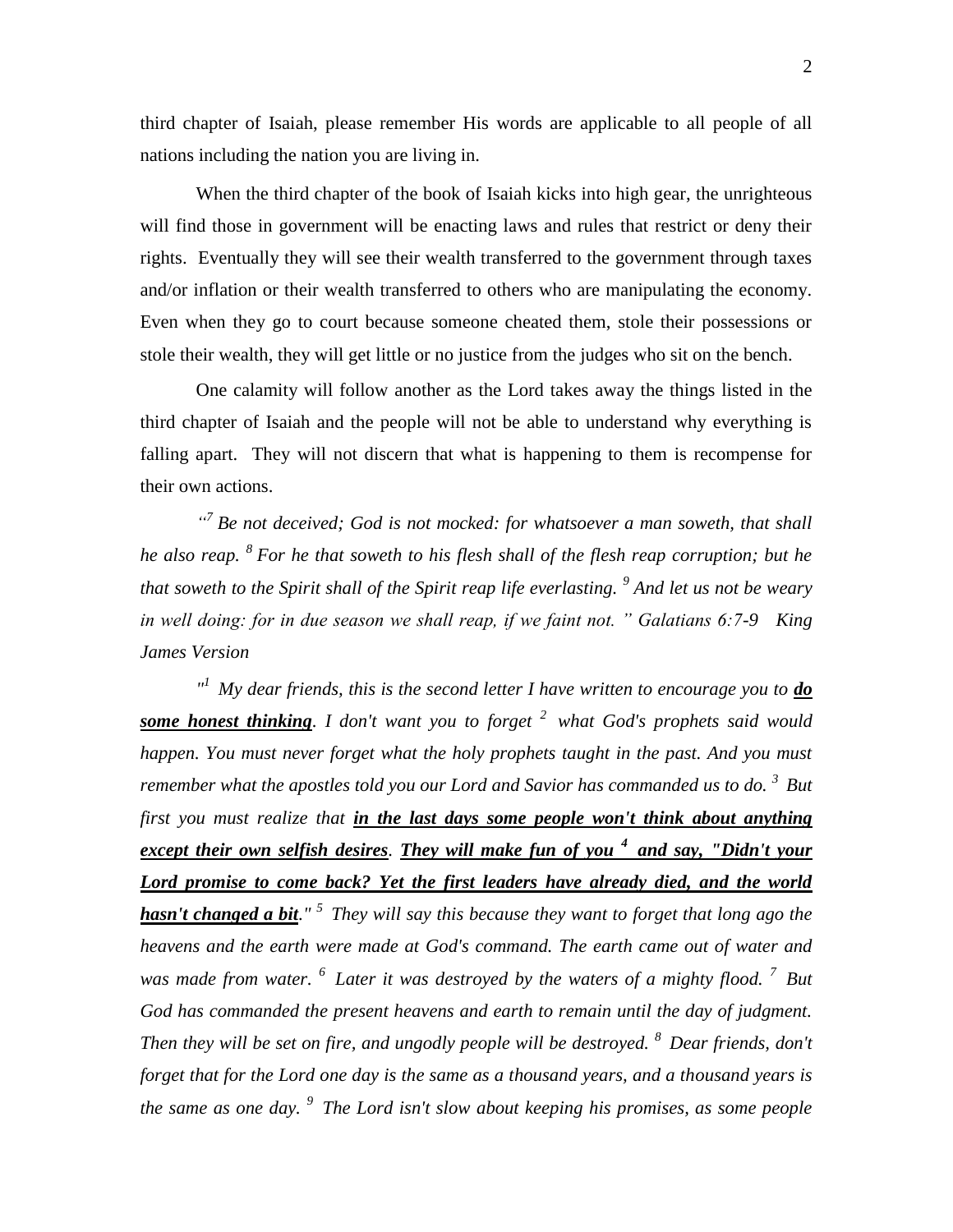*think he is. In fact, God is patient, because he wants everyone to turn from sin and no one to be lost. <sup>10</sup>The day of the Lord's return will surprise us like a thief. The heavens will disappear with a loud noise, and the heat will melt the whole universe. Then the earth and everything on it will be seen for what they are. <sup>11</sup>Everything will be destroyed. So you should serve and honor God by the way you live. <sup>12</sup>You should look forward to the day when God judges everyone, and you should try to make it come soon. On that day the heavens will be destroyed by fire, and everything else will melt in the heat. <sup>13</sup>But God has promised us a new heaven and a new earth, where justice will rule. We are really looking forward to that! <sup>14</sup>My friends, while you are waiting, you should make certain that the Lord finds you pure, spotless, and living at peace. <sup>15</sup>Don't forget that the Lord is patient because he wants people to be saved. This is also what our dear friend Paul said when he wrote you with the wisdom that God had given him. <sup>16</sup>Paul talks about these same things in all his letters, but part of what he says is hard to understand. Some ignorant and unsteady people even destroy themselves by twisting what he said. They do the same thing with other Scriptures too. <sup>17</sup>My dear friends, you have been warned ahead of time! So don't let the errors of evil people lead you down the wrong path and make you lose your balance. <sup>18</sup>Let the wonderful kindness and the understanding that come from our Lord and Savior Jesus Christ help you to keep on growing. Praise Jesus now and forever! Amen." 2 Peter 3:1-18 (Contemporary English Version)*

#### **Our Debt**

Each of us will eventually stand before a Living God. Most will stand before Him at the White Throne Judgment. The White Throne Judgment will be to decide how much punishment the person will receive through eternity in order to pay the sin debt they owe. The sin debt they owe depends upon the sins they committed while they lived on this earth. That is why we suggest that if a person is going to reject the only other offer to pay their sin debt, HIMSELF, they sin as little as possible because they will have to pay for every individual sin in Gehenna (the Lake of Fire) for eternity.

*"For there is no difference; <sup>23</sup> for all have sinned and fall short of the glory of God," Romans 3:23 King James Version*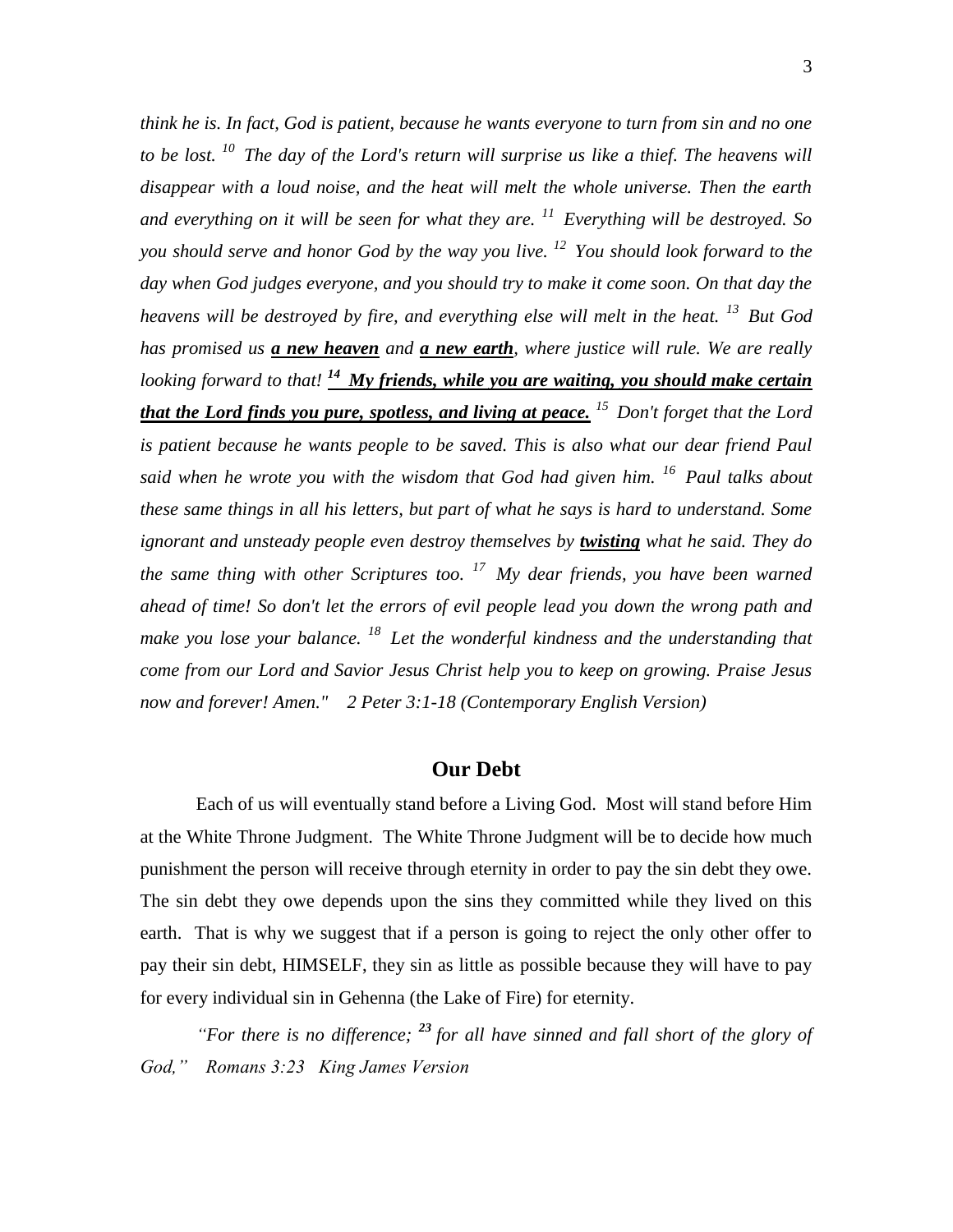*" <sup>23</sup> For the wages of sin is death, but the gift of God is eternal life in Christ Jesus our Lord." Romans 6:23 King James Version* 

Please note that according to Romans 6:23 (printed above), a person can avoid paying the sin debt they accumulated if Jesus Christ pays it for them. How and when does Jesus Christ pay our sin debt? When we go to Him in prayer, ask forgiveness for our sins and ask the payment He gave on Calvary, pay the sin debt we owe. Most will not take advantage of Christ's generous offer and will have to appear before Christ at the White Throne Judgment. Books will be opened which detail every sin they committed while they were on this earth. Again, we suggest that if you intend to reject Christ's offer, and you intend to try to work for your salvation by living a good life or joining a church or even getting baptized, you sin as little as possible since every sin requires a payment.

*" <sup>11</sup>Then I saw a great white throne and him who was seated on it. Earth and sky fled from his presence, and there was no place for them. <sup>12</sup>And I saw the dead, great and small, standing before the throne, and books were opened. Another book was opened, which is the book of life. The dead were judged according to what they had done as recorded in the books. <sup>13</sup>The sea gave up the dead that were in it, and death and Hades gave up the dead that were in them, and each person was judged according to what he had done… <sup>14</sup>Then death and Hades were thrown into the lake of fire. The lake of fire is the second death. <sup>15</sup>If anyone's name was not found written in the book of life, he was thrown into the lake of fire." Revelation 20:11-15 New International Version*

<sup>*a*</sup> *Then I saw a new heaven and a new earth, for the first heaven and the first earth had passed away, and there was no longer any sea. <sup>2</sup> I saw the Holy City, the new Jerusalem, coming down out of heaven from God, prepared as a bride beautifully dressed for her husband. <sup>3</sup> And I heard a loud voice from the throne saying, "Now the dwelling of God is with men, and he will live with them. They will be his people, and God himself will be with them and be their God. <sup>4</sup>He will wipe every tear from their eyes. There will be no more death or mourning or crying or pain, for the old order of things has passed away." <sup>5</sup>He who was seated on the throne said, "I am making everything new!" Then he said, "Write this down, for these words are trustworthy and true". <sup>6</sup>He said to me: "It is done. I am the Alpha and the Omega, the Beginning and the End. To him who is thirsty I*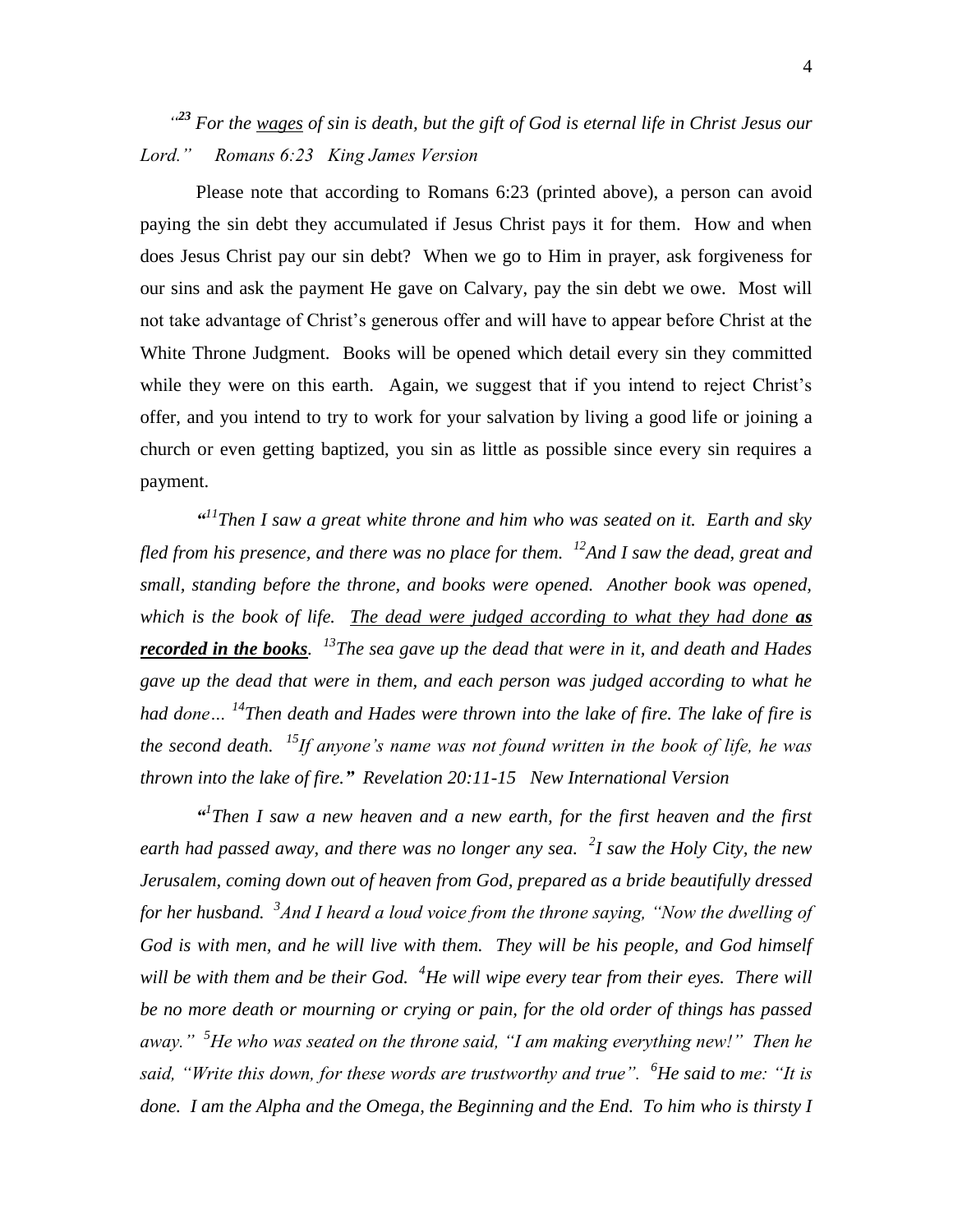*will give to drink without cost from the spring of the water of life." Revelation 21:1-6 New International Version*

Each of us chooses where we will spend eternity. How can we drink, without cost, from the spring of the water of life? How can we have our name recorded in the Book of Life? What is God's plan of salvation from the Lake of Fire? We can know God's true plan of salvation if we just find the answer to one question.

### **How Were The People In The Old Testament Days Saved?**

They could not have been saved by keeping the Ten Commandments because James 2:10 says that if we only commit one sin during our entire lifetime, God holds us accountable as if we broke all His laws. *" <sup>10</sup>For whosoever shall keep the whole law, and yet offend in one point, he is guilty of all*". In Galatians 3:11 we find  $\frac{dI}{dB}$ ut that no one *is justified by the law in the sight of God is evident, for the just shall live by faith."*

They could not have been saved because they lived in a different dispensation because we are all living in the dispensation of Grace. Everyone who has been saved or will be saved, will be saved because of the grace (unmerited favor) of God.

<sup>48</sup> But Noah found grace in the eyes of the LORD", Genesis 6:8 King James *Version*

In fact, we find in Galatians 3:8 "<sup>8</sup>And the Scripture, foreseeing that God would *justify the Gentiles by faith, preached the gospel to Abraham beforehand, saying, "In you all the nations shall be blessed." King James Version*

We find Jesus Christ saying in John 8:56-58, *" <sup>56</sup>Your father Abraham rejoiced to see my day: and he saw it, and was glad. <sup>57</sup>Then said the Jews unto him, Thou art not yet fifty years old, and hast thou seen Abraham? <sup>58</sup>Jesus said unto them, Verily, verily, I say unto you, Before Abraham was, I am." King James Version*

Also, Acts 15:1-11 teaches the people of the circumcision (the Jews) were saved by grace just as we are. In Acts 15:11 we find, *" <sup>11</sup>No! We believe it is through the grace of our Lord Jesus that we are saved, just as they are". New International Version*

*" <sup>20</sup>For no human being can be justified in God's sight by means of the works prescribed by the Law. For through the Law comes the full knowledge of sin.* <sup>21</sup> *But now,*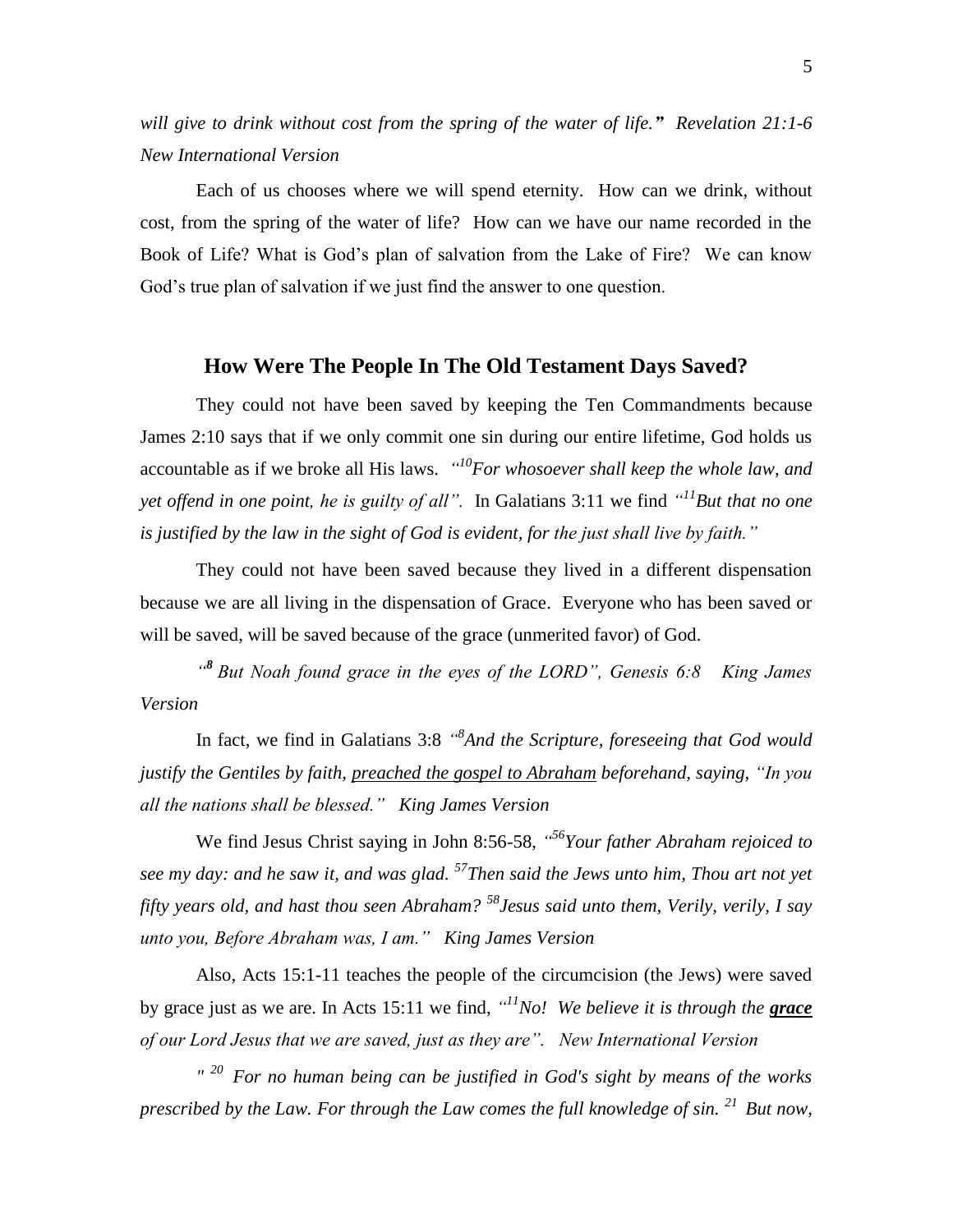*apart from the Law, God's righteousness is revealed and is attested by the Law and the Prophets— <sup>22</sup>God's righteousness through the faith of Jesus Christ for all who believe. For there is no distinction, <sup>23</sup>since all have sinned and continue to fall short of God's glory. <sup>24</sup>By his grace they are justified freely through the redemption that is in Christ Jesus, <sup>25</sup>whom God offered as a place where atonement by Christ's blood could occur through faith. He did this to demonstrate his righteousness, because he had waited patiently to deal with sins committed in the past. <sup>26</sup>He wanted to demonstrate at the present time that he himself is righteous and that he justifies the person who has the faith of Jesus." Romans 3:20-26 (International Standard Version)*

*" <sup>7</sup>And the LORD said, I will destroy man whom I have created from the face of the earth; both man, and beast, and the creeping thing, and the fowls of the air; for it repenteth me that I have made them. <sup>8</sup>But Noah found grace in the eyes of the LORD." Genesis 6:7-8 (King James Version)* 

This fact is also taught in Romans 4:1-25 and Romans 5:1-21 just to name a few.

Hebrews 10:1-4 says the blood of bulls and goats cannot take away sins. It did not pay their sin debt nor will it pay our sin debt. Therefore, they were not saved by offering animal or bird sacrifices.

They did not "join a church" because there was no church to join.

They did not "get baptized" because there was no one who had the authority to baptize them. Only John the Baptist and Jesus Christ were given the authority to baptize. John the Baptist could not pass his authority down to his disciples but Jesus Christ could and did pass His authority down to His disciples. At the beginning of His earthly ministry, Jesus Christ authorized His disciples to baptize those who wanted to be members of the local church in Jerusalem that He established. He passed down that authority down before John the Baptist was murdered. *" <sup>1</sup>Therefore, when the Lord knew that the Pharisees had heard that Jesus made and baptized more disciples than John <sup>2</sup>(though Jesus Himself did not baptize, but His disciples), <sup>3</sup>He left Judea and departed again to Galilee." John 4:1-3 (NKJV)* 

Their good works did not save them because, in God's eyes, all their good works looked like filthy rags. *" <sup>6</sup>All of us have become like something unclean, and all our*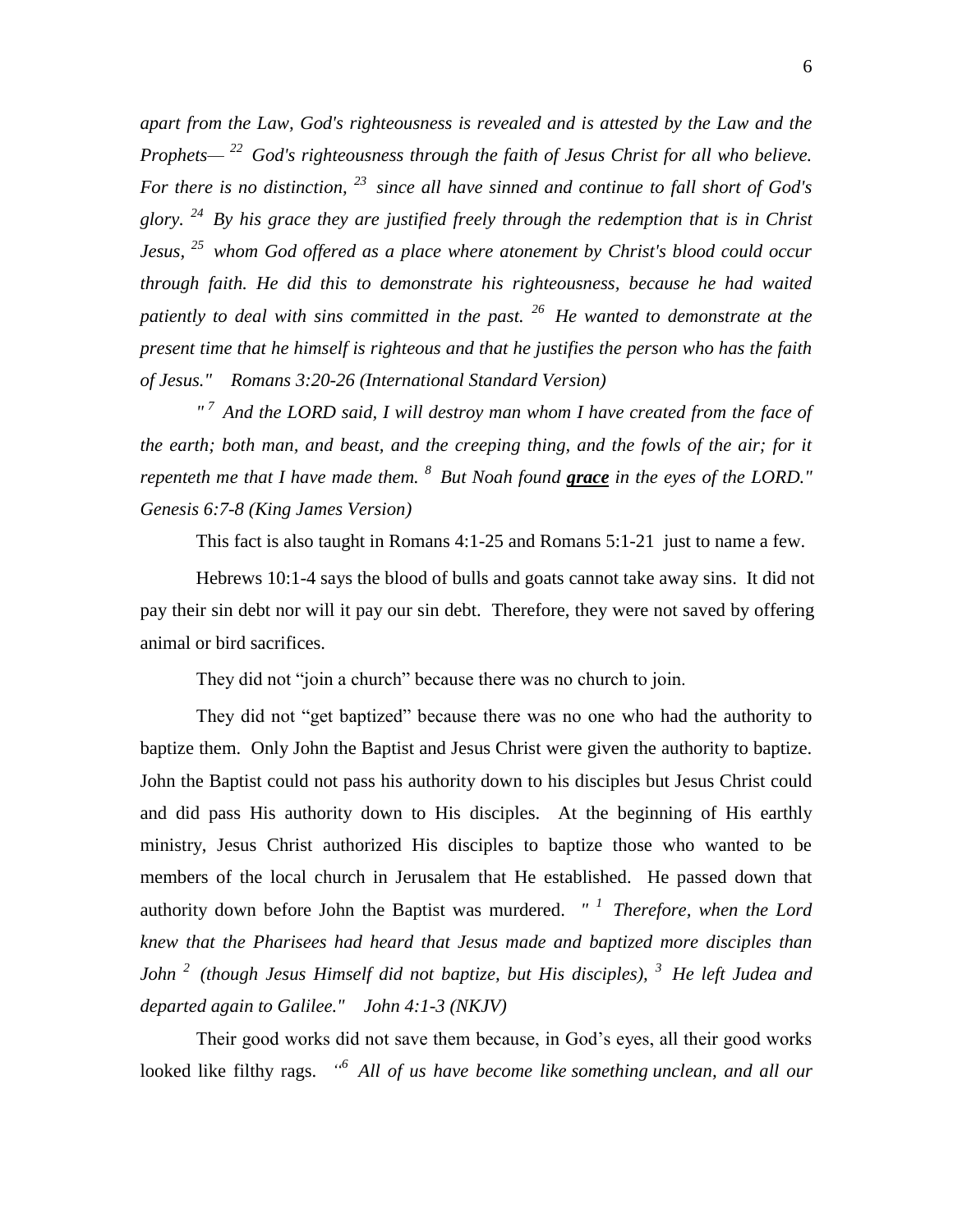*righteous acts are like a polluted garment; all of us wither like a leaf, and our iniquities carry us away like the wind. Isaiah 64:6 (Holman Christian Standard Bible)*

*"8For it is by grace you have been saved, through faith—and this not from yourselves, it is the gift of God*—<sup>9</sup>not by works, so that no one can boast." Ephesians *2:8-9 New International Version*

God had shed the blood of an innocent animal in the Garden of Eden in order to cover the nakedness of Adam and Eve. *" <sup>21</sup>The LORD God made garments of skin for Adam and his wife, and clothed them." Genesis 3:21 (New American Standard Bible)*

Could Jehovah have clothed their nakedness without sacrificing an innocent animal? Of course, He could. However, God was giving them a reality picture of their need for the sacrifice that His promised Son (the Messiah), Jesus Christ, would give one day in the future. From that day forward, every Patriarch testified about the coming, promised, Messiah each time He offered a sacrifice to Jehovah.

As the innocent animal was dying, the people of the Old Testament went to God in prayer and asked forgiveness of their sins. While looking **forward** in faith, they asked that the sacrifice the innocent Son of God **would give one day in the future** pay the sin debt they owed God. Every sin has to be paid for by either the Messiah or by each of us. Each time a saved Patriarch was asked by his friends and family why he was sacrificing animals and birds, he was to explain the gospel to them. He was to tell them about the death of the coming Messiah and he was to invite them to repent of their own sins and accept the coming Messiah as their personal Savior. It did not take them any more faith to believe He would die then it takes us to believe He has died. All are saved by faith in Christ because of the grace (the unmerited favor) of God.

 $I^{\prime}$ <sup>1</sup> What then shall we say that Abraham, our earthly forefather, has gained? <sup>2</sup> *For if he was held to be righteous on the ground of his actions, he has something to boast of; but not in the presence of God. <sup>3</sup>For what says the Scripture? "AND ABRAHAM BELIEVED GOD, AND THIS WAS PLACED TO HIS CREDIT AS RIGHTEOUSNESS." <sup>4</sup>But in the case of a man who works, pay is not reckoned a favour but a debt; <sup>5</sup>whereas in the case of a man who pleads no actions of his own, but simply believes in Him who declares the ungodly free from guilt, his faith is placed to his credit as righteousness. <sup>6</sup>In this way David also tells of the blessedness of the man to whose*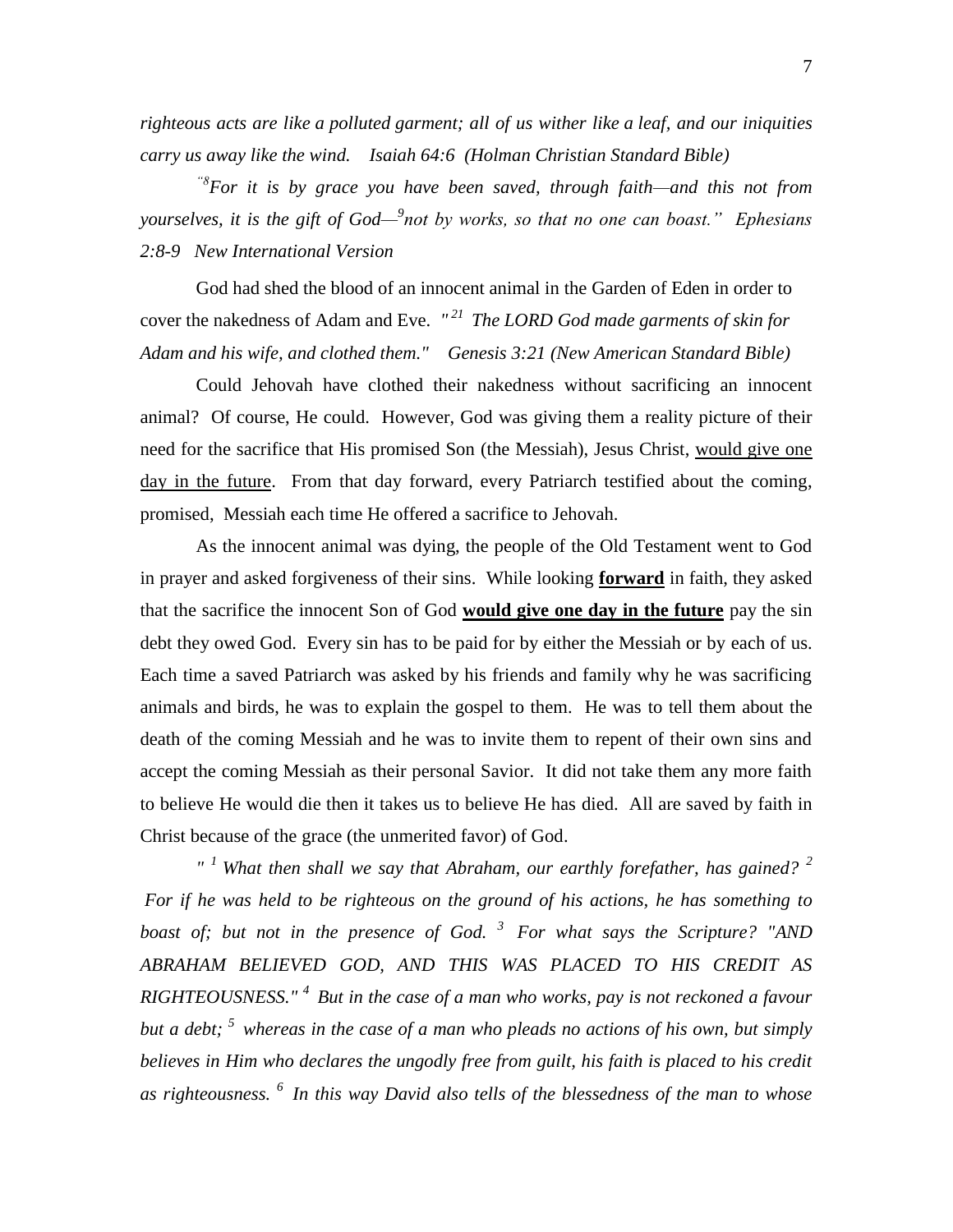*credit God places righteousness, apart from his actions. <sup>7</sup>"BLESSED," he says, "ARE THOSE WHOSE INIQUITIES HAVE BEEN FORGIVEN, AND WHOSE SINS HAVE BEEN COVERED OVER. <sup>8</sup>BLESSED IS THE MAN OF WHOSE SIN THE LORD WILL NOT TAKE ACCOUNT." <sup>9</sup>This declaration of blessedness, then, does it come simply to the circumcised, or to the uncircumcised as well? For ABRAHAM'S FAITH—so we affirm—WAS PLACED TO HIS CREDIT AS RIGHTEOUSNESS. <sup>10</sup>What then were the circumstances under which this took place? Was it after he had been circumcised, or before? <sup>11</sup>Before, not after. And he received circumcision as a sign, a mark attesting the reality of the faith-righteousness which was his while still uncircumcised, that he might be the forefather of all those who believe even though they are uncircumcised—in order that this righteousness might be placed to their credit; <sup>12</sup>and the forefather of the circumcised, namely of those who not merely are circumcised, but also walk in the steps of the faith which our forefather Abraham had while he was as yet uncircumcised. <sup>13</sup> Again, the promise that he should inherit the world did not come to Abraham or his posterity conditioned by Law, but by faith-righteousness. <sup>14</sup>For if it is the righteous through Law who are heirs, then faith is useless and the promise counts for nothing. <sup>15</sup> For the Law inflicts punishment; but where no Law exists, there can be no violation of Law. <sup>16</sup>All depends on faith, and for this reason—that acceptance with God might be an act of pure grace, <sup>17</sup>so that the promise should be made sure to all Abraham's true descendants; not merely to those who are righteous through the Law, but to those who are righteous through a faith like that of Abraham. Thus in the sight of God in whom he believed, who gives life to the dead and makes reference to things that do not exist, as though they did, Abraham is the forefather of all of us. As it is written, "I HAVE APPOINTED YOU TO BE THE FOREFATHER OF MANY NATIONS." <sup>18</sup>Under utterly hopeless circumstances he hopefully believed, so that he might become the forefather of many nations, in agreement with the words "EQUALLY NUMEROUS SHALL YOUR POSTERITY BE." <sup>19</sup>And, without growing weak in faith, he could contemplate his own vital powers which had now decayed—for he was nearly 100 years old—and Sarah's barrenness. <sup>20</sup>Nor did he in unbelief stagger at God's promise, but became mighty in faith, giving glory to God, <sup>21</sup>and being absolutely certain that whatever promise He is bound by He is able also to make good.*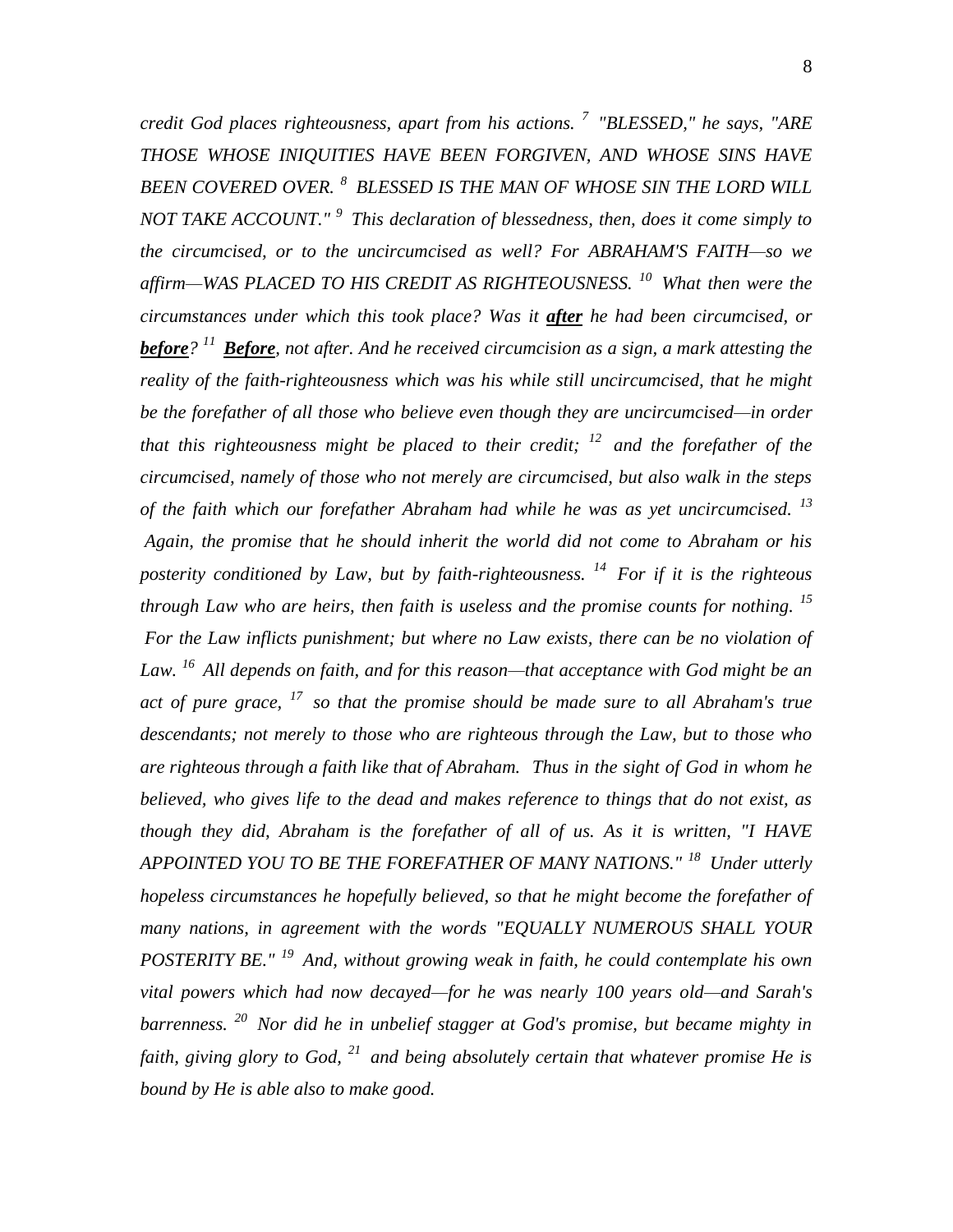*<sup>22</sup>For this reason also his faith WAS PLACED TO HIS CREDIT AS RIGHTEOUSNESS. <sup>23</sup>Nor was the fact of its being placed to his credit put on record for his sake only; <sup>24</sup>it was for our sakes too. Faith, before long, will be placed to the credit of us also who are believers in Him who raised Jesus, our Lord, from the dead, <sup>25</sup>who was surrendered to death because of the offences we had committed, and was raised to life because of the acquittal secured for us." Romans 4:1-25 (Weymouth New Testament)* The age or Dispensation of Grace will last from the time of Adam and Eve to the last person who will take advantage of God's glorious plan of salvation (before we go back into unmeasured time, that is to say, eternity).

#### **What Must Be Done?**

We pray you have taken advantage of God's glorious plan of salvation. However, this paper was prepared with the hope we might observe what is happening around us **right now** and to help us understand what must be done if we expect to postpone the certain destruction that will be brought upon the citizens of this earth in the last days before the Catching Up. We can postpone the destruction a little longer, just as the people of Nineveh postponed the destruction of their city during Jonah's day.

*" <sup>1</sup>The LORD spoke his word to Jonah again and said, <sup>2</sup>"Get up, go to the great city Nineveh, and preach to it what I tell you to say." <sup>3</sup>So Jonah obeyed the LORD and got up and went to Nineveh. It was a very large city; just to walk across it took a person three days. <sup>4</sup>After Jonah had entered the city and walked for one day, he preached to the people, saying, "After forty days, Nineveh will be destroyed!" <sup>5</sup>The people of Nineveh believed God. They announced that they would stop eating for a while, and they put on rough cloth to show their sadness. All the people in the city did this, from the most important to the least important. <sup>6</sup>When the king of Nineveh heard this news, he got up from his throne, took off his robe, and covered himself with rough cloth and sat in ashes to show how upset he was. <sup>7</sup>He sent this announcement through Nineveh: By command of the king and his important men: No person or animal, herd or flock, will be allowed to taste anything. Do not let them eat food or drink water. <sup>8</sup>But every person and animal should be covered with rough cloth, and people should cry loudly to (* - Eloheem,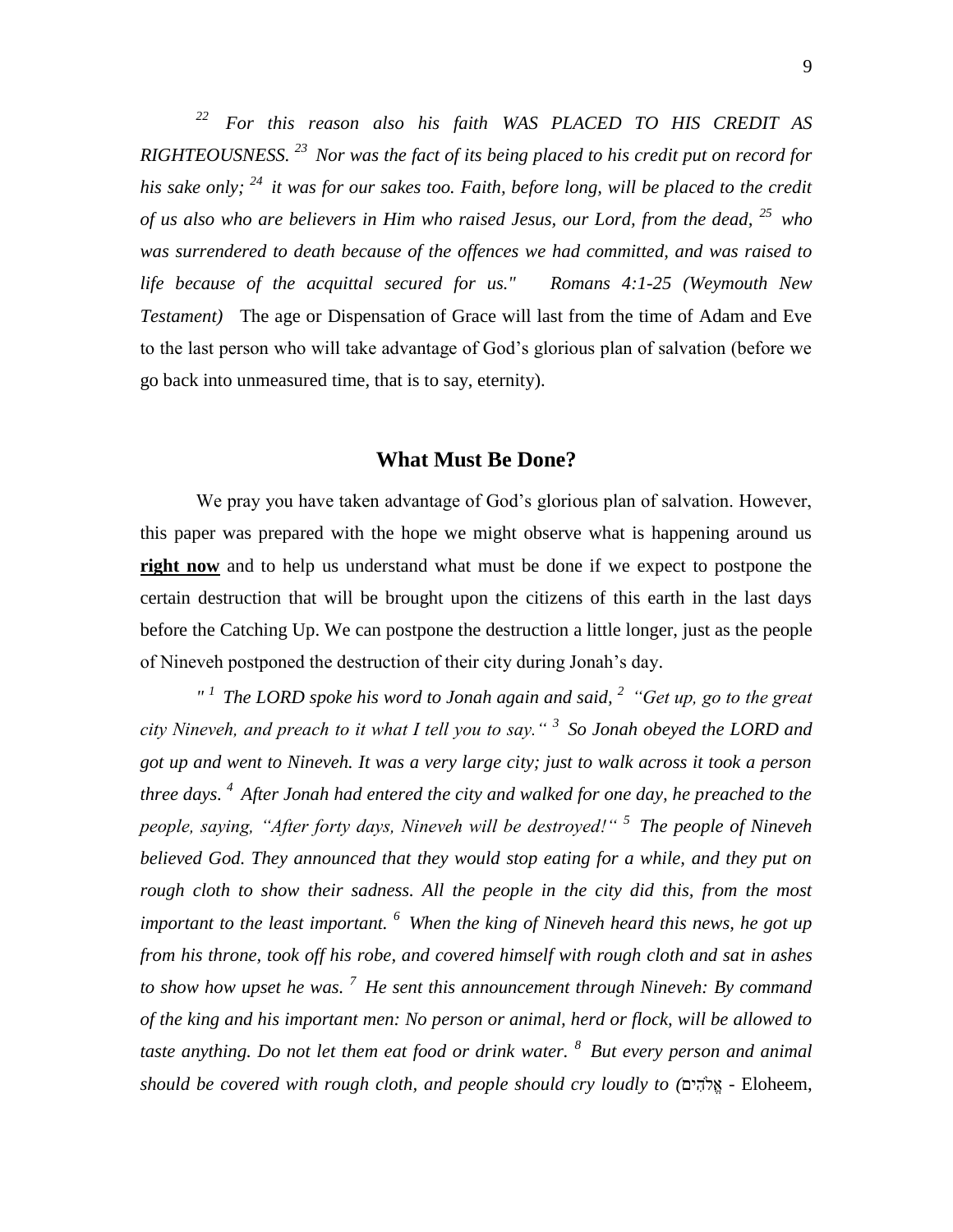The Three Mighty Ones) *God. Everyone must turn away from evil living and stop doing harm all the time. <sup>9</sup>Who knows? Maybe God will change his mind. Maybe he will stop being angry, and then we will not die. <sup>10</sup>When God saw what the people did, that they stopped doing evil, he changed his mind and did not do what he had warned. He did not punish them. Jonah 3:1-10 (New Century Version)*

### **Jesus Said Destruction Is Coming!**

" *1 Jesus left the temple and was walking away when his disciples came up to him to call his attention to its buildings. <sup>2</sup> "Do you see all these things?" he asked. "I tell you the truth, not one stone here will be left on another; every one will be thrown down." <sup>3</sup> As Jesus was sitting on the Mount of Olives, the disciples came to him privately. "Tell us," they said,* (1) *"when will this happen, and* (2) *what will be the sign of your coming and*  (3-what will be the sign) *of the end of the age?"*

<sup>4</sup> Jesus answered, "Watch out that no one deceives you. <sup>5</sup> For many will come in *my name, claiming, 'I am the Christ* (the messiah, your savior)*,' and will deceive many. 6 You will hear of wars and rumors of wars, but see to it that you are not alarmed. Such things must happen, but the end is still to come. <sup>7</sup>Nation will rise against nation and kingdom against kingdom. There will be famines (*destitution*-*a scarcity of food*) and earthquakes in various places. <sup>8</sup> All these are the beginning of birth pains. 9 "Then you*  (the saved) *will be handed over to be persecuted and put to death, and you will be hated by all nations because of me. <sup>10</sup>At that time many will turn away from the faith and will betray and hate each other, <sup>11</sup>and many false prophets will appear and deceive many people. <sup>12</sup>Because of the increase of wickedness, the love of most will grow cold, <sup>13</sup>but he who stands firm to the end will be saved (*be delivered or protected*). <sup>14</sup>And this gospel of the kingdom will be preached in the whole world as a testimony to all nations, and then the end will come. <sup>15</sup>"So when you see standing in the holy place 'the abomination that causes desolation spoken of through the prophet Daniel* (Daniel 9:27; Daniel 11:36-45; Daniel 12:1-13) *— let the reader understand— <sup>16</sup>then let those who are in Judea flee to the mountains. <sup>17</sup>Let no one on the roof of his house go down to take anything out of the house. <sup>18</sup>Let no one in the field go back to get his cloak. <sup>19</sup>How dreadful it will be in*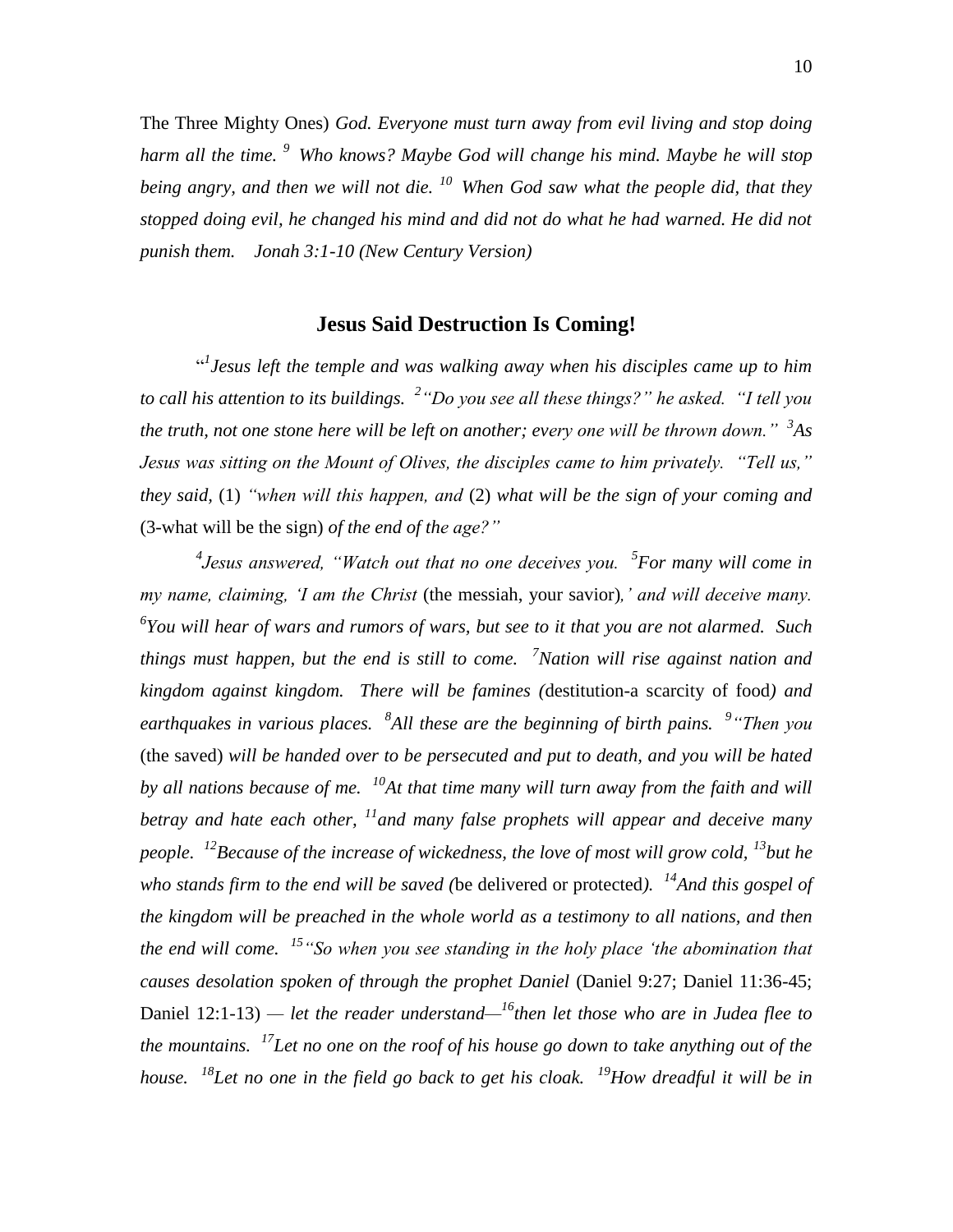*those days for pregnant women and nursing mothers! <sup>20</sup>Pray that your flight will not take place in winter or on the Sabbath. <sup>21</sup>For then there will be great distress, unequaled from the beginning of the world until now—and never to be equaled again. <sup>22</sup>If those days had not been cut short, no one would survive, but for the sake of the elect, those days will be shortened. <sup>23</sup>At that time if anyone says to you, 'Look, here is the Christ!' or, 'There he is!' do not believe it. <sup>24</sup>For false christs* (messiahs) *and false prophets will appear and perform great signs and miracles to deceive even the elect—if that were possible. <sup>25</sup>See, I have told you ahead of time. <sup>26</sup>"So if anyone tells you, 'There he is, out in the desert,' do not go out; or, 'Here he is, in the inner rooms,' do not believe it. <sup>27</sup>For as lightning that comes from the east is visible even in the west, so will be the coming of the Son of Man. <sup>28</sup>Wherever there is a carcass, there the vultures will gather. <sup>29</sup>Immediately after the distress of those days the sun will be darkened, and the moon will not give its light; the stars will fall from the sky, and the heavenly bodies will be shaken.' <sup>30</sup>"At that time the sign of the Son of Man will appear in the sky, and all the nations of the earth will mourn. They will see the Son of Man coming on the clouds of the sky, with power and great glory. <sup>31</sup>And he will send his angels with a loud trumpet call, and they will gather his elect from the four winds, from one end of the heavens to the other. <sup>32</sup>"Now learn this lesson from the fig tree: As soon as its twigs get tender and its leaves come out, you know that summer is near. <sup>33</sup>Even so, when you see all these things, you know that it is near, right at the door. <sup>34</sup>I tell you the truth, this generation will certainly not pass away until all these things have happened. <sup>35</sup>Heaven and earth will pass away, but my words will never pass away. <sup>36</sup>"No one knows about that day or hour, not even the angels in heaven, nor the Son, but only the Father. <sup>37</sup>As it was in the days of Noah, so it will be at the coming of the Son of Man. <sup>38</sup>For in the days before the flood, people were eating and drinking, marrying and giving in marriage, up to the day Noah entered the ark; <sup>39</sup>and they knew (*perceived or were aware of) *nothing about what would happen until the flood came and took them all away. That is how it will be at the coming of the Son of Man. <sup>40</sup>Two men will be in the field; one will be taken and the other left. <sup>41</sup>Two women will be grinding with a hand mill; one will be taken and the other left. <sup>42</sup>"Therefore keep watch, because you do not know on what day your Lord will come. <sup>43</sup>But understand this: If the owner of the house had known at what time of night the thief was coming, he would have*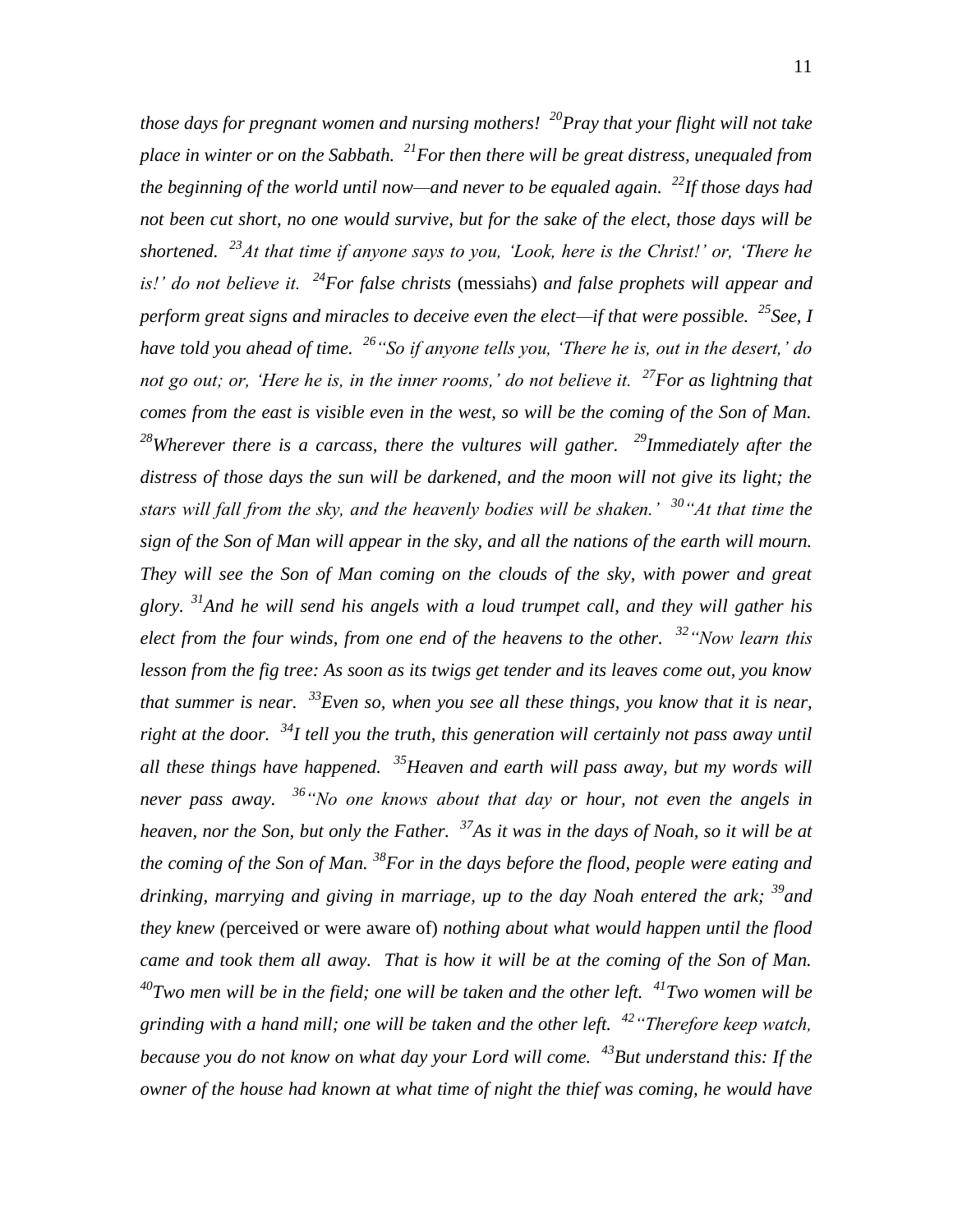*kept watch and would not have let his house be broken into. <sup>44</sup>So you also must be ready, because the Son of Man will come at an hour when you do not expect him. <sup>45</sup>"Who then is the faithful and wise servant, whom the master has put in charge of the servants in his household to give them their food at the proper time? <sup>46</sup>It will be good for that servant whose master finds him doing so when he returns. <sup>47</sup>I tell you the truth, he will put him in charge of all his possessions. <sup>48</sup>But suppose that servant is wicked and says to himself, 'My master is staying away a long time,' <sup>49</sup>and he then begins to beat his fellow servants and to eat and drink with drunkards. <sup>50</sup>The master of that servant will come on a day when he does not expect him and at an hour he is not aware of. <sup>51</sup>He will cut him to pieces and assign him a place with the hypocrites, where there will be weeping and gnashing of teeth.*" *Matthew 24 New International Versions*

### **When The Lord Has Enough**

There comes a time in a nation's life (and sometimes in a church's life) that the Lord says, "Enough is enough". When He does, He withdraws the sevenfold blessings of His Spirit *(Revelation 1:4; 3:1; 4:5; 5:6 and Isaiah 11:1-2)* and the **nation** or the **church** begins a downward spiral few survive *(Hosea 4:1-9)*. Their only hope is to turn back to the Lord in repentance and to begin to follow and to teach His laws again as King Solomon pointed out in his prayer at the dedication of the Temple.

**"** *<sup>30</sup>And hearken thou to the supplication of thy servant, and of thy people Israel, when they shall pray toward this place: and hear thou in heaven thy dwelling place: and when thou hearest, forgive. <sup>31</sup>If any man trespass against his neighbor, and an oath be laid upon him to cause him to swear, and the oath come before thine altar in this house: <sup>32</sup>Then hear thou in heaven, and do, and judge thy servants, condemning the wicked, to bring his way upon his head; and justifying the righteous, to give him according to his righteousness. <sup>33</sup>When thy people Israel be smitten down before the enemy, because they have sinned against thee, and shall turn again to thee, and confess thy name* (thy authority), *and pray, and make supplication unto thee in this house: <sup>34</sup>Then hear thou in heaven, and forgive the sin of thy people Israel, and bring them again unto the land which thou gavest unto their fathers. <sup>35</sup>When heaven is shut up, and there is no rain,*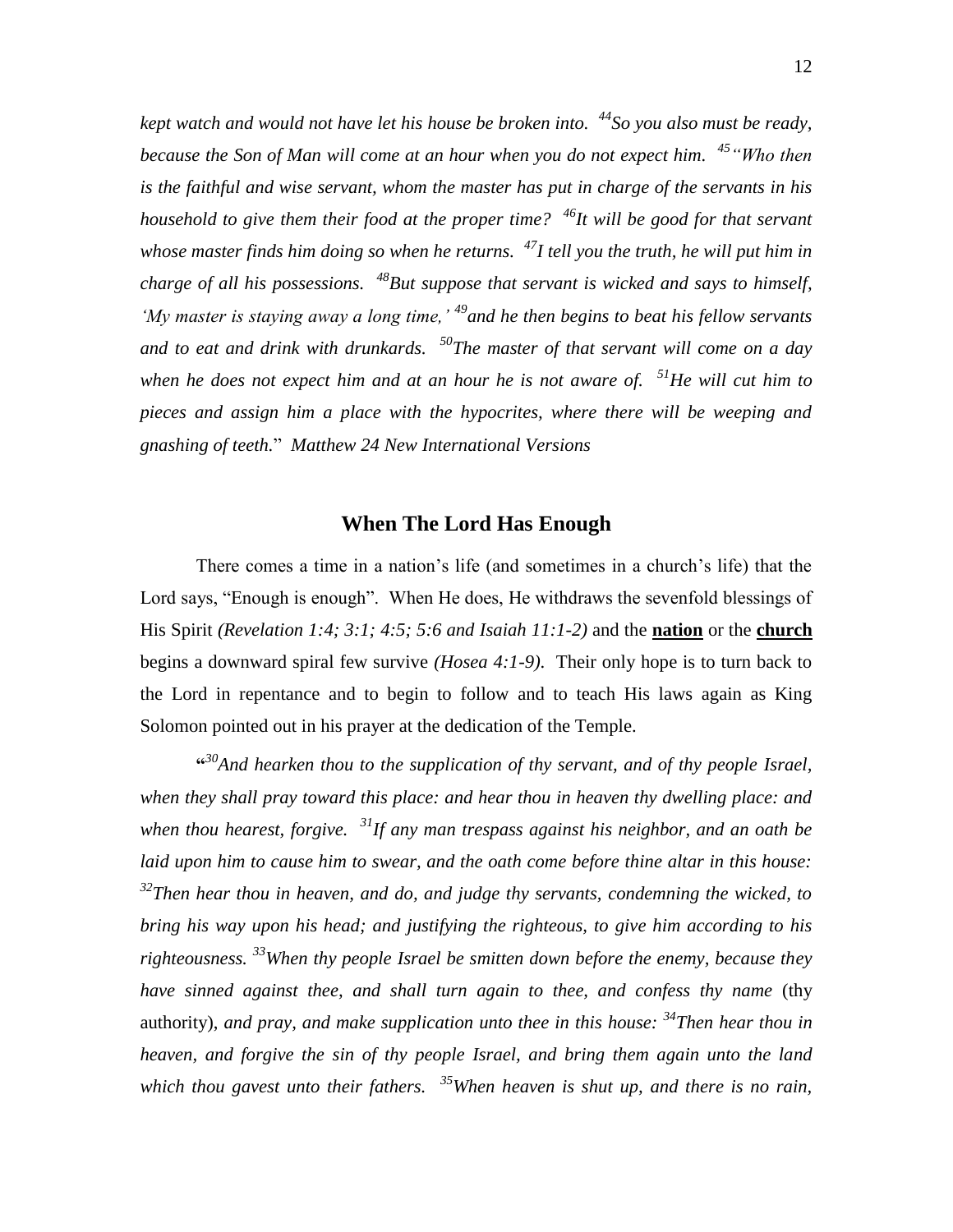*because they have sinned against thee; if they pray toward this place, and confess thy name, and turn from their sin, when thou afflictest them: <sup>36</sup>Then hear thou in heaven, and forgive the sin of thy servants, and of thy people Israel, that thou teach them the good way wherein they should walk, and give rain upon thy land, which thou hast given to thy people for an inheritance. <sup>37</sup>If there be in the land famine, if there be pestilence, blasting, mildew, locust, or if there be caterpillar; if their enemy besiege them in the land of their cities; whatsoever plague, whatsoever sickness there be; <sup>38</sup>What prayer and supplication soever be made by any man, or by all thy people Israel, which shall know every man the plague of his own heart, and spread forth his hands toward this house: <sup>39</sup>Then hear thou in heaven thy dwelling place, and forgive, and do, and give to every man according to his ways, whose heart thou knowest; (for thou, even thou only, knowest the hearts of all the children of men;) <sup>40</sup>That they may fear thee all the days that they live in the land which thou gavest unto our fathers. <sup>41</sup>Moreover concerning a stranger, that is not of thy people Israel, but cometh out of a far country for thy name's sake; <sup>42</sup>(For they shall hear of thy great name, and of thy strong hand, and of thy stretched out arm;) when he shall come and pray toward this house; <sup>43</sup>Hear thou in heaven thy dwelling place, and do according to all that the stranger calleth to thee for: that all people of the earth may know thy name, to fear thee, as do thy people Israel; and that they may know that this house, which I have builded, is called by thy name. <sup>44</sup>If thy people go out to battle against their enemy, whithersoever thou shalt send them, and shall pray unto the LORD toward the city which thou hast chosen, and toward the house that I have built for thy name: <sup>45</sup>Then hear thou in heaven their prayer and their supplication, and maintain their cause. <sup>46</sup>If they sin against thee, (for there is no man that sinneth not,) and thou be angry with them, and deliver them to the enemy, so that they carry them away captives unto the land of the enemy, far or near; <sup>47</sup>Yet if they shall bethink themselves in the land whither they were carried captives, and repent, and make supplication unto thee in the land of them that carried them captives, saying, We have sinned, and have done perversely, we have committed wickedness; <sup>48</sup>And so return unto thee with all their heart, and with all their soul, in the land of their enemies, which led them away captive, and pray unto thee toward their land, which thou gavest unto their fathers, the city which thou hast chosen, and the house which I have built for thy name: <sup>49</sup>Then hear thou their prayer and their*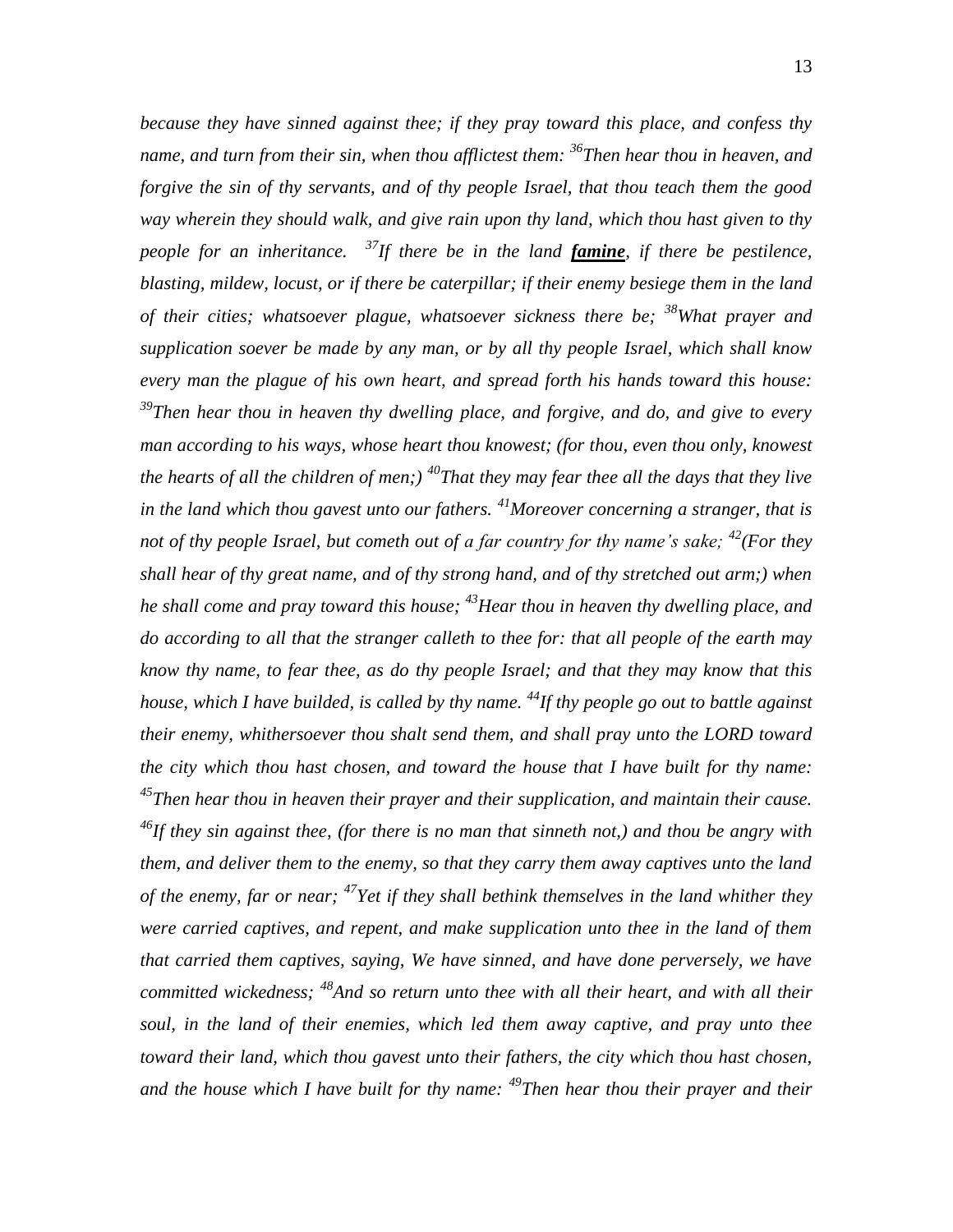*supplication in heaven thy dwelling place, and maintain their cause, <sup>50</sup>And forgive thy people that have sinned against thee, and all their transgressions wherein they have transgressed against thee, and give them compassion before them who carried them captive, that they may have compassion on them: <sup>51</sup>For they be thy people, and thine inheritance, which thou broughtest forth out of Egypt, from the midst of the furnace of iron: <sup>52</sup>That thine eyes may be open unto the supplication of thy servant, and unto the supplication of thy people Israel, to hearken unto them in all that they call for unto thee. <sup>53</sup>For thou didst separate them from among all the people of the earth, to be thine inheritance, as thou spakest by the hand of Moses thy servant, when thou broughtest our fathers out of Egypt, O Lord GOD." 1 Kings 8:30-53 King James Version*

The Lord's answer to Solomon's prayer is found in the seventh chapter of  $2^{nd}$ Chronicles. *" <sup>12</sup>Then the LORD appeared to Solomon by night, and said to him: "I have heard your prayer, and have chosen this place for myself as a house of sacrifice. <sup>13</sup>When I shut up heaven and there is no rain, or command the locusts to devour the land, or send pestilence among My people, <sup>14</sup>if My people who are called by My name will humble themselves, and pray and seek My face, and turn from their wicked ways, then I will hear from heaven, and will forgive their sin and heal their land. <sup>15</sup>Now My eyes will be open and My ears attentive to prayer made in this place."' The New King James Version*

### **Things That Will Drive God From His Sanctuary**

There did come a time in Israel's life when the Lord said, "Enough is enough". The Lord then called out to the prophet Ezekiel to witness **why** He was about to do what He was about to do. It is recorded in the eighth chapter of the book of Ezekiel.

<sup>*a*</sup>In the sixth year, in the sixth month on the fifth day, while I was sitting in my *house and the elders of Judah were sitting before me, the hand of the Sovereign LORD came upon me there. <sup>2</sup> I looked, and I saw a figure like that of a man. From what appeared to be his waist down he was like fire, and from there up his appearance was as bright as glowing metal. <sup>3</sup>He stretched out what looked like a hand and took me by the hair of my head. The Spirit lifted me up between earth and heaven and in visions of God; he took me to Jerusalem, to the entrance to the north gate of the inner court, where the*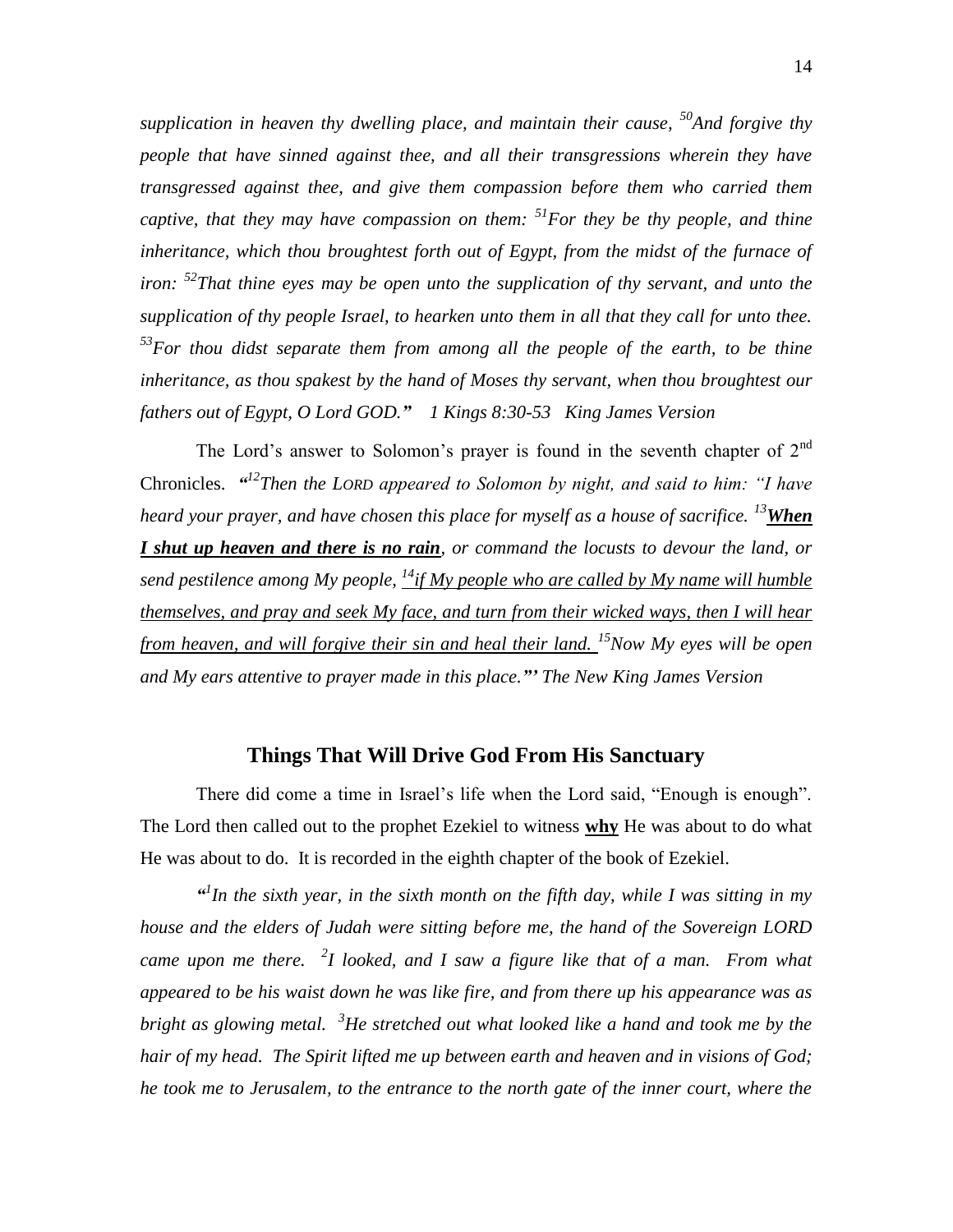*idol that provokes to jealousy stood. <sup>4</sup> And there before me was the glory of the God of Israel, as in the vision I had seen in the plain. 5 Then he said to me, "Son of man, look toward the north". So I looked, and in the entrance north of the gate of the altar, I saw this idol of jealousy. 6 And he said to me, "Son of man, do you see what they are doing the utterly detestable things the house of Israel is doing here, things that will drive me far from my sanctuary? But you will see things that are even more detestable." 7 Then he brought me to the entrance to the court. I looked, and I saw a hole in the wall. <sup>8</sup>He said to me, "Son of man, now dig into the wall." So I dug into the wall and saw a doorway there. 9 And he said to me, "Go in and see the wicked and detestable things they are doing here". <sup>10</sup>So I went in and looked and I saw portrayed all over the walls all kinds of crawling things and detestable animals and all the idols of the house of Israel. <sup>11</sup>In front of them stood seventy elders of the house of Israel and Jaazaniah son of Shaphan was standing among them. Each had a censer in his hand, and a fragrant cloud of incense*  was rising. <sup>12</sup>*He said to me, "Son of man, have you seen what the elders of the house of Israel are doing in the darkness, each at the shrine of his own idol? They say, 'The LORD does not see us; the LORD has forsaken the land.'" <sup>13</sup>Again, he said, "You will see them doing things that are even more detestable." <sup>14</sup>Then he brought me to the entrance to the north gate of the house of the LORD, and I saw women sitting there, mourning for Tammuz. <sup>15</sup>He said to me, "Do you see this, son of man? You will see things that are even more detestable than this." <sup>16</sup>He then brought me into the inner court of the house of the LORD, and there at the entrance to the temple, between the portico and the altar, were about twenty-five men. With their backs toward the temple of the LORD and their faces toward the east, they were bowing down to the sun in the east*." Ezekiel 8:1-16 *(New International Version)* 

Please note that among the detestable things God showed Ezekiel, the Lord considered conducting an Ishtar sunrise service the most detestable (Ezekiel 8:15). If you would like to know more about Ishtar sunrise services, we suggest that you read the book, "The Two Babylons" by Alexander Hyslop.

<sup>417</sup>He said to me, "Have you seen this, son of man? Is it a trivial matter for the *house of Judah to do the detestable things they are doing here? Must they also fill the*  land with violence and continually provoke me to anger? Look at them putting the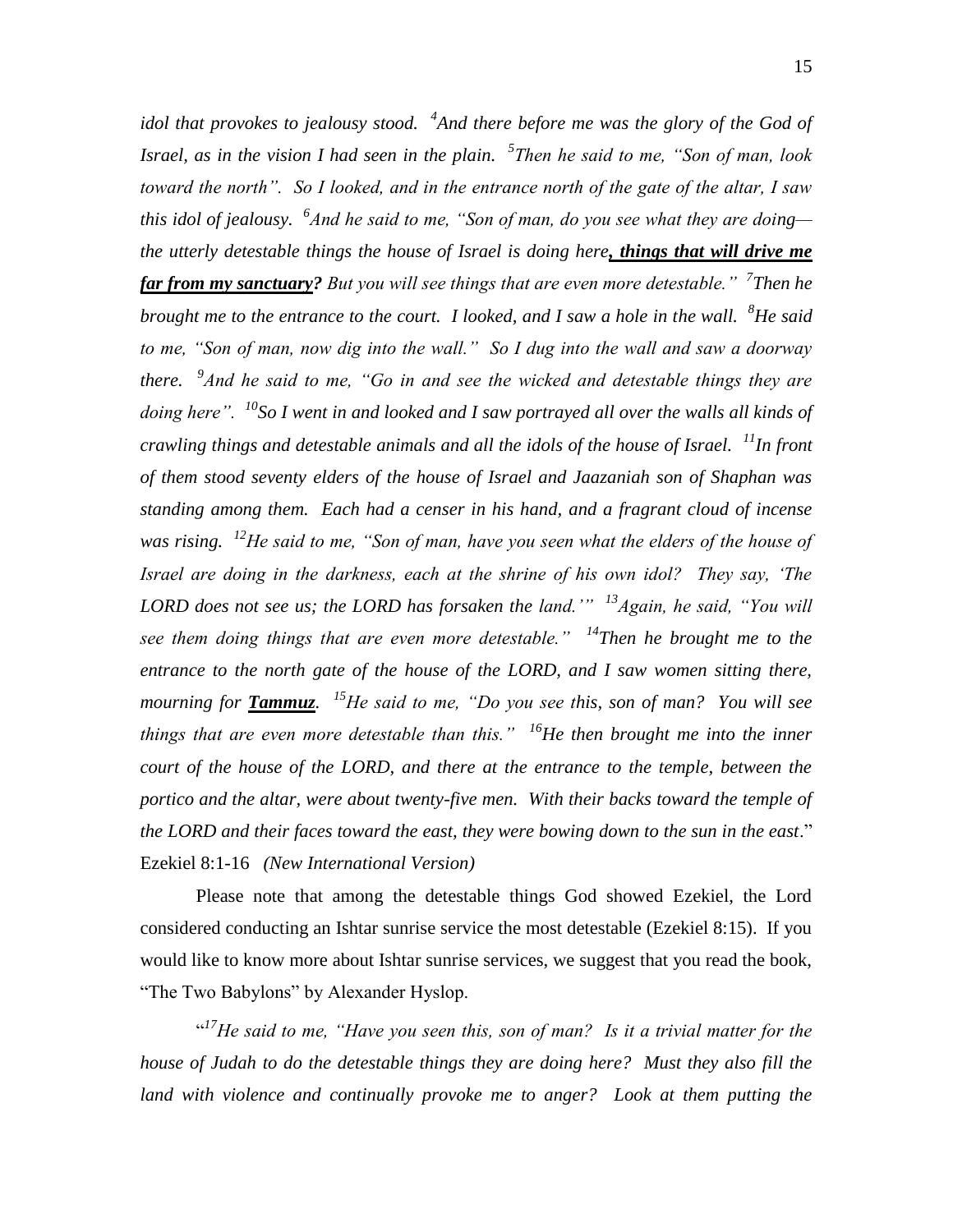*branch to their nose! <sup>18</sup>Therefore I will deal with them in anger; I will not look on them with pity or spare them. Although they shout in my ears, I will not listen to them.***"**  *Ezekiel 8:17-18 The New International Version*

According to Ezekiel 9:3, 10:18-19 and 11:23, Ezekiel watched in horror as the glory of the Lord (the power and sevenfold blessings of the Spirit of God) departed from Israel. As we shared earlier, when the Lord withdraws the sevenfold blessings of His Spirit, the nation or the church begins a downward spiral few survive. Their only hope is to turn back to the Lord in repentance and to begin to follow His laws again just as the people of Nineveh did.

*<sup>4</sup>On the first day, Jonah started into the city. He proclaimed "Forty more days*  and Nineveh will be overturned." <sup>5</sup>**The Ninevites believed God.** They declared a fast, and *all of them, from the greatest to the least, put on sackcloth. <sup>6</sup>When the news reached the king of Nineveh, he rose from his throne, took off his royal robes, covered himself with sackcloth and sat down in the dust. <sup>7</sup> Then he issued a proclamation in Nineveh: "By the decree of the king and his nobles: Do not let any man or beast, herd or flock, taste anything; do not let them eat or drink. <sup>8</sup> But let man and beast be covered with sackcloth. Let everyone call urgently on God. Let them give up their evil ways and their violence. <sup>9</sup>Who knows? God may yet relent and with compassion turn from his fierce anger so that we will not perish." <sup>10</sup>When God saw what they did and how they turned from their evil ways; he had compassion and did not bring upon them the destruction he had threatened. Jonah 3:4-10 New International Version*

### **If We Do Not**

What about the **nations** and the **churches** that **do not** turn back to the Lord in repentance and begin to follow His laws again? Isaiah was given a complete understanding of the procedure the Lord follows when He withdraws His blessings from a **nation** or from a **church**. It has happened many times in the past and will no doubt happen to many nations and churches that will turn away from the Lord in the future. We know it will happen to most of Christ's scriptural churches because of the letter He sent to the Laodicean church in Revelation 3:14-22. There were seven churches in existence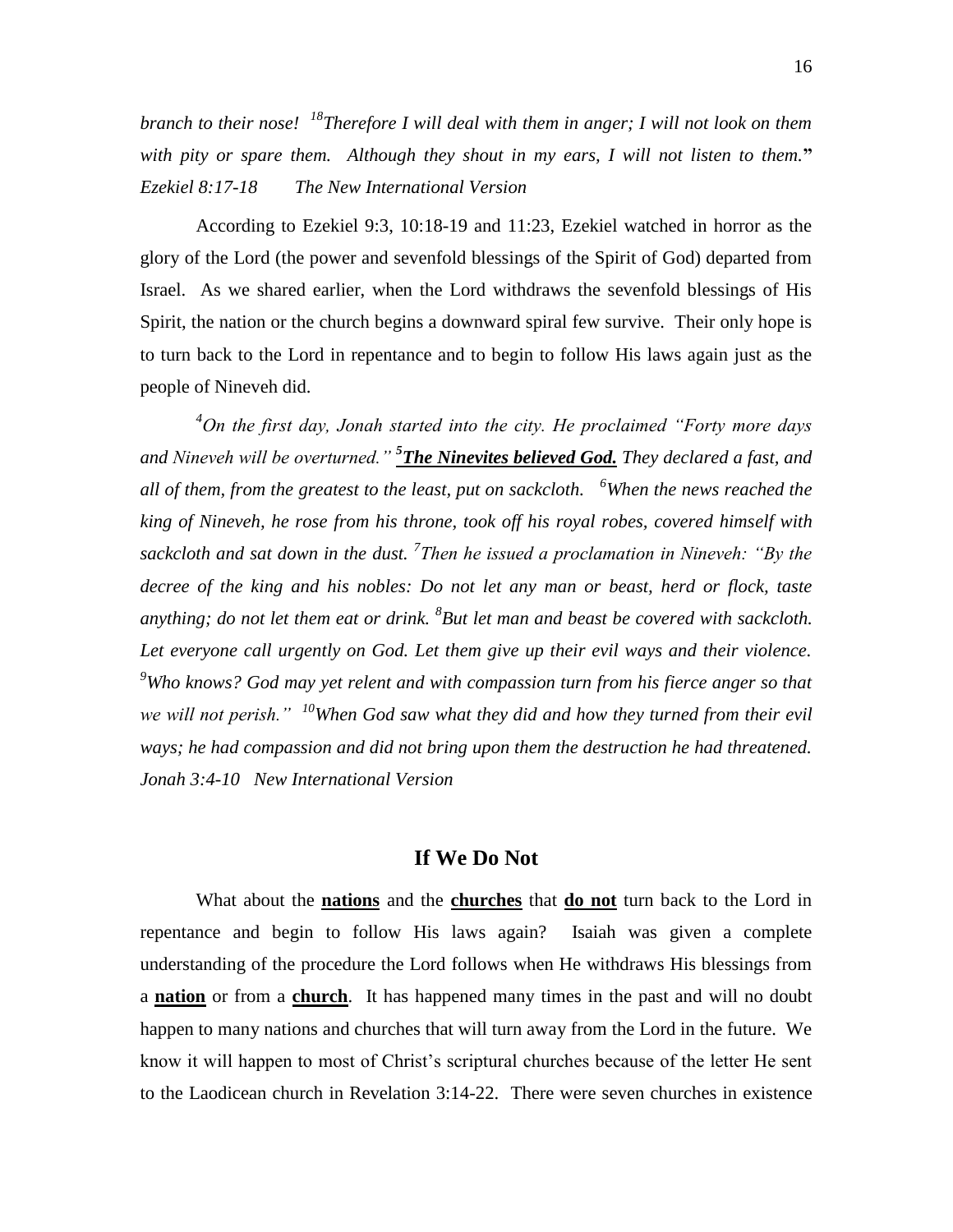to which Jesus Christ sent seven letters in Revelation chapters 2 and 3. However, as we read those seven letters we see those seven churches also represented the progression and conditions of most of Christ's churches during the Church Age. The last church mentioned, the Laodicean church, represented the conditions most of Christ's churches will be in when His Father sends Him to retrieve those who have been saved up until that time  $(1<sup>st</sup> Corinthians 15:51-54; 2<sup>nd</sup> Corinthians 4:14; 2<sup>nd</sup> Corinthians 5:1-10; 1<sup>st</sup>$ Thessalonians 4:13-17). We find in Revelation 3:14-22, Christ will find most of His churches have departed from the solid footing upon which they began. The situation will have become so appalling, Christ will have already departed from most of them. How do we know? Because Jesus had been sending them the invitation to open the door and He would come in and sup with them*. "<sup>20</sup>Behold, I stand at the door, and knock: if any man hear my voice, and open the door, I will come in to him, and will sup with him, and he with me." Revelation 3:20 King James Version*

If He is promising to come in, it means He is on the outside of that particular church. In addition, Christ said He would come in and sup with them. When do the members enjoy a supper with Christ? The members of His scriptural churches enjoy a supper with Him when we observe what we refer to as "the Lord's Supper". That means He is not present when most of the churches in the last part of the Church Age observe what they call "The Lord's Supper". Please note again, what the Lord said to Ezekiel. **"** *6 And he said to me", Son of man, do you see what they are doing—the utterly detestable things the house of Israel is doing here, things that will drive me far from my sanctuary?" Ezekiel 8:6 New International Version*

Israel drove the Lord from His sanctuary in the Old Testament just as many congregations will drive Jesus Christ out of their churches in the Church Age.

### **Enough Is Enough**

The procedure the Lord follows when He withdraws His blessings from a nation or from a church is found in the third chapter of the book of Isaiah (printed below). Please note that once the Lord says "Enough is Enough" and the procedure begins, prayers by **others** will not help. The only thing that will halt the procedure is total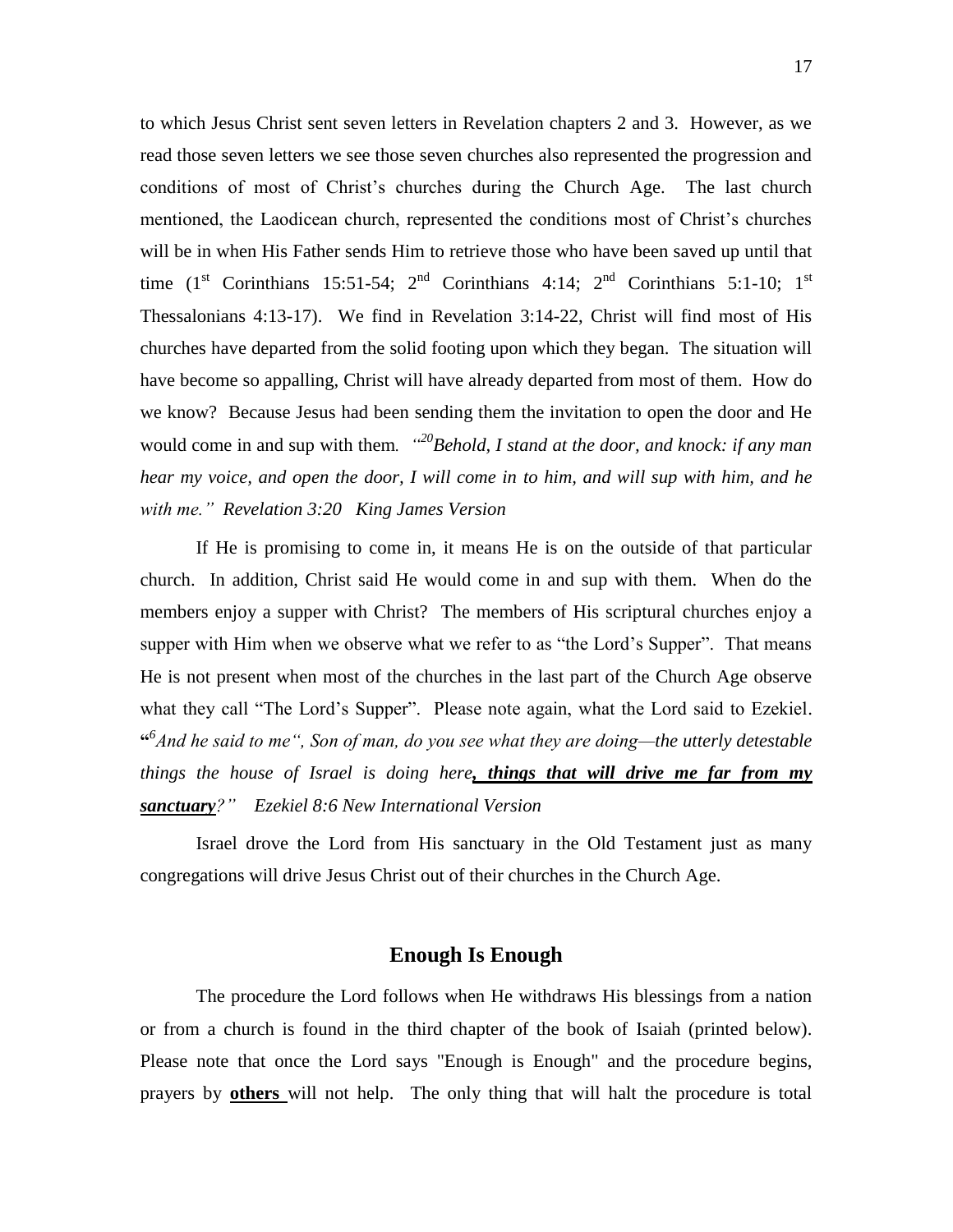repentance of the members of that particular nation or the members of that particular local church. *" <sup>13</sup>And now, because you have done all these works," says the LORD, and I spoke to you, rising up early and speaking, but you did not hear, and I called you, but you did not answer, <sup>14</sup>therefore I will do to the house which is called by My name, in which you trust, and to this place which I gave to you and your fathers, as I have done to Shiloh. <sup>15</sup>And I will cast you out of My sight, as I have cast out all your brethren--the whole posterity of Ephraim. <sup>16</sup>"Therefore do not pray for this people, nor lift up a cry or prayer for them, nor make intercession to Me; for I will not hear you. <sup>17</sup>Do you not see what they do in the cities of Judah and in the streets of Jerusalem? <sup>18</sup>The children gather wood, the fathers kindle the fire, and the women knead dough, to make cakes for the queen of heaven; and they pour out drink offerings to other gods, that they may provoke Me to anger. <sup>19</sup>Do they provoke Me to anger?" says the LORD. "Do they not provoke themselves, to the shame of their own faces?" <sup>20</sup>Therefore thus says the Lord GOD: "Behold, My anger and My fury will be poured out on this place--on man and on beast, on the trees of the field and on the fruit of the ground. And it will burn and not be quenched." Jeremiah 7:13-20 (New King James Version)*

In addition, once the procedure begins, the Lord takes away the ability of the members to even discern the fact that they are being disciplined by the Lord. *" <sup>8</sup>Then I heard the voice of the Lord saying, "Whom shall I send? And who will go for us?" And I said, "Here am I. Send me!" <sup>9</sup>He said, "Go and tell this people: " 'Be ever hearing, but never understanding; be ever seeing, but never perceiving.' <sup>10</sup>Make the heart of this people calloused; make their ears dull and close their eyes. Otherwise they might see with their eyes, hear with their ears, understand with their hearts, and turn and be healed." <sup>11</sup>Then I said, "For how long, Lord?" And he answered: "Until the cities lie ruined and without inhabitant, until the houses are left deserted and the fields ruined and ravaged, <sup>12</sup>until the LORD has sent everyone far away and the land is utterly forsaken. <sup>13</sup>And though a tenth remains in the land, it will again be laid waste. But as the terebinth and oak leave stumps when they are cut down, so the holy seed will be the stump in the land. " Isaiah 6:8-13 (New International Version)* 

### **ISAIAH, CHAPTER 3-THE PROCEDURE**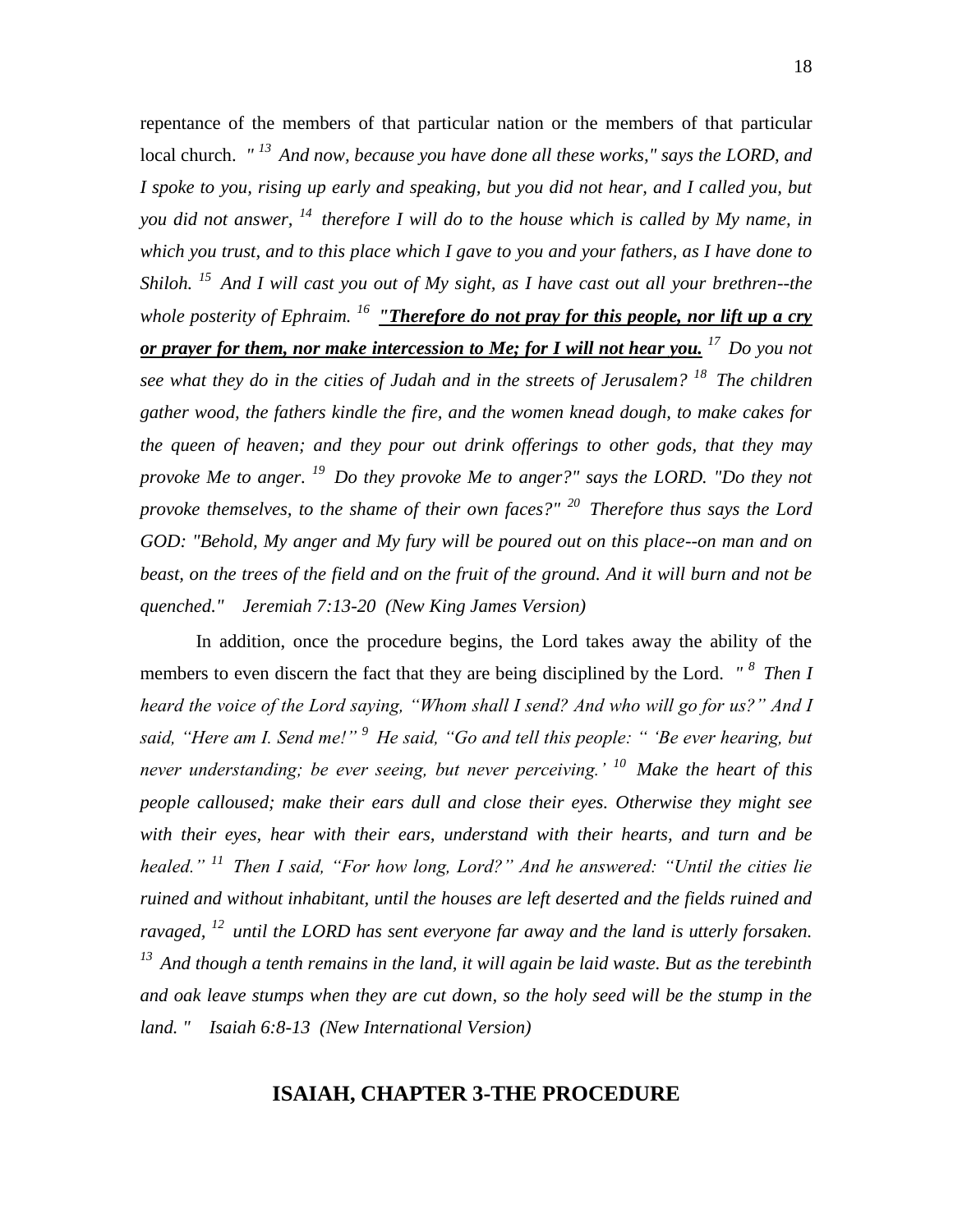<sup>*d*</sup> For, behold, the Lord, the LORD of hosts, doth take away from Jerusalem and *from Judah the stay and the staff, the whole stay of bread, and the whole stay of water, 2 The mighty man, and the man of war, the judge, and the prophet, and the prudent, and the ancient, <sup>3</sup> The captain of fifty, and the honorable man, and the counselor, and the cunning artificer, and the eloquent orator. <sup>4</sup> And I will give children to be their princes, and babes shall rule over them. <sup>5</sup> And the people shall be oppressed, every one by another, and every one by his neighbor: the child shall behave himself proudly against the ancient, and the base against the honorable. <sup>6</sup>When a man shall take hold of his brother of the house of his father, saying, Thou hast clothing, be thou our ruler, and let this ruin be under thy hand: <sup>7</sup> In that day shall he swear, saying, I will not be an healer; for in my house is neither bread nor clothing: make me not a ruler of the people. <sup>8</sup> For Jerusalem is ruined, and Judah is fallen: because their tongue and their doings are against the LORD, to provoke the eyes of his glory. 9 The show of their countenance doth witness against them; and they declare their sin as Sodom, they hide it not. Woe unto their soul! For they have rewarded evil unto themselves. <sup>10</sup>Say ye to the righteous, that it shall be well with him: for they shall eat the fruit of their doings. <sup>11</sup>Woe unto the wicked! It shall be ill with him: for the reward of his hands shall be given him. <sup>12</sup>As for my people, children are their oppressors, and women rule over them. O my people, they which lead thee cause thee to err, and destroy the way of thy paths. <sup>13</sup>The LORD standeth up to plead, and standeth to judge the people. <sup>14</sup>The LORD will enter into judgment with the ancients of his people and the princes thereof: for ye have eaten up the vineyard, the spoil of the poor is in your houses. "15 What mean ye that ye beat my people to pieces, and grind the faces of the poor?" saith the Lord GOD of hosts. <sup>16</sup>Moreover the LORD saith, Because the daughters of Zion are haughty, and walk with stretched forth necks and wanton eyes, walking and mincing as they go, and making a tinkling with their feet: <sup>17</sup>Therefore the Lord will smite with a scab the crown of the head of the daughters of Zion, and the LORD will discover their secret parts. <sup>18</sup>In that day the Lord will take away the bravery of their tinkling ornaments about their feet, and their cauls, and their round tires like the moon, <sup>19</sup>The chains, and the bracelets, and the mufflers, <sup>20</sup>The bonnets, and the ornaments of the legs, and the headbands, and the tablets, and the earrings, <sup>21</sup>The rings, and nose jewels, <sup>22</sup>The changeable suits of apparel,*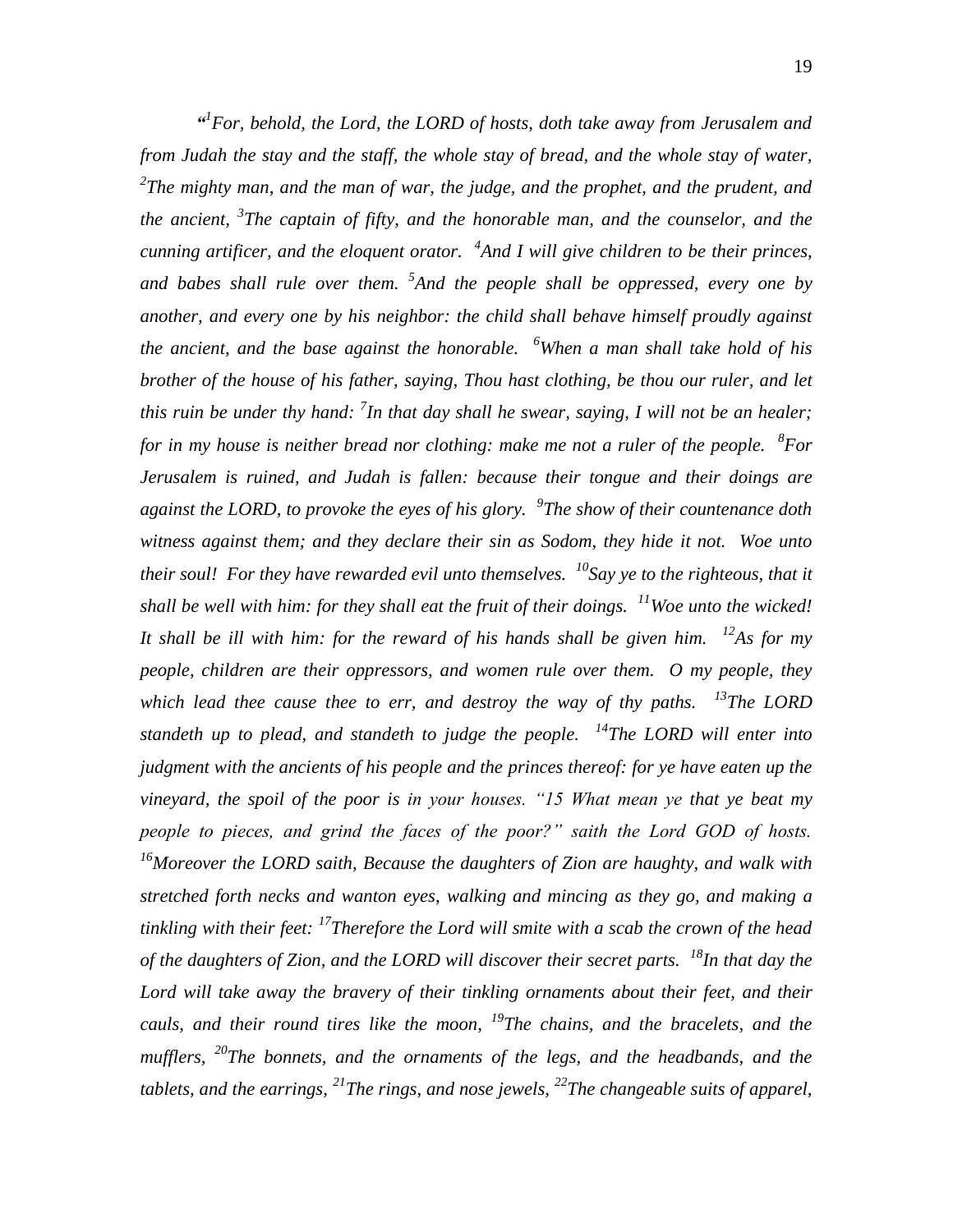*and the mantles, and the wimples, and the crisping pins, <sup>23</sup>The glasses, and the fine linen, and the hoods, and the veils. <sup>24</sup>And it shall come to pass, that instead of sweet smell there shall be stink; and instead of a girdle a rent; and instead of well set hair, baldness; and instead of a stomacher, a girding of sackcloth; and burning instead of beauty. <sup>25</sup>Thy men shall fall by the sword and thy mighty in the war. <sup>26</sup>And her gates shall lament and mourn; and she being desolate shall sit upon the ground." Isaiah 3:1-26 King James Version*

#### **Hope For The Righteous**

Since the Lord lists so many bad things He will do to an ungodly nation or to a church whose members are just "playing church", we feel it is important to offer some hope to those of you who are saved and who are faithfully serving Him. The Lord offered hope to the righteous in verse 10. "*<sup>10</sup>Say ye to the righteous, that it shall be well*  with him: for they shall eat the fruit of their doings." Our Lord promised those whose spiritual bodies were made righteous through the blood of the Lamb  $(1<sup>st</sup>$  John 1:7-10) will be rewarded according to the things we are doing for Him. They are the stumps that the Lord referred to in Isaiah 6:13 (printed above). It is important that we work for our Lord now so the Lord will take care of us during the times Isaiah chapter three describes.

We do not know how the Lord will keep the righteous safe while at the same time punishing the wicked and punishing a nation or a wayward church. Nevertheless, we know He will because He said He would. The Lord has done this many times in the past. He protected Noah and his family while at the same time He destroyed every other human on the face of the earth (Genesis 7:23; Hebrews 11:7;  $2<sup>nd</sup>$  Peter 2:5-9). God protected the children of Israel while at the same time He brought judgment upon the people of Egypt (Exodus 8:20-23; Exodus 9:1-7; Exodus 9:22-26).

### **Details Of The Procedure**

When we compare what happened to Israel once the Lord began the procedure and what is happening to most of the nations since World War I, the similarity is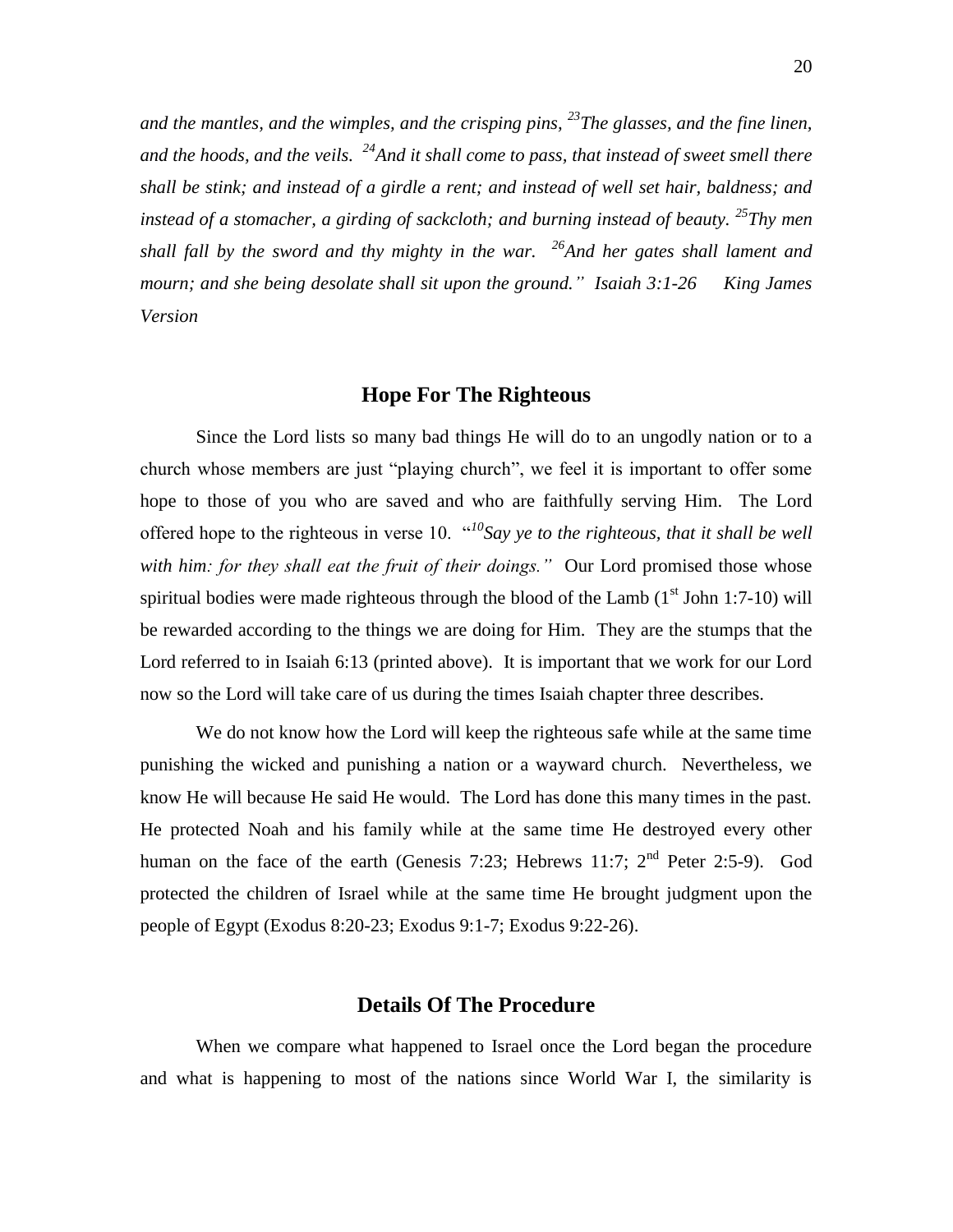alarming. It has already begun within many of Christ's churches also. Let us look at the procedure in detail. We will begin by looking at who is going to be doing this.

### *Isaiah 3*

# *For, behold, the Lord, the LORD of hosts, doth take away from Jerusalem and from Judah…*

We find Strong's Concordance of the Bible defines the Hebrew words which were translated "the Lord" as the Self-Existent, Eternal Sovereign, that is, the Self-Existent, Eternal Controller. Strong's says the Hebrew word translated "Hosts" mean a mass of people.

### *Isaiah 3*

# *For, behold, the Lord, the LORD of hosts, doth take away from Jerusalem and from Judah … the whole stay of bread,*

The Self-Existent, Eternal Sovereign Controller of all people will take away the blessings of food we have been enjoying. The Lord took the food away from unfaithful Israel  $(2^{nd}$  Kings 6:24-29) and He can take food away from unfaithful nations in the future. We will explain how this might be done a little later in this paper.

### *Isaiah 3*

# *For, behold, the Lord, the LORD of hosts, doth take away from Jerusalem and from Judah … the whole stay of water*

The Self-Existent, Eternal Sovereign Controller of all people will take away the blessings of the abundant supply of water we have been enjoying.

> A-The word translated water is also used in the Old Testament to refer to water out of the wells of salvation (Isaiah 12:3). Could this be a fulfillment of Romans 1:18-32?

> **"** *8 For the wrath of God is revealed from heaven against all ungodliness and unrighteousness of men, who hold the truth in unrighteousness; <sup>19</sup>Because that which may be known of God is manifest in them; for God hath showed it unto them. <sup>20</sup>For the invisible things of him from the creation of the world are clearly seen, being understood by*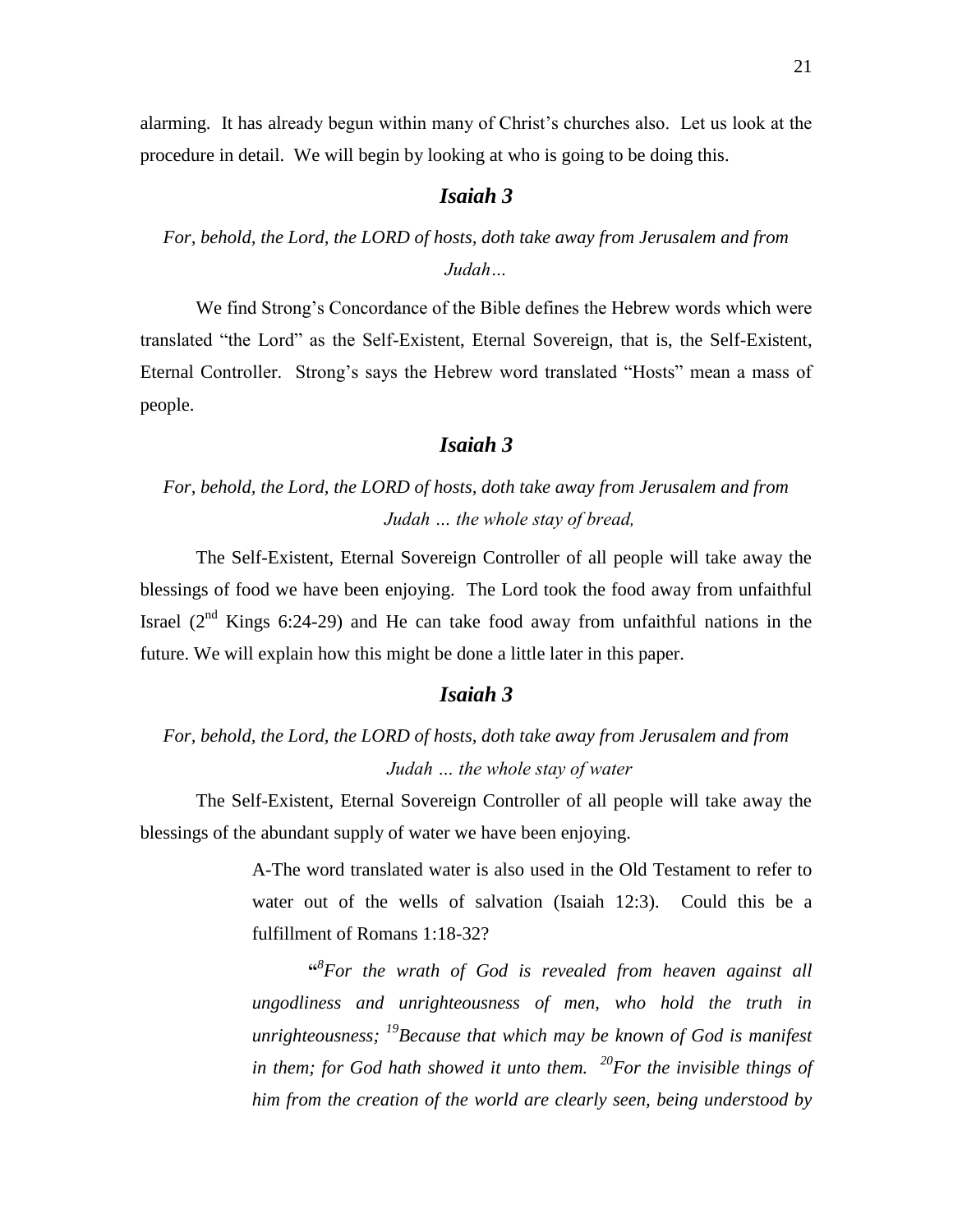*the things that are made, even his eternal power and Godhead; so that they are without excuse: <sup>21</sup>Because that, when they knew God, they glorified him not as God, neither were thankful; but became vain in their imaginations, and their foolish heart was darkened. <sup>22</sup>Professing themselves to be wise, they became fools, <sup>23</sup>And changed the glory of the uncorruptible God into an image made like to corruptible man, and to birds, and fourfooted beasts, and creeping things. <sup>24</sup>Wherefore God also gave them up to uncleanness through the lusts of their own hearts, to dishonour their own bodies between themselves: <sup>25</sup>Who changed the truth of God into a lie, and worshipped and served the creature more than the Creator, who is blessed for ever. Amen…<sup>28</sup>And even as they did not like to retain God in their knowledge, God gave them over to a reprobate mind, to do those things which are not convenient; <sup>29</sup>Being filled with all unrighteousness, fornication, wickedness, covetousness, maliciousness; full of envy, murder, debate, deceit, malignity; whisperers, <sup>30</sup>Backbiters, haters of God, despiteful, proud, boasters, inventors of evil things, disobedient to parents, <sup>31</sup>Without understanding, covenant breakers, without natural affection, implacable, unmerciful: <sup>32</sup>Who knowing the judgment of God, that they which commit such things are worthy of death, not only do the same, but have pleasure in them that do them.* **"** *Romans 1:18-32 KJV*

That would mean people who are turned over to a reprobate mind would no longer have a desire to seek water out of the wells of salvation. They would not have the protection of salvation when they face the Living God at their judgment (Revelation 20:11-15).

B- On the other hand, taking away the blessings of water might mean the Lord will shut up the heavens and there will not be adequate rain upon our land. If so, it would indeed bring about a lack of food as the Lord threatened in Isaiah 3:1.

C-Water is also used in the Old Testament to refer to the blessing of the Lord when He pours out the power of His Spirit upon us (Isaiah 44:3).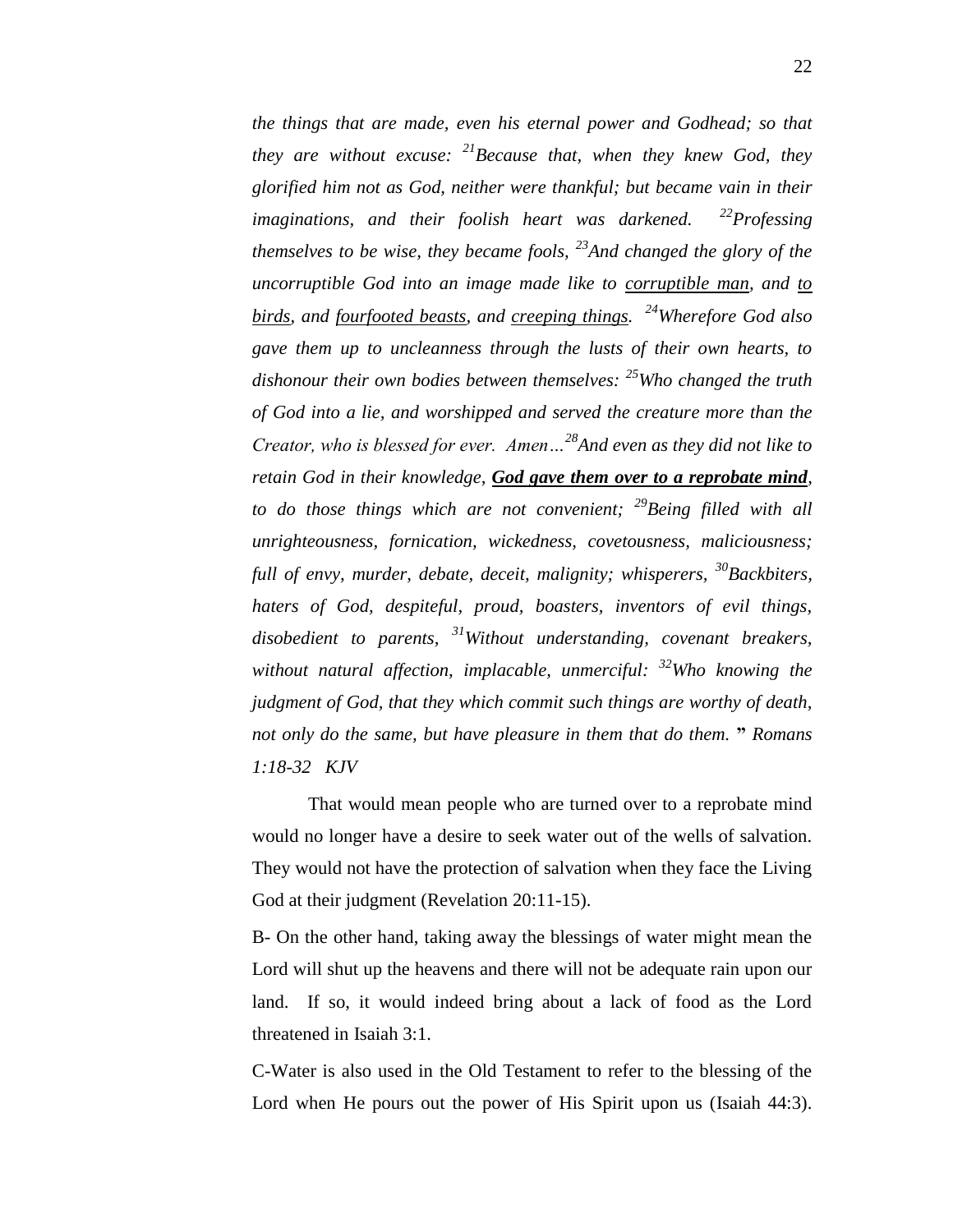For more information about the blessings of the Spirit of the Lord, please read the paper "The Sevenfold Spirit of God" on our website.

### *Isaiah 3*

# *For, behold, the Lord, the LORD of hosts, doth take away from Jerusalem and from Judah…<sup>2</sup> The mighty man, and the man of war.*

The Self-Existent, Eternal Sovereign Controller of all people will take away the blessings of generals, commanders, and other military men who are capable of bringing victory. They will be killed in battle, they will become discouraged with the defeats they meet, or they will become discouraged with the interference from our government officials. They shall throw up their hands and resign their commissions or possibly resolve to fade into the background until it's time for their retirement. They might possibly be disabled by sickness, or become so discouraged they become unfit for service. Even the inferior officers (the captain of fifty) shall become ineffective as leaders. Although the United States of America has won many battles, we have not had a decisive victory over the enemies of this nation in a single war since World War II.

### *Isaiah 3*

# *For, behold, the Lord, the LORD of hosts, doth take away from Jerusalem and from Judah… the judge.*

The Self-Existent, Eternal Sovereign Controller of all people will take away judges who are skilled in the laws and who will administer justice fairly and impartially. The Hebrew word is used in the Old Testament to refer to a human judge who makes judgments according to the laws of God. When a nation loses that type of judge, those who are on the bench will not make judgments according to God's laws.

### *Isaiah 3*

# *For, behold, the Lord, the LORD of hosts, doth take away from Jerusalem and from Judah… the prophet.*

The Self-Existent, Eternal Sovereign Controller of all people will take away ministers who, through devoted study, understand the deeper things of God's Divine Word and are able to share it with others. The only ones who will be left are ministers who teach milk and fluff  $(1<sup>st</sup> Corinthians 3:1-3)$ . They will only preach on subjects the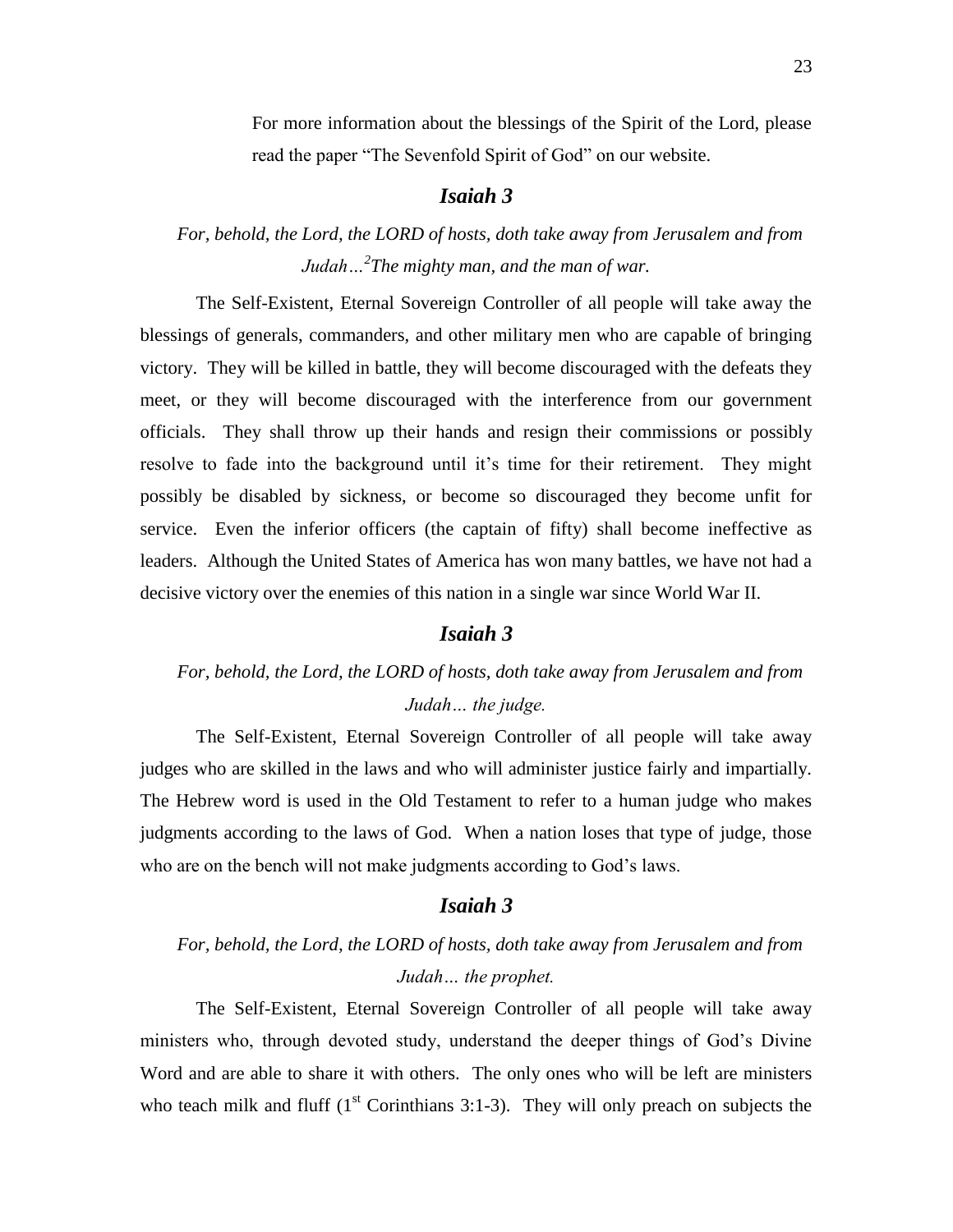congregation wants to hear rather than the message the Lord wants them to deliver. They will be very good at "working a crowd" and people will flock to hear them. The people will not desire to be committed to serving the Lord so they will not study on their own and they become willingly ignorant of the deeper things of God's Word.  $\mathbf{H}^3$  *S* For the time *will come when men will not put up with sound doctrine. Instead, to suit their own desires, they will gather around them a great number of teachers to say what their itching ears want to hear. <sup>4</sup> They will turn their ears away from the truth and turn aside to myths." 2nd Timothy 4:3-4 NIV*

The myths referred to would be supplements to God's laws such as traditions, symbolic interpretations, and generally, false doctrines.

When the majority of the members do not want to study strong doctrine, they call pastors and elevate teachers who will only say what their itching ears want to hear and it will eventually kill that church. *" <sup>6</sup>My people are destroyed from lack of knowledge. Because you have rejected knowledge, I also reject you as my priests; because you have ignored the law of your God, I also will ignore your children." Hosea 4:6 NIV*

#### *Isaiah 3*

# *For, behold, the Lord, the LORD of hosts, doth take away from Jerusalem and from Judah… the prudent.*

The Self-Existent, Eternal Sovereign Controller of all people will take away the prudent. The prudent were celebrated as men of sense and wisdom above all others. Based upon what God said in other passages, the word translated "the prudent" seems to have a reference to being able to understand and to forecast what was going to happen in the future. Those who predict false things will replace them. The Lord will allow those who replace them to gain control of the news media. They will keep repeating messages of false hope until the general population believes everything is getting better, not worse. Because of this, the people will wander as sheep oppressed for lack of a shepherd. When the Lord brings chastisement upon that nation or upon that church, the citizens of the nation or the members of that church will not have a clue why these things are happening to them.

### *Isaiah 3*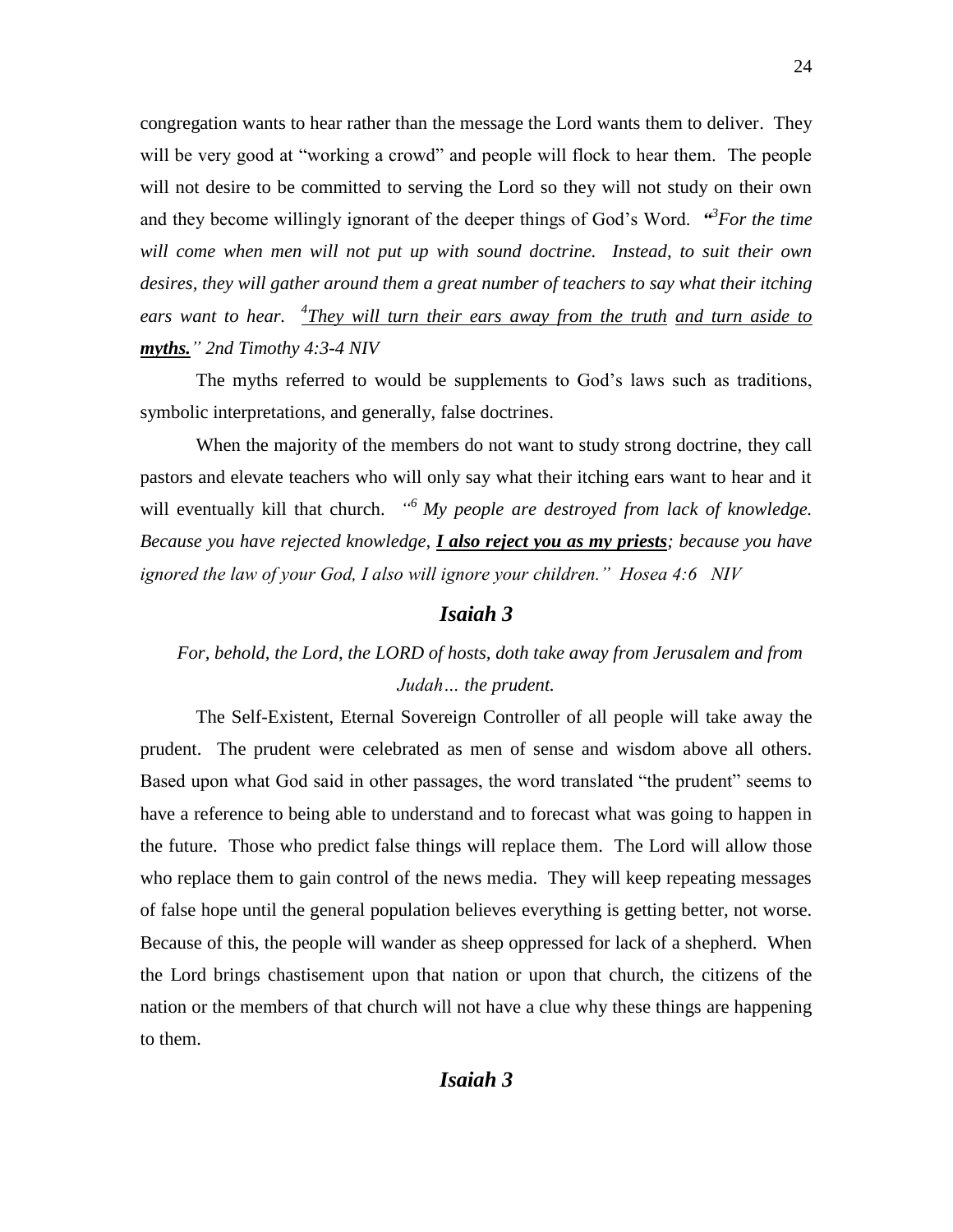# *For, behold, the Lord, the LORD of hosts, doth take away from Jerusalem and from Judah… the ancient.*

The Self-Existent, Eternal Sovereign Controller of all people will take away the ancient. Based upon what God said in other passages, the word translated "the ancient" is often used in the Old Testament to refer to men who were mature leaders of the nation of Israel, men who the people could depend upon to make judgments based upon the laws of the Lord (Exodus 19:7; Exodus 24:1-9; Numbers 11:16-17).

In a true theocracy, a wise and benevolent God rules a church or a nation. A church is no longer a theocracy when they lose their leaders who make judgments in their church based upon the laws of the Lord. *" 4 You must obey my laws and be careful to follow my decrees. I am the LORD your God. <sup>5</sup>Keep my decrees and laws, for the man who obeys them will live by them. I am the LORD." Leviticus 18:4-5 NIV*

The church in Jerusalem began with this type of government. When the members became disciples of Jesus Christ, they put themselves under His authority. Christ's disciples agreed His laws would govern their lives and actions and they would be sustained by His power. The Holy Spirit of God inspired the recording of these laws in a library of books under one cover, the Bible.

Once a church ceases to be a theocracy, they soon become an oligarchy. An oligarchy is a form of government in which the ruling power belongs to a few, elite people. Satan, the prince of this world, loves an oligarchy when the elite group who controls a church or a nation is composed of his children (*the lost- Matthew 13:24-30*) and the saved who are following his leadership.

### *Isaiah 3*

# *For, behold, the Lord, the LORD of hosts, doth take away from Jerusalem and from Judah… the honorable man.*

The Self-Existent, Eternal Sovereign Controller of all people will take away the honorable man. Based upon how the Hebrew word is used in many other passages in the Old Testament, the word translated "honorable man" is often used to describe a person who will come in and become actively involved in bearing and helping to solve our personal problems, our national problems or our church problems. It is a root word that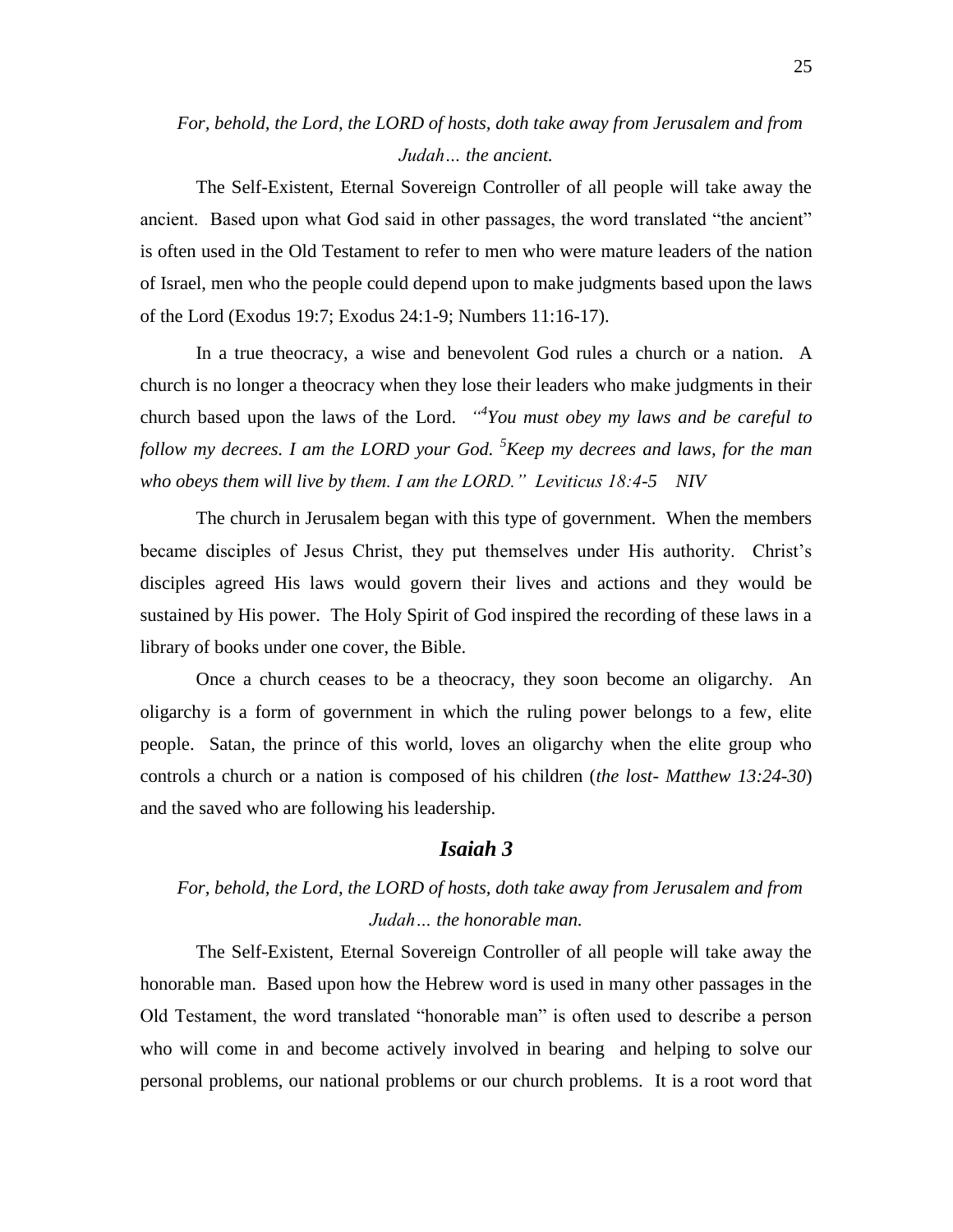is used 654 times and means, "*to lift"* in a great variety of applications, literal and figurative.

### *Isaiah 3*

# *For, behold, the Lord, the LORD of hosts, doth take away from Jerusalem and from Judah… the counselor.*

The Self-Existent, Eternal Sovereign Controller of all people will take away the counselor. Based upon how the Hebrew word is used in many other passages in the Old Testament, the word translated "counselor" is often used to describe a person who can help to resolve problems, one who is capable of advising and guiding.

### *Isaiah 3*

# *For, behold, the Lord, the LORD of hosts, doth take away from Jerusalem and from Judah… the wise artificer.*

The Self-Existent, Eternal Sovereign Controller of all people will take away the wise artificer. The Hebrew word is used 107 times in the Old Testament and was only translated artificer twice in the King James Translation (Genesis 4:22 and Isaiah 3:3). However, we find it is used 15 times to refer to plowing or farming. The root word means to scratch, that is, to engrave, or to plow. We are of the opinion that when God moves against a nation who forsakes Him and forsakes His laws, He brings about conditions so food produced from the ground is greatly affected (Genesis 41:27-32; 2<sup>nd</sup> Samuel 21:1;  $2^{nd}$  Kings 6:24-33;  $2^{nd}$  Kings 8:1). In many cases, the small farmer has been replaced by mega farms that often receive government money. We are told that in 2011, the government of the United States had to borrow forty cents of every dollar they spend for anything. If the economy fails, the government will not be able to borrow the money to operate. The government will not be able to send checks to the mega farms nor will they be able to send checks to farmers who are struggling. Without those government checks, many farmers will not be able to produce the food. In addition, many farms must have an abundant harvest just to make a small profit. In order to have that type of harvest, they depend upon using hybrid seeds supplied by an outside source. What do you suppose would happen if a sufficient supply of hybrid seed were not available to raise enough food to feed a nation? Many farms also depend upon pesticides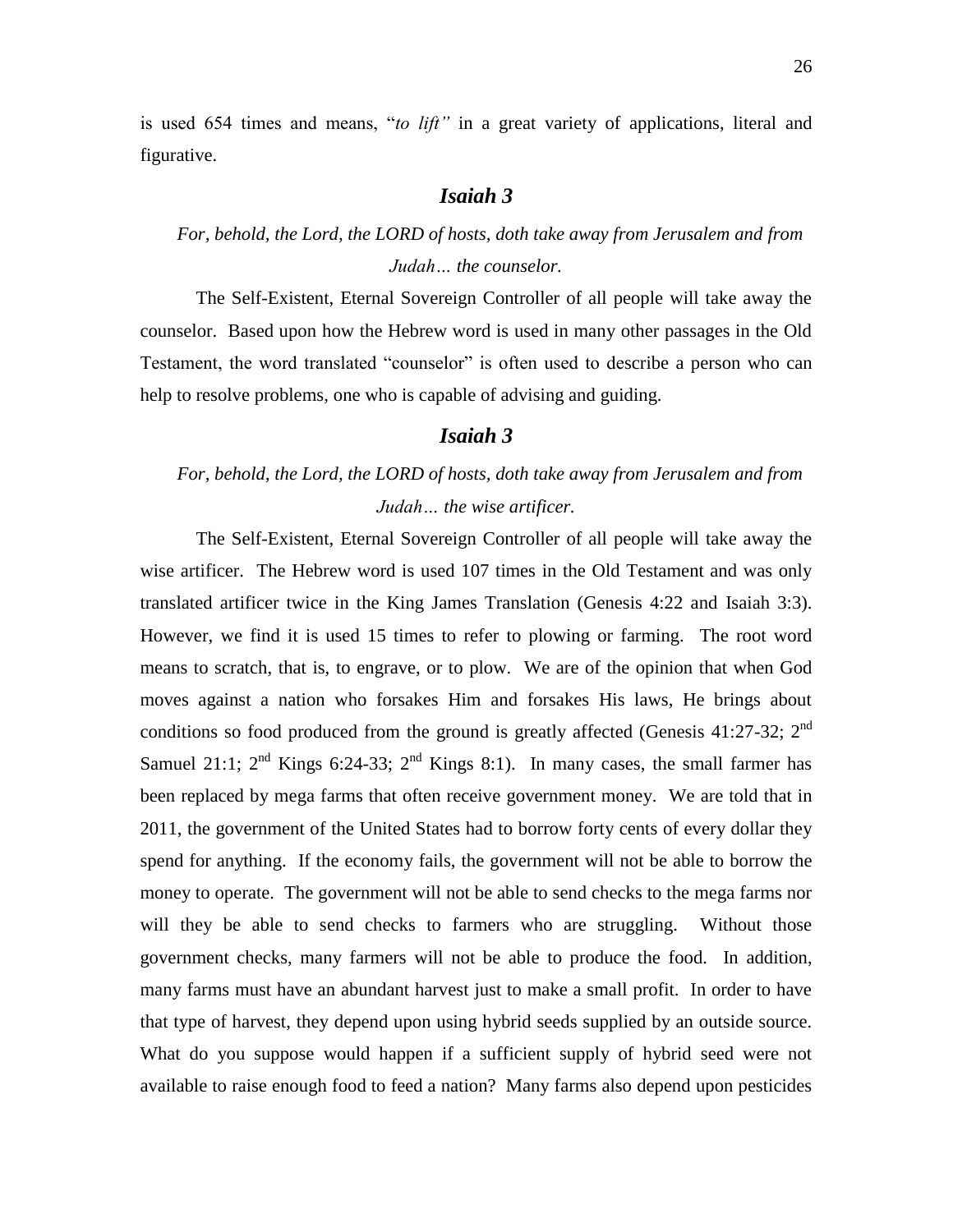and herbicides in order to save on their labor cost so they can make a small profit. Even then, we are told that many farms find it necessary to hire people who sneak across the southern border of the United States illegally, in order to keep their labor costs down. What would happen if an adequate supply of pesticides and/or herbicides were not available or were priced so high the farmer could not afford to buy them? How long could the farms operate at a loss? Any or all of these things might partially explain point #1 where we find God saying He would take away the blessings of the food we have been enjoying. We are told that at any given time, there is only about a five-day supply of food in most major cities. We have already seen what people do when the grocery shelves start to become bare. In addition, a "natural disaster" such as a famine  $(1<sup>st</sup>$  Kings 8:37) or some other crisis could also affect the production and/or the distribution of food. Solomon prayed at the dedication of the Temple, " *<sup>33</sup>" When Thy people Israel are defeated before an enemy, because they have sinned against Thee, if they turn to Thee again and confess Thy name and pray and make supplication to Thee in this house, <sup>34</sup> then hear Thou in heaven, and forgive the sin of Thy people Israel, and bring them back to the land which Thou didst give to their fathers. <sup>35</sup>" When the heavens are shut up and there is no rain, because they have sinned against Thee, and they pray toward this place and confess Thy name and turn from their sin when Thou dost afflict them, <sup>36</sup>then hear Thou in heaven and forgive the sin of Thy servants and of Thy people Israel, indeed, teach them the good way in which they should walk. And send rain on Thy land, which Thou hast given Thy people for an inheritance. <sup>37</sup>" If there is famine in the land, if there is pestilence, if there is blight or mildew, locust or grasshopper, if their enemy besieges them in the land of their cities, whatever plague, whatever sickness there is, <sup>38</sup>whatever prayer or supplication is made by any man or by all Thy people Israel, each knowing the affliction of his own heart, and spreading his hands toward this house; <sup>39</sup>then hear Thou in heaven Thy dwelling place, and forgive and act and render to each according to all his ways, whose heart Thou knowest, for Thou alone dost know the hearts of all the sons of men, <sup>40</sup>that they may fear Thee all the days that they live in the land which Thou hast given to our fathers." 1 Kings 8:33-40 (New American Standard Bible)*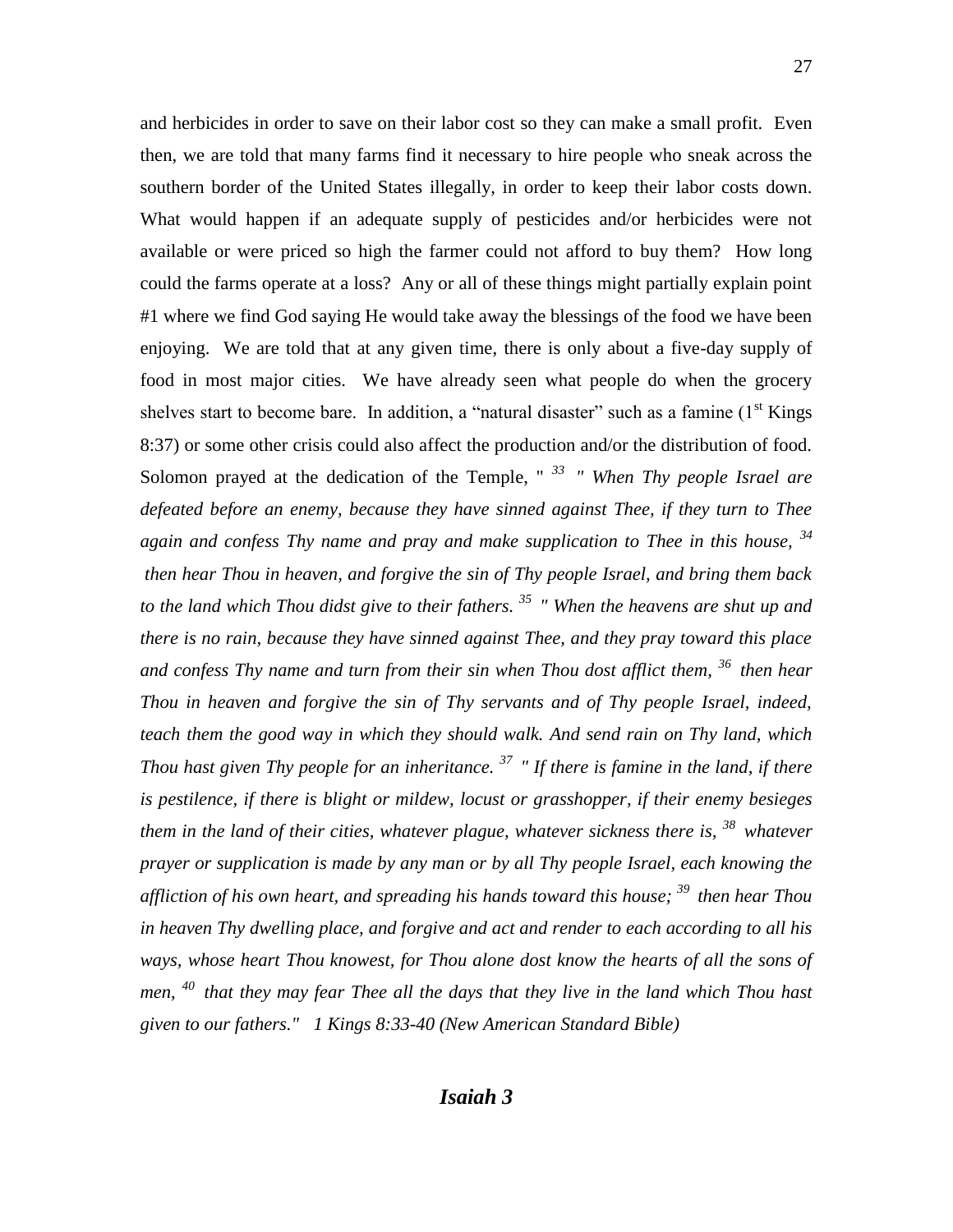# *For, behold, the Lord, the LORD of hosts, doth take away from Jerusalem and from Judah… the eloquent orator.*

The Self-Existent, Eternal Sovereign Controller of all people will take away the eloquent orator.This one is very, very serious and affects most of the citizens of many nations and the members of many churches. `

Strong's Concordance of the Bible tells us the Hebrew word translated "eloquent" is a root word that means to separate mentally (or distinguish), that is, (generally) to understand. The Hebrew word translated "eloquent" is also used in the Old Testament to refer to a person who is discreet (Genesis  $41:33 \& 39$ ), wise and understanding (Deuteronomy 1:13 & 4:6). It is also used to refer to a person who considers past experiences (Isaiah 1:3; Deuteronomy 32:7  $\&$  32:29), a nation who receives the instructions of God (Deuteronomy 32:19), or a person who perceives what God is doing  $(1<sup>st</sup> Samuel 3:8).$ 

Barnes, in "Barnes Notes on the Old Testament" explains the Hebrew word translated "orator" denotes one who influences another and persuades them in any way, as an orator does by argument or appeal.

When the Lord removed "the Glory of the Lord" from Israel (Ezekiel 10:4, 10:18 and 11:23), He removed from them (1) the ability to perceive the chastisement He was bringing upon them and (2) the ability to receive and understand the instructions of God (Isaiah 6:8-10). No matter how good a person was at persuasion, they were unable to reach the people of that nation (Jeremiah 7:27). The Glory of the Lord or the sevenfold power of the Holy Spirit includes the Spirit of Understanding (Isaiah 11:1-2). The Spirit of Understanding gives a person the ability to understand (1) God's Word, (2) God's will and (3) God's way. Without the illumination of the Spirit of Understanding, the people were unable to comprehend what the person was sharing. Isaiah recorded the results of the Lord taking away the eloquent orator in the sixth chapter.

<sup>"8</sup>Then I heard the voice of the Lord saying, "Whom shall I send? And who will *go for us?" And I said, "Here am I. Send me!" <sup>9</sup>He said, "Go and tell this people: "'Be ever hearing, but never understanding; be ever seeing, but never perceiving.' <sup>10</sup>Make the heart of this people calloused; make their ears dull and close their eyes. Otherwise they*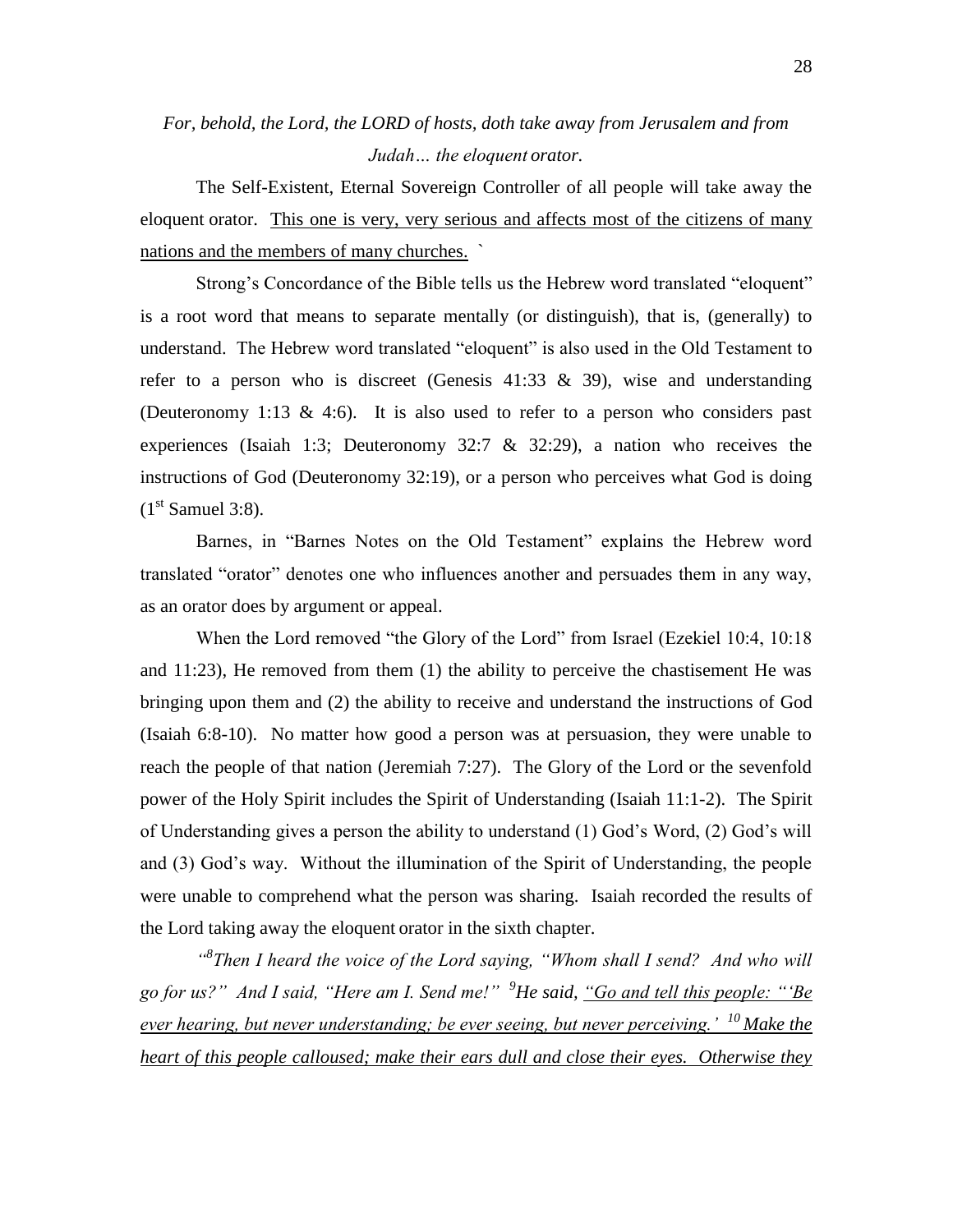*might see with their eyes, hear with their ears, understand with their hearts, and turn and be healed". Isaiah 6:8-10 (New International Version)* 

Jesus Christ experienced the results of this during His earthly ministry even though He operated through unlimited Holy Spirit power (John 3:34).

**"** *37 Even after Jesus had done all these miraculous signs in their presence, they still would not believe in him. <sup>38</sup>This was to fulfill the word of Isaiah the prophet: "Lord, who has believed our message and to whom has the arm of the Lord been revealed?" <sup>39</sup>For this reason they could not believe, because, as Isaiah says elsewhere: <sup>40</sup>"He has blinded their eyes and deadened their hearts, so they can neither see with their eyes, nor understand with their hearts, nor turn—and I would heal them." John 12:37-40 (New International Version)* 

Even His own disciples could not understand some of the things Jesus Christ taught (Luke 9:45; Luke 18:34; John 12:16). Those who sat at the feet of Jesus Christ could not comprehend some of the things God, in human flesh, taught until they received special power to do so from the Holy Spirit. *" <sup>45</sup>Then opened he their understanding, that they might understand the scriptures, <sup>46</sup>And said unto them, Thus it is written, and thus it behoved Christ to suffer, and to rise from the dead the third day: <sup>47</sup>And that repentance and remission of sins should be preached in his name among all nations, beginning at Jerusalem. <sup>48</sup>And ye are witnesses of these things. <sup>49</sup>And, behold, I send the promise of my Father upon you: but tarry ye in the city of Jerusalem, until ye be endued with power from on high. Luke 24:45-49 (King James Version)*

How did Jesus Christ " **open their understanding, that they might understand the scriptures**"? *" <sup>19</sup>When it was evening on the first day of the week, the followers were together. The doors were locked, because they were afraid of the Jews. Then Jesus came and stood right in the middle of them and said, "Peace be with you." <sup>20</sup>After he said this, he showed them his hands and his side. The followers were thrilled when they saw the Lord. <sup>21</sup>Then Jesus said again, "Peace be with you. As the Father sent me, I now send you." <sup>22</sup>After he said this, he breathed on them and said, "Receive Holy Spirit power* (there is no Greek definite article-please see "The Power Of The Sevenfold Spirit Of God" on this website). *<sup>23</sup>If you forgive anyone his sins, they are forgiven. If you don't forgive them, they are not forgiven. " John 20:19-23 (New Century Version)*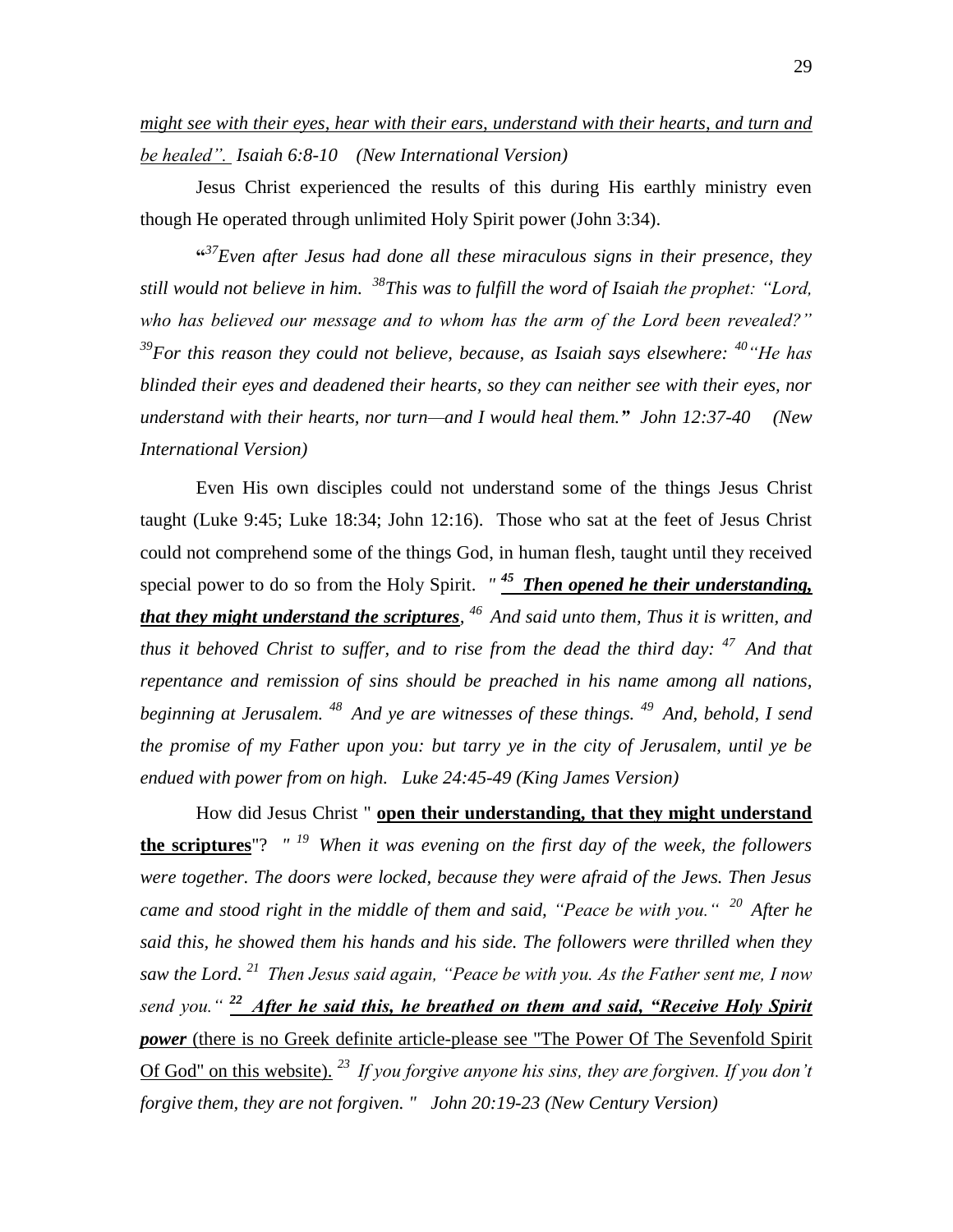<sup>*"And behold, I am sending forth the promise of My Father upon you; but you*</sup> *are to stay in the city until you are clothed with power from on high." Luke 24:49 New American Standard Version*

*<sup>7</sup> He said to them, "It is not for you to know times or epochs which the Father has fixed by His own authority; <sup>8</sup> but you will receive power when the Holy Spirit has come upon you; and you shall be My witnesses both in Jerusalem, and in all Judea and Samaria, and even to the remotest part of the earth." Acts 1:7-8 New American Standard Version*

Again, if you would like to know more about the seven-fold power of the Holy Spirit and what it can do for you, we invite you to read the paper entitled "The Power of the Sevenfold Spirit Of God" on our website.

We find that before the Jewish nation lost the Glory of the Lord (Ezekiel chapters 8, 9, 10 and 11), they had been the Lord's authorized agency to publish the good news of God's salvation. *"<sup>3</sup>And Moses went up unto God, and the LORD called unto him out of the mountain, saying, Thus shalt thou say to the house of Jacob, and tell the children of Israel; <sup>4</sup> Ye have seen what I did unto the Egyptians, and how I bare you on eagles' wings, and brought you unto myself. <sup>5</sup>Now therefore if ye will obey my voice indeed, and keep my covenant, then ye shall be a peculiar treasure unto me above all people: for all the earth is mine: <sup>6</sup> And ye shall be unto me a kingdom of priests, and an holy nation. These are the words which thou shalt speak unto the children of Israel." Exodus 19:3-6 King James Version*

When Jesus **first began** His earthly ministry, He offered to relieve Israel of the terrible chastisement of Isaiah 6:8-10 and to restore them as His authorized agency to publicize the good news of salvation but they refused. *" 5 These twelve Jesus sent forth, and commanded them, saying, Go not into the way of the Gentiles, and into any city of the Samaritans enter ye not: <sup>6</sup> But go rather to the lost sheep of the house of Israel. <sup>7</sup> And as ye go, preach, saying, the kingdom of heaven is at hand*.**"** *Matthew 10:5. King James Version*

*" <sup>11</sup>He came to His own, and His own did not receive Him. <sup>12</sup>But as many as received Him, to them He gave the right to become children of God, to those who believe*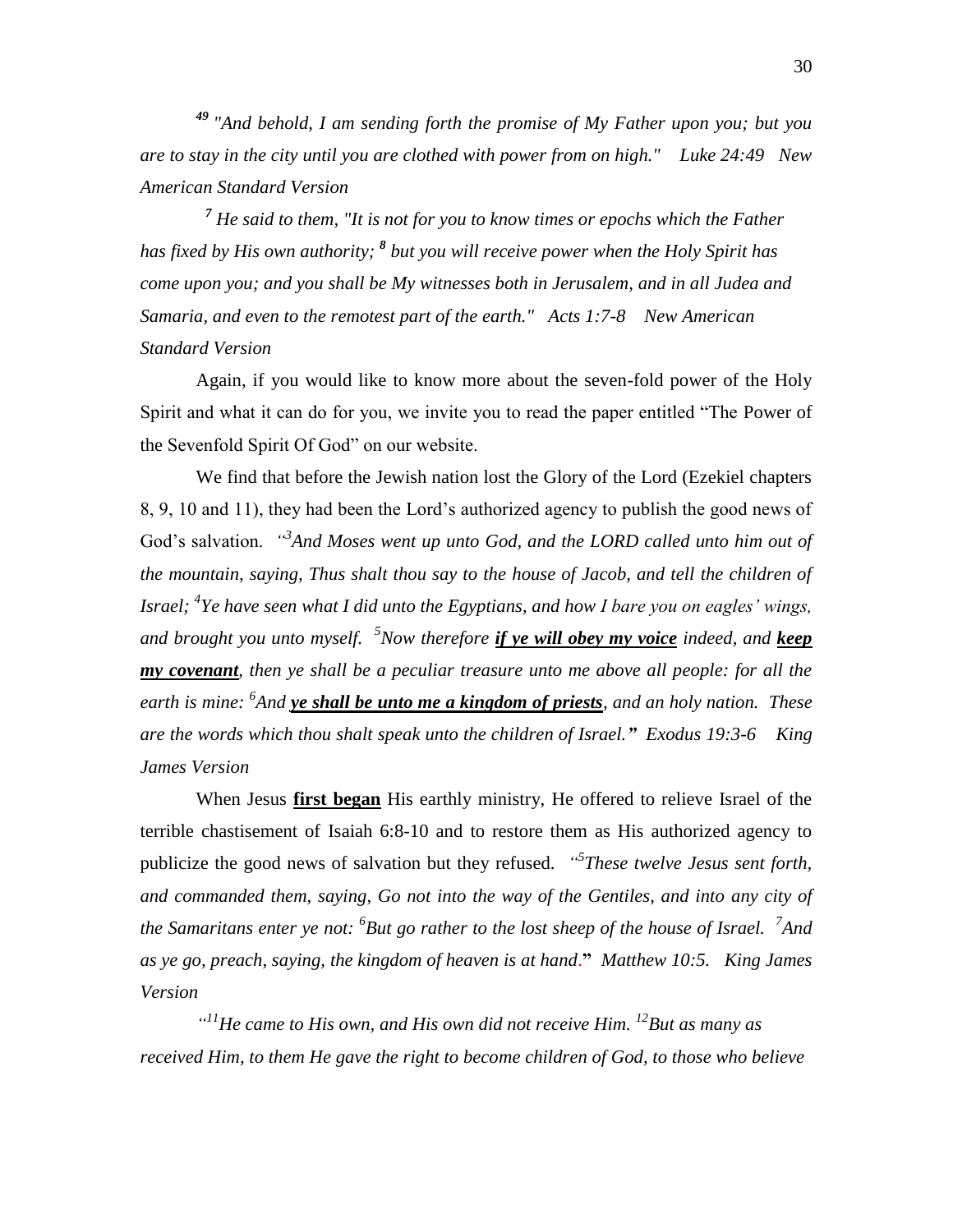*in His name: <sup>13</sup>who were born, not of blood, nor of the will of the flesh, nor of the will of man, but of God." John 1:11-13 NIV*

Israel did not take advantage of the opportunity so Jesus Christ called out *(Matthew 4:18-25 and Mark 1:16-20*), trained *(Matthew 5:1 and 9:37)*, organized *(Luke 12:22-32 and Ephesians 4:11-16*), authorized *(Matthew 28:18-20 and Acts1:1-8*), and empowered *(Luke 24:49 and Acts 1:8*) a third agency to publish the good news of salvation until He comes back. Most of His scriptural churches are composed of non-Jews.

The nation of Israel did not take advantage of the opportunity Jesus Christ offered them so the ability to perceive what God is doing and the ability to receive the instructions of God (*Matthew 13:10-17*) will not be restored to the nation of Israel until they are converted during the Great Tribulation *(Ezekiel chapter 37)*. God's Divine Word tells us this was the reason Jesus spoke to the people of the nation of Israel in parables.

<sup>1</sup>That same day Jesus went out of the house and sat by the lake. <sup>2</sup>Such large *crowds gathered around him that he got into a boat and sat in it, while all the people stood on the shore. <sup>3</sup> Then he told them many things in parables, saying: "A farmer went out to sow his seed. <sup>4</sup> As he was scattering the seed, some fell along the path, and the birds came and ate it up. <sup>5</sup> Some fell on rocky places, where it did not have much soil. It sprang up quickly, because the soil was shallow. <sup>6</sup> But when the sun came up, the plants were scorched, and they withered because they had no root. <sup>7</sup>Other seed fell among thorns, which grew up and choked the plants. <sup>8</sup> Still other seed fell on good soil, where it produced a crop—a hundred, sixty or thirty times what was sown. <sup>9</sup>He who has ears let him hear."*

*<sup>10</sup>The disciples came to him and asked, "Why do you speak to the people in parables?"*

*<sup>11</sup>He replied, "The knowledge of the secrets of the kingdom of heaven has been given to you, but not to them. <sup>12</sup>Whoever has will be given more and he will have an abundance. Whoever does not have, even what he has will be taken from him. <sup>13</sup>This is why I speak to them in parables:"Though seeing, they do not see; though hearing, they do not hear or understand. <sup>14</sup>In them is fulfilled the prophecy of Isaiah: "'You will be*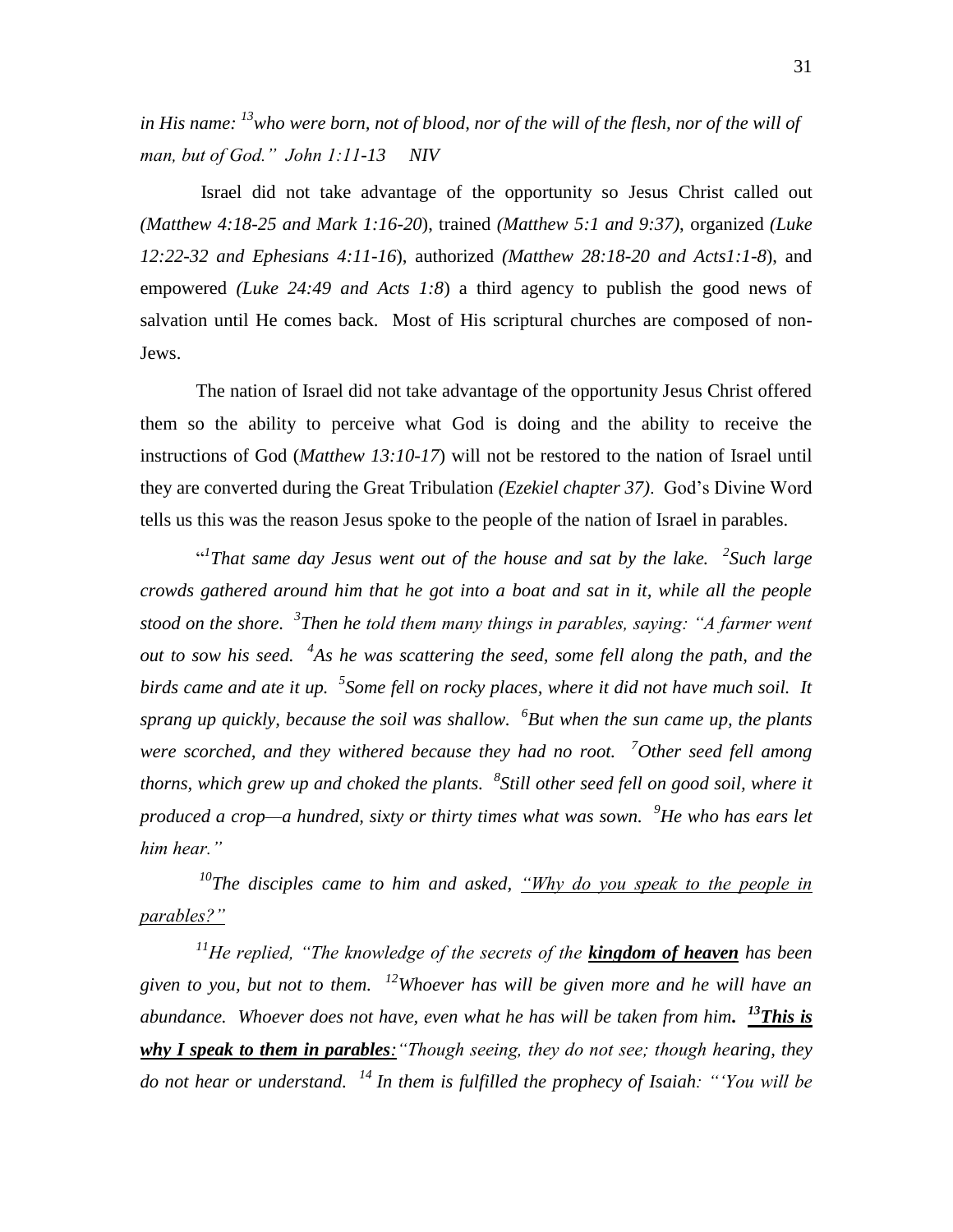*ever hearing but never understanding; you will be ever seeing but never perceiving. <sup>15</sup> For this people's heart has become calloused; they hardly hear with their ears and they have closed their eyes. Otherwise they might see with their eyes, hear with their ears, understand with their hearts and turn, and I would heal them.' <sup>16</sup>But blessed are your eyes because they see, and your ears because they hear. <sup>17</sup>For I tell you the truth, many prophets and righteous men longed to see what you see but did not see it, and to hear what you hear but did not hear it.*

*<sup>18</sup>"Listen then to what the parable of the sower means: <sup>19</sup>When anyone hears the message about the kingdom and does not understand it, the evil one comes and snatches away what was sown in his heart. This is the seed sown along the path. <sup>20</sup>The one who received the seed that fell on rocky places is the man who hears the word and at once receives it with joy. <sup>21</sup>But since he has no root, he lasts only a short time. When trouble or persecution comes because of the word, he quickly falls away. <sup>22</sup>The one who received the seed that fell among the thorns is the man who hears the word, but the worries of this life and the deceitfulness of wealth choke it, making it unfruitful. <sup>23</sup>But the one who received the seed that fell on good soil is the man who hears the word and understands it. He produces a crop, yielding a hundred, sixty, or thirty times what was sown." Matthew 13:1-23 (New International Version)* 

The Lord removed from the nation of Israel the ability to perceive what He was doing and the ability to receive and understand the instructions Jesus Christ was sharing. No matter how good Jesus Christ was at persuasion, He was unable to reach most of the people of Israel. The people were unable to comprehend. **That is exactly what will happen to most churches in the last days before the Catching Up.** The members will be busy just "playing church" so the Lord will remove their ability to perceive what He is doing. God will remove the power of the seven-fold Spirit of God including the Spirit of Understanding (Isaiah 11:1-2). The removing of the illumination of this candlestick (Revelation 2:5) will remove their ability to understand the Bible. A few of the churches will have a pastor or a teacher who studies and understands God's plan for man. However, when the pastor or the teacher speaks, most of those in the assembly will look the person right in the eye and not be able to understand what they are sharing. Their main concern will be how soon the pastor or the teacher will shut up so they can go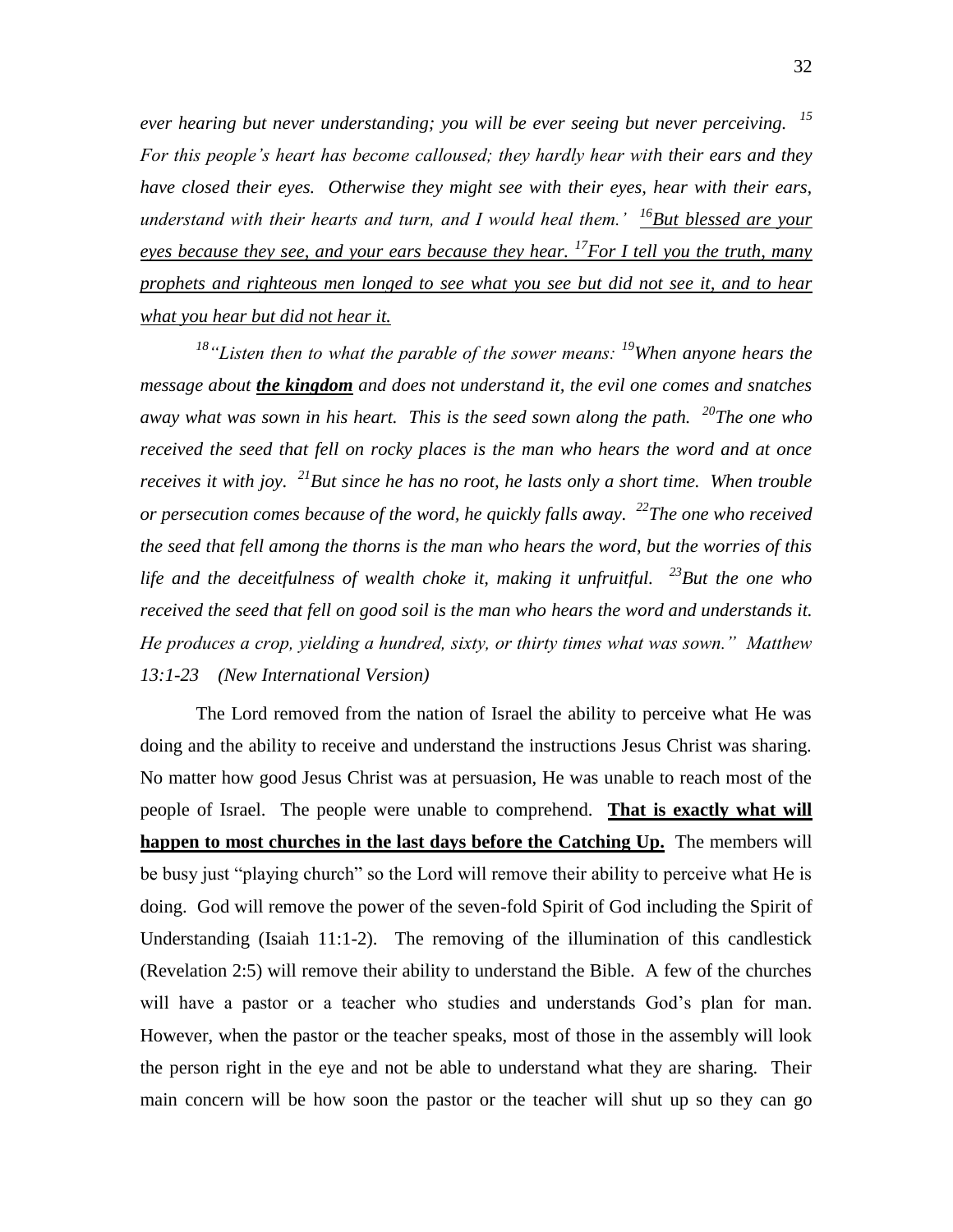home. If Christ could not reach that type of person during His ministry on this earth, it is little wonder that the pastor or the teacher cannot reach them either.

### *Isaiah 3*

# *For, behold, the Lord, the LORD of hosts, will make boys their officials; mere children will govern them.*

The Self-Existent, Eternal Sovereign Controller of all people will make children their officials. When the mighty men and the prudent are removed, children shall become government officials. Matthew Henry observes, **"**Children in understanding and disposition, childish men, such as are babes in knowledge, no more fit to rule than a child in the cradle. These shall rule with all the folly, fickleness, and forwardness of a child**."**  The government officials will be like children who grab and claim all the toys for themselves. They will publicly proclaim their concern for their constituents but their rules, laws and their actions reveal they really do not care about the plight of others. Their underlying concern is to set up an oligarchy where either they are part of the ruling elite or they reap personal benefits from the ruling elite. The Bible tells us that in the last days they will help to set up the beginning of a confederation of nations under one governing body with one international currency. To achieve that end, of course, it will be necessary for them to help devalue the purchasing power of the present currencies across the world. That will cause the citizens to demand a stable currency backed by precious metals such as gold and silver. When they are able to combine separate nations such as Canada, the United States and Mexico (and perhaps the countries of Central America) into one multinational nation with one common currency, the world will be a step closer to the coming of the Anti-Christ. They will first combine nations around the world into several multinational nations and then will begin to set the stage to combine the multi-national nations into one international government with one common currency.

<sup>436</sup> And the king (the Anti-Christ) shall do according to his will; and he shall *exalt himself, and magnify himself above every god, and shall speak marvellous things against the God of gods, and shall prosper till the indignation be accomplished: for that that is determined shall be done. <sup>37</sup> Neither shall he regard the God of his fathers, nor the desire of women, nor regard any god: for he shall magnify himself above all. <sup>38</sup> But in his*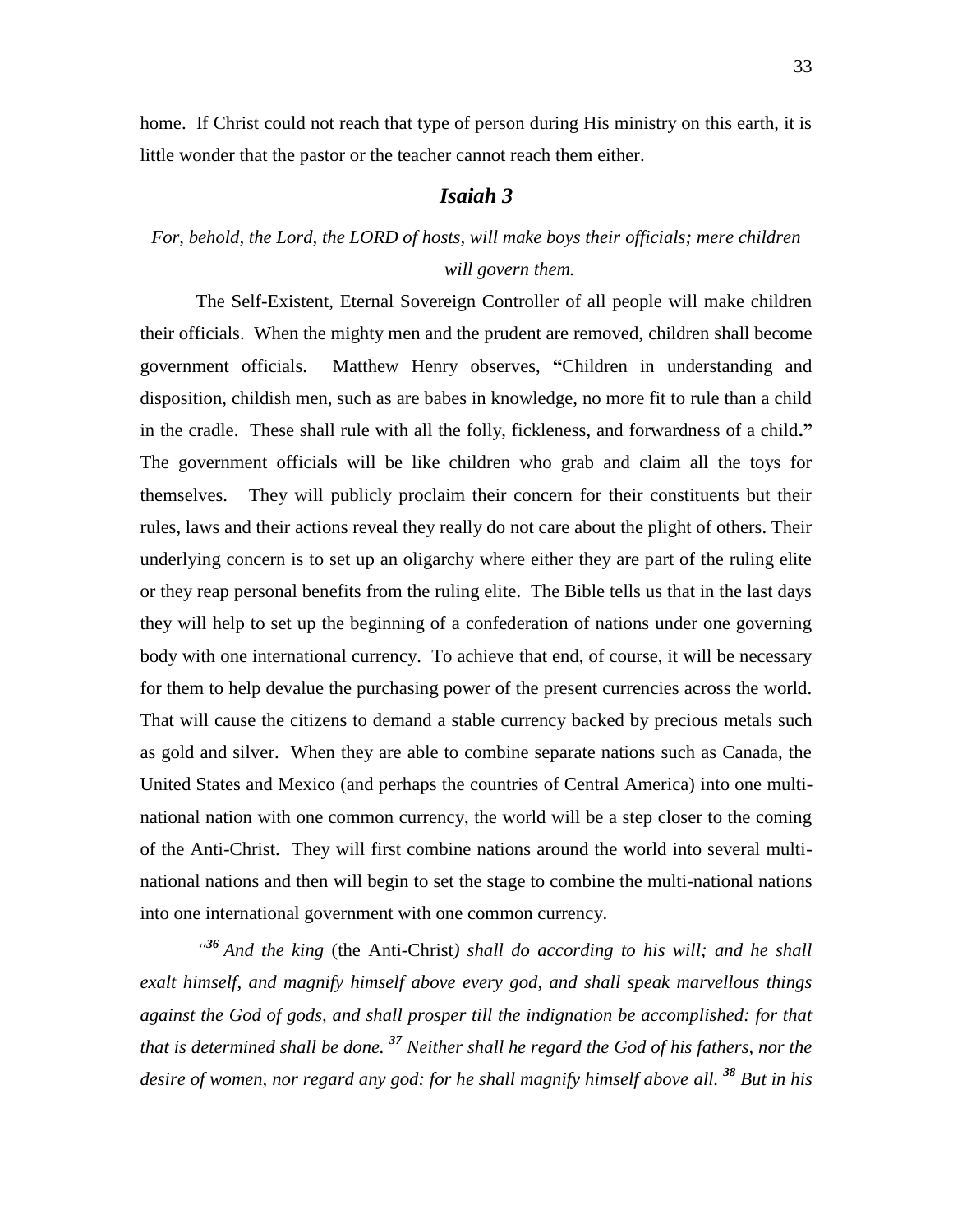*estate shall he honor the God of forces (*el-o-ah maw-oze - the god and the goddess of fortresses*): and a god whom his fathers knew not shall he honor with gold, and silver, and with precious stones, and pleasant things. <sup>39</sup> Thus shall he do in the most strong holds with a strange god, whom he shall acknowledge and increase with glory: and he shall cause them to rule over many, and shall divide the land for gain. <sup>40</sup> And at the time of the end shall the king of the south push at him: and the king of the north shall come against him like a whirlwind, with chariots, and with horsemen, and with many ships; and he shall enter into the countries, and shall overflow and pass over. <sup>41</sup> He shall enter also into the glorious land, and many countries shall be overthrown: but these shall escape out of his hand, even Edom, and Moab, and the chief of the children of Ammon. <sup>42</sup> He shall stretch forth his hand also upon the countries: and the land of Egypt shall not escape. <sup>43</sup> But he shall have power over the treasures of gold and of silver, and over all the precious things of Egypt: and the Libyans and the Ethiopians shall be at his steps. <sup>44</sup> But tidings out of the east and out of the north shall trouble him: therefore he shall go forth with great fury to destroy, and utterly to make away many. <sup>45</sup> And he shall plant the tabernacles of his palace between the seas in the glorious holy mountain; yet he shall come to his end, and none shall help him.*

<sup>1</sup> And at that time shall Michael stand up, the great prince which standeth for the *children of thy people: and there shall be a time of trouble, such as never was since there was a nation even to that same time: and at that time thy people shall be delivered, every one that shall be found written in the book. <sup>2</sup> And many of them that sleep in the dust of the earth shall awake, some to everlasting life, and some to shame and everlasting contempt. <sup>3</sup> And they that be wise shall shine as the brightness of the firmament; and they that turn many to righteousness as the stars for ever and ever. <sup>4</sup> But thou, O Daniel, shut up the words, and seal the book, even to the time of the end: many shall run to and fro, and knowledge shall be increased. " (Daniel 11:43 through 12:4). King James Version*

### *Isaiah 3*

*For, behold, the Lord, the LORD of hosts, will cause the people to be oppressed, everyone by another, and every one by his neighbor.*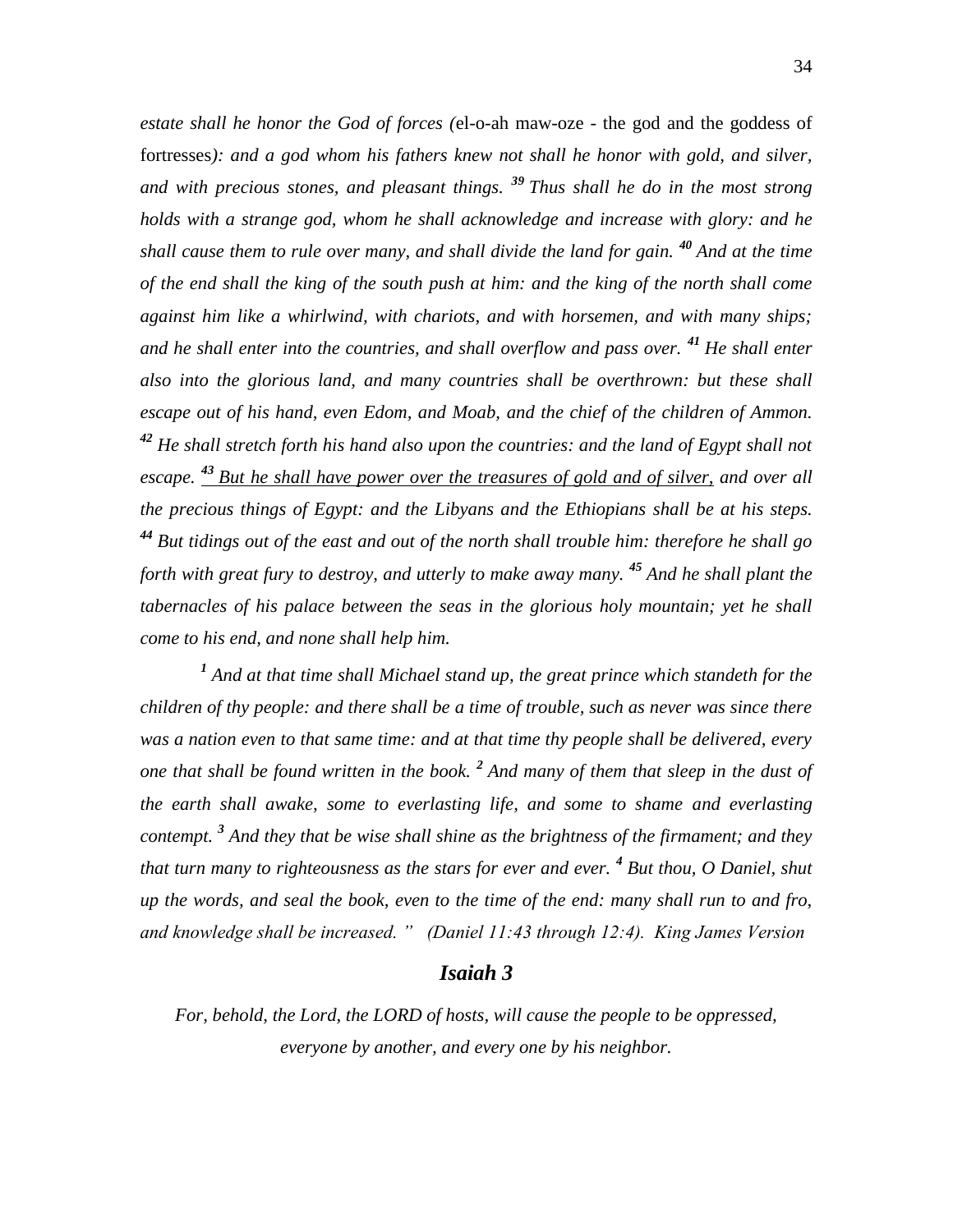God said He would send an evil spirit among them as He did in Judges 9:23-25. *" <sup>22</sup>After Abimelech had governed Israel three years, <sup>23</sup>God sent an evil spirit between Abimelech and the citizens of Shechem, who acted treacherously against Abimelech. <sup>24</sup>God did this in order that the crime against Jerub-Baal's seventy sons, the shedding of their blood, might be avenged on their brother Abimelech and on the citizens of Shechem, who had helped him murder his brothers. <sup>25</sup>In opposition to him these citizens of Shechem set men on the hilltops to ambush and rob everyone who passed by and this was reported to Abimelech." King James Version*

Matthew Henry, in "Matthew Henry's Commentary of the Old Testament" pointed out that this would make them injurious and oppressive toward others, even their neighbors. Their governors, in the folly, fickleness, and forwardness of a child would take no care to restrain the oppressors or relieve the oppressed. Consequently, they would bite and devour one another.

### **When A Nation Drifts**

When the people in a nation turn away from the Lord and begin to operate in open rebellion to His laws, God will send evil spirits to afflict them (1 Samuel 16:14; 1 Kings 22:23). Citizens of the wayward nation will find the crime rate and the murder rate soaring out of control. Their fellow citizens will oppress the people. After all, the Lord summed up His laws in the Ten Commandments, not the Ten Suggestions. We ignore them at our peril.

### **When A New Testament Church Drifts**

When saved people are organized into a local, New Testament church, they agree to (1) make disciples, (2) immerse them by the authority of the Father, the Son and the Holy Spirit and (3) to teach them everything Jesus Christ taught us in His Divine Word. When the members of one of those churches allows their church to drift away from the three-point commission they were given (Matthew 28:18-20), they can expect divisions to develop. They can also expect an oligarchy to develop. The pastor, the deacons, committees or some families will begin to make the decisions rather than people in the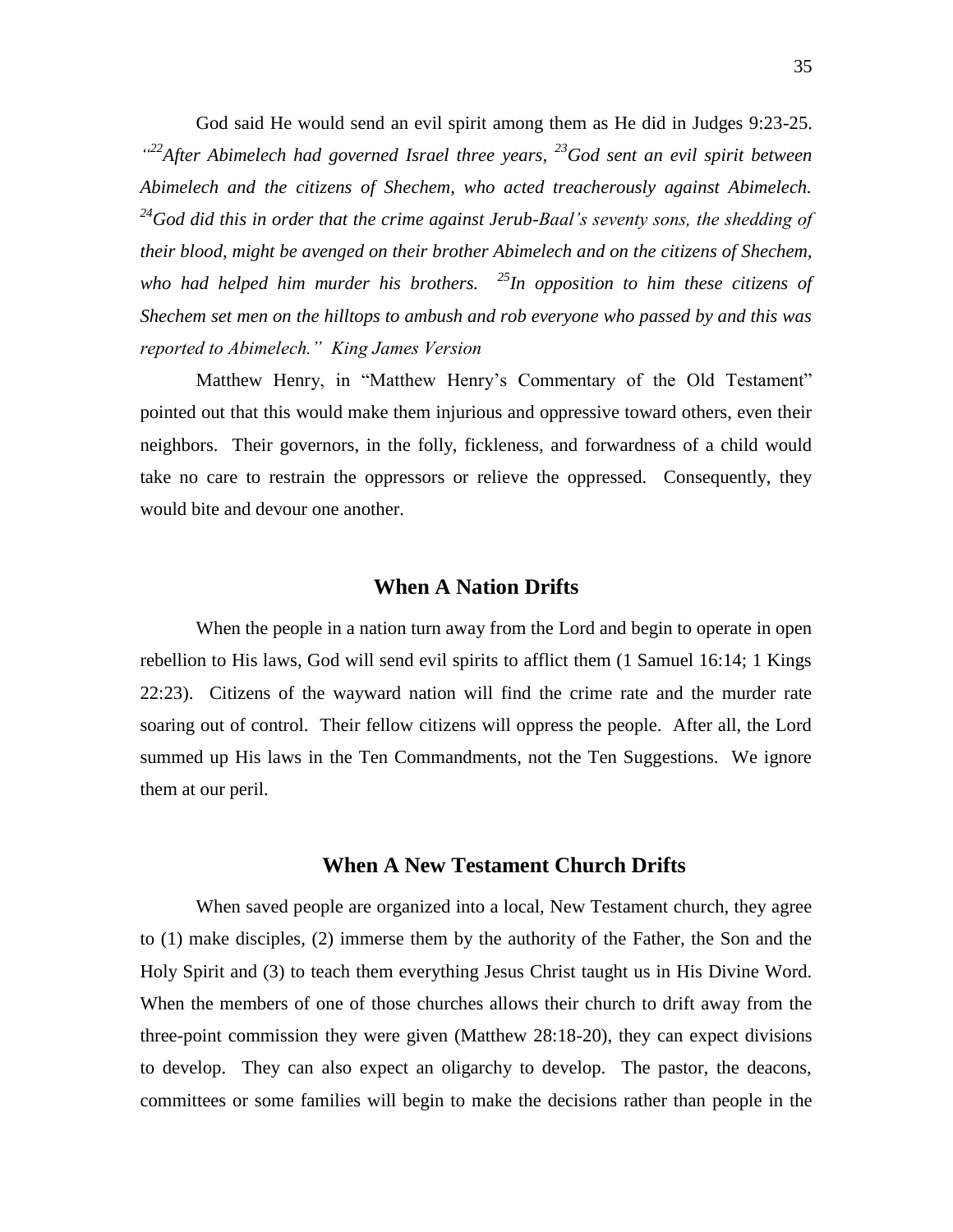pew who are lead by the Holy Spirit. When that happens, it is not long before the ruling elite begans to oppress those who differ with them in order to silence them. "*For, behold, the Lord, the LORD of hosts, will cause the people to be oppressed, everyone by another, and every one by his neighbor.*"

### *Isaiah 3*

*For, behold, the Lord, the LORD of hosts, will cause children to act rudely against the adults, and the base will act against the honorable.*

When young people are arrogant and disrespectful, and they behave scornfully towards adults, their conduct reveals a weakness in their character. Their behavior has a terrible effect upon our society. Please remember, these are the future leaders of our nation and of our churches. If they find the laws of God offensive now and they fail to curb the desires of their sinful nature now, what will they advocate when they begin to set the agenda of our nation or of a church tomorrow?

### *Isaiah 3*

The Lord, the LORD of hosts, will cause conditions to become so hopeless, no qualified leader will want to run for public office and help heal the nation. Or no qualified pastor will be led by the Lord to help heal a church. An older pastor shared with us one day that some churches do not deserve a good pastor and some pastors do not deserve a good church. So the Lord seems to put both of them on a circuit where pastors who do not deserve a good church end up **every couple of years** going to another church that does not deserve a good pastor. Of course, there are some exceptions. Sometimes some pastors who do not deserve a good church will end up at a church whose members only desire their pastor to feed them fluff and milk as long as the pastor does not upset the status quo and as long as he does not cross the oligarchy that runs that church. In that case, the pastor may end up at that church until he retires or dies.

*" <sup>6</sup>When a man shall take hold of his brother of the house of his father, saying, Thou hast clothing, be thou our ruler, and let this ruin be under thy hand: 7 In that day shall he swear, saying, I will not be an healer; for in my house is neither bread nor*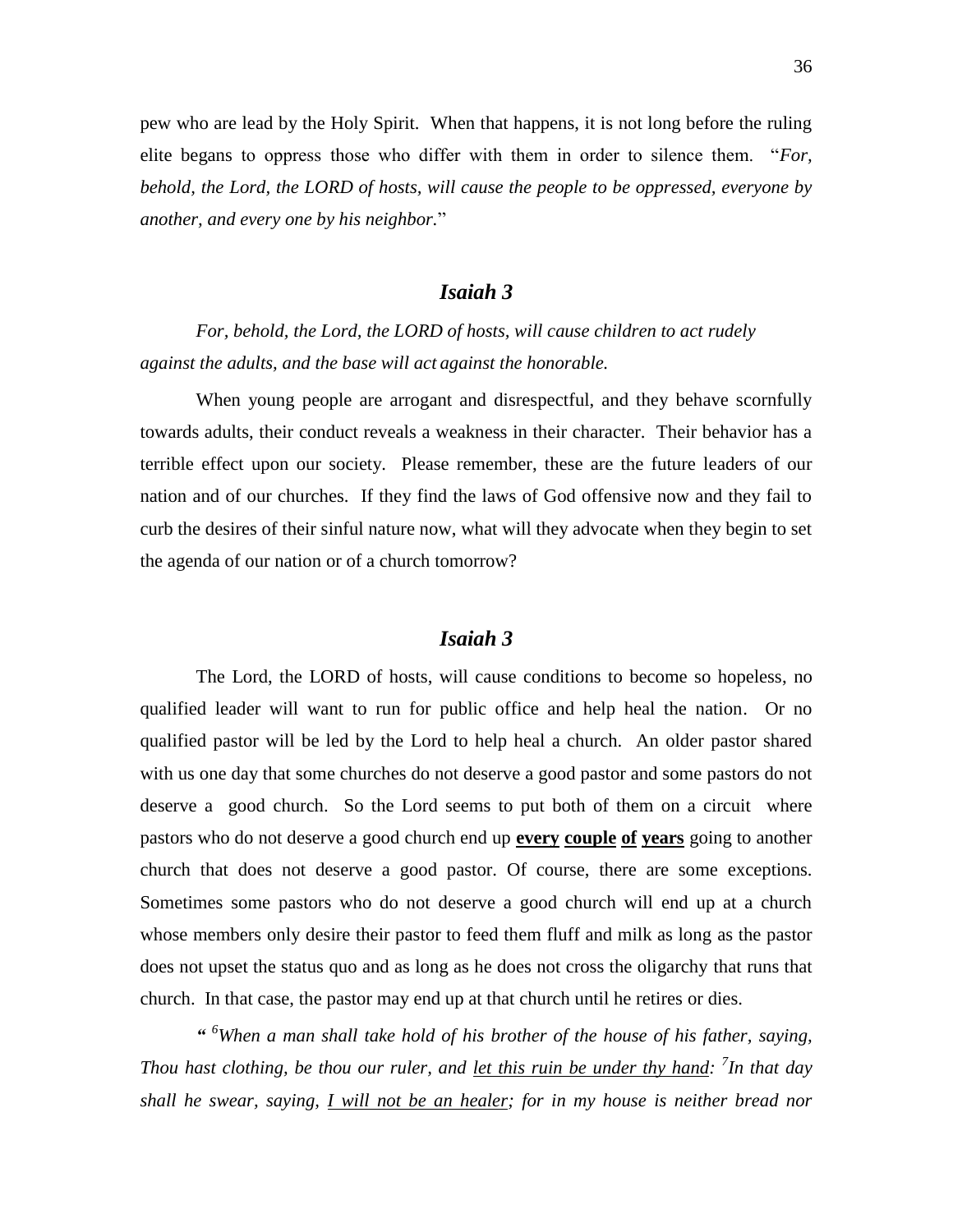*clothing: make me not a ruler of the people. <sup>8</sup> For Jerusalem is ruined, and Judah is fallen: because their tongue and their doings are against the LORD, to provoke the eyes of his glory." Isaiah 3:6-8*

### **I Will Not Be A Healer**

The few remaining, qualified leaders of a nation will be aware that the people who caused the Lord to bring divine discipline upon their nation have no intention of changing or in being converted. They will recognize those who ask them to run for a government office are just attempting to set up **a scapegoat** to blame when the policies that the oligarchy implemented, cause the nation to collapse. Some might fear retribution against their families and themselves by those in power or by the news media.

### **I Will Not Be A Healer**

This will happen in churches also. The few remaining, qualified pastors will be aware that the leaders who caused the Lord to bring divine discipline upon a church (Revelation 2:5; 2:16 and 3:3) have no intention of changing or in being converted. The few remaining, qualified pastors will recognize that the church members who are calling them as pastor really do not have any use for someone who can and will teach them the truth of God's Word. They are only looking for someone to marry their children, bury their dead and to visit their sick and elderly. The qualified pastors know they would be kept so busy doing those things; they would not have the needed time for study, communication with God or ministry of the Word of God. *"It would not be right for us to neglect the ministry of the word of God in order to wait on tables. <sup>3</sup> Brothers, choose seven men from among you who are known to be full of* (the power of) *the Spirit and* (full of) *wisdom. We will turn this responsibility over to them <sup>4</sup> and will give our attention to prayer and the ministry of the word." Acts 6:2-4 (New International Version)* 

Again, some churches who will not follow the leadership of God soon join a circuit of churches who do not deserve a good pastor. All they can get are pastors who do not deserve a good church.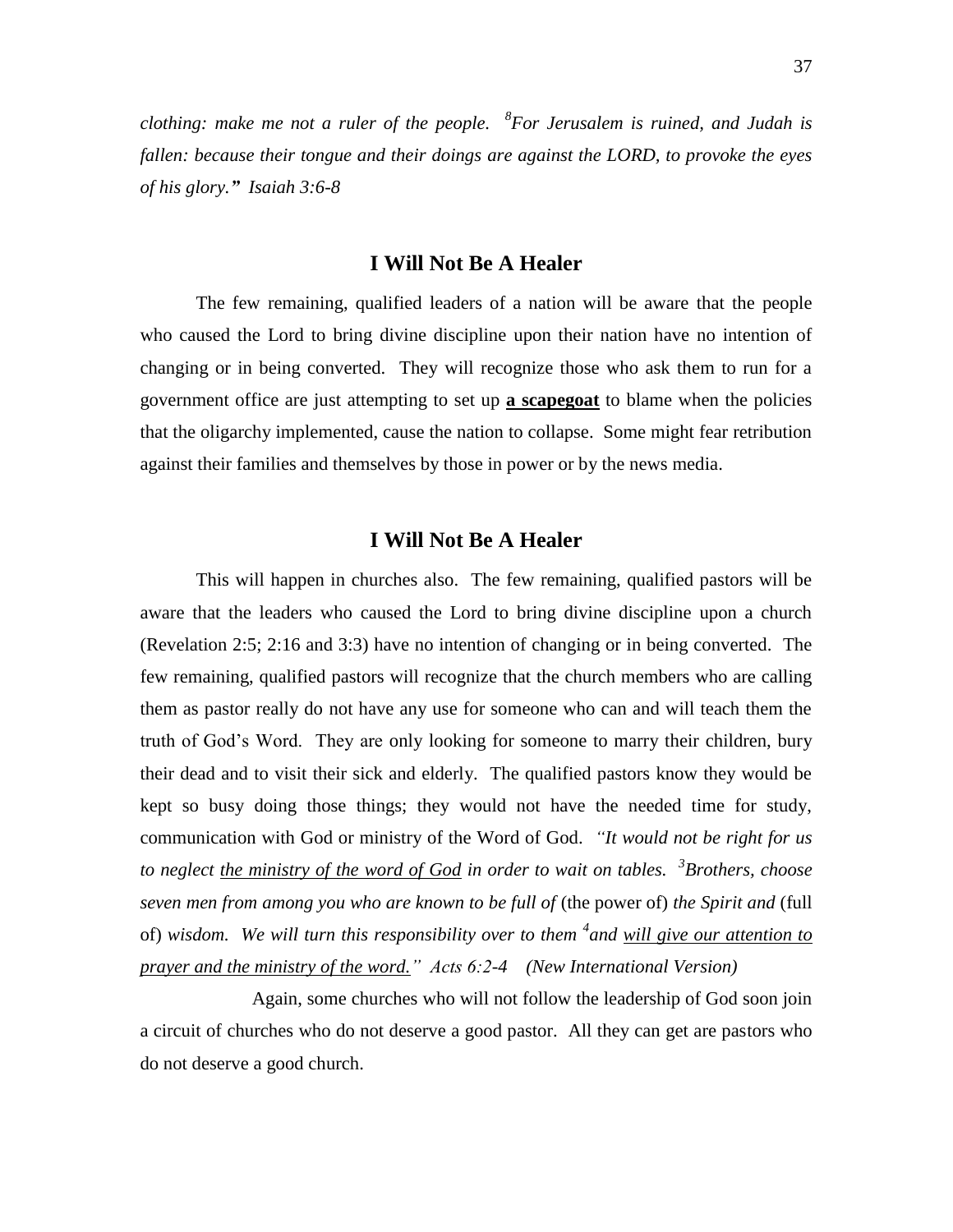Do you recall what Jesus Christ said about the people of the nation of Israel in Matthew 13:11-15? "*<sup>11</sup>He replied, "The knowledge of the secrets of the kingdom of heaven has been given to you, but not to them. <sup>12</sup>Whoever has will be given more and he*  will have an abundance. Whoever does not have, even what he has will be taken from *him. <sup>13</sup>This is why I speak to them in parables: though seeing, they do not see; though hearing, they do not hear or understand. <sup>14</sup>In them is fulfilled the prophecy of Isaiah: "'You will be ever hearing but never understanding; you will be ever seeing but never perceiving. <sup>15</sup>For this people's heart has become calloused; they hardly hear with their ears and they have closed their eyes. Otherwise they might see with their eyes, hear with their ears, understand with their hearts and turn, and I would heal them.'* "

We shared earlier in this paper that the people of Israel rejected Christ's offers to restore them as His authorized priests to the world. They could have been healed but they postponed their healing and restoration until the Great Tribulation. There are also churches who will never be healed. The Lord, in His foreknowledge, knows the churches who will never come back to Him no matter how many times He knocks on the door and calls to them. *" <sup>19</sup>"I correct and punish those whom I love. So be eager to do right. Change your hearts and lives. <sup>20</sup>Here I am! I stand at the door and knock. If anyone hears my voice and opens the door, I will come in and eat with him. And he will eat with me. <sup>21</sup>"He who wins the victory will sit with me on my throne. It was the same with me. I won the victory and sat down with my Father on his throne. <sup>22</sup>Everyone who has ears should listen to what the Spirit says to the churches." Revelation 3:19-22 (International Children's Bible)*

#### **I Will Not Be A Healer**

Some churches will never be healed. The Holy Spirit will make the few remaining, qualified pastors aware of whom they are. Most of the members of those churches could, at any time, repent and make Jesus Christ lord of their lives again. Christ would welcome them back just as He welcomed King David back. King David committed adultery  $(2^{nd}$  Samuel 11:1-4) and murder  $(2^{nd}$  Samuel 11:5-17) and yet, when confronted by God's messenger, he was willing to repent and confess his sins. He had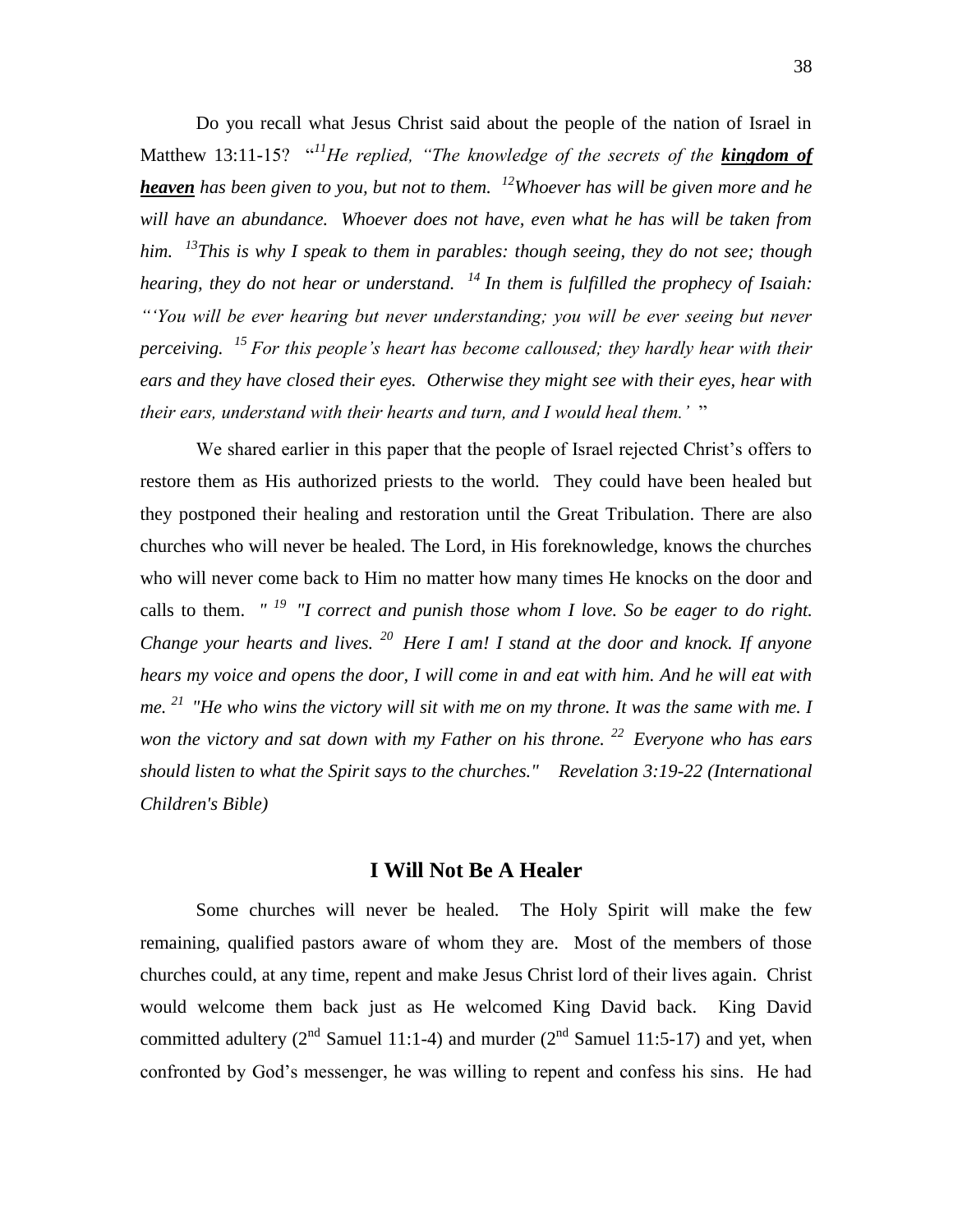lost **the joy** of his salvation and he was chastised for his sins but he did not lose his salvation or his place of service because he sought the Lord's forgiveness.

David earnestly prayed, "<sup>7</sup> Purge me with hyssop, and I shall be clean: wash me, *and I shall be whiter than snow. <sup>8</sup> Make me to hear joy and gladness; that the bones which thou hast broken may rejoice. <sup>9</sup> Hide thy face from my sins, and blot out all mine iniquities. <sup>10</sup> Create in me a clean heart, O God; and renew a right spirit within me. <sup>11</sup> Cast me not away from thy presence; and take not thy Holy Spirit from me. <sup>12</sup> Restore unto me the joy of thy salvation; and uphold me with thy free spirit. <sup>13</sup> Then will I teach transgressors thy ways; and sinners shall be converted unto thee." Psalms 51:7-13*

#### **I Will Not Be A Healer**

Another reason why some churches will not be healed is most of the members do not seek and follow the leadership of the Holy Spirit. The Holy Spirit will make the few remaining, qualified pastors aware of whom they are. The Holy Spirit will make them aware the church who is calling them as pastor is trying to make disciples through their own power rather than through the power of the Holy Spirit. The churches who are trying to make disciples through their own power do not deserve a good pastor and, consequently, all they can get are pastors who do not deserve a good church.

In the beginning, the church in Jerusalem was filled repeatedly with the sevenfold power of the Holy Spirit (Acts 4:8; 4:31 and 13:52). Please note they were not filled again with the Holy Spirit. They were filled repeatedly with the seven-fold **power** of the Holy Spirit. If you have not read the paper on our website entitled, "The Power Of The Sevenfold Spirit of God", it is essential you take time to read it right now so you may better understand what we are sharing about the seven-fold power.

The members of the church in Jerusalem were not filled repeatedly with the Holy Spirit. They were filled repeatedly with the seven-fold **power** of the Holy Spirit. One of the proofs is that the scriptures teach once we go to God in prayer, ask forgiveness for our sins and ask that the payment Jesus Christ gave on Calvary pay the sin debt we owe, the Holy Spirit seals our spiritual bodies until the day of redemption. *" <sup>13</sup> In Him you also trusted, after you heard the word of truth, the gospel of your salvation; in whom also,*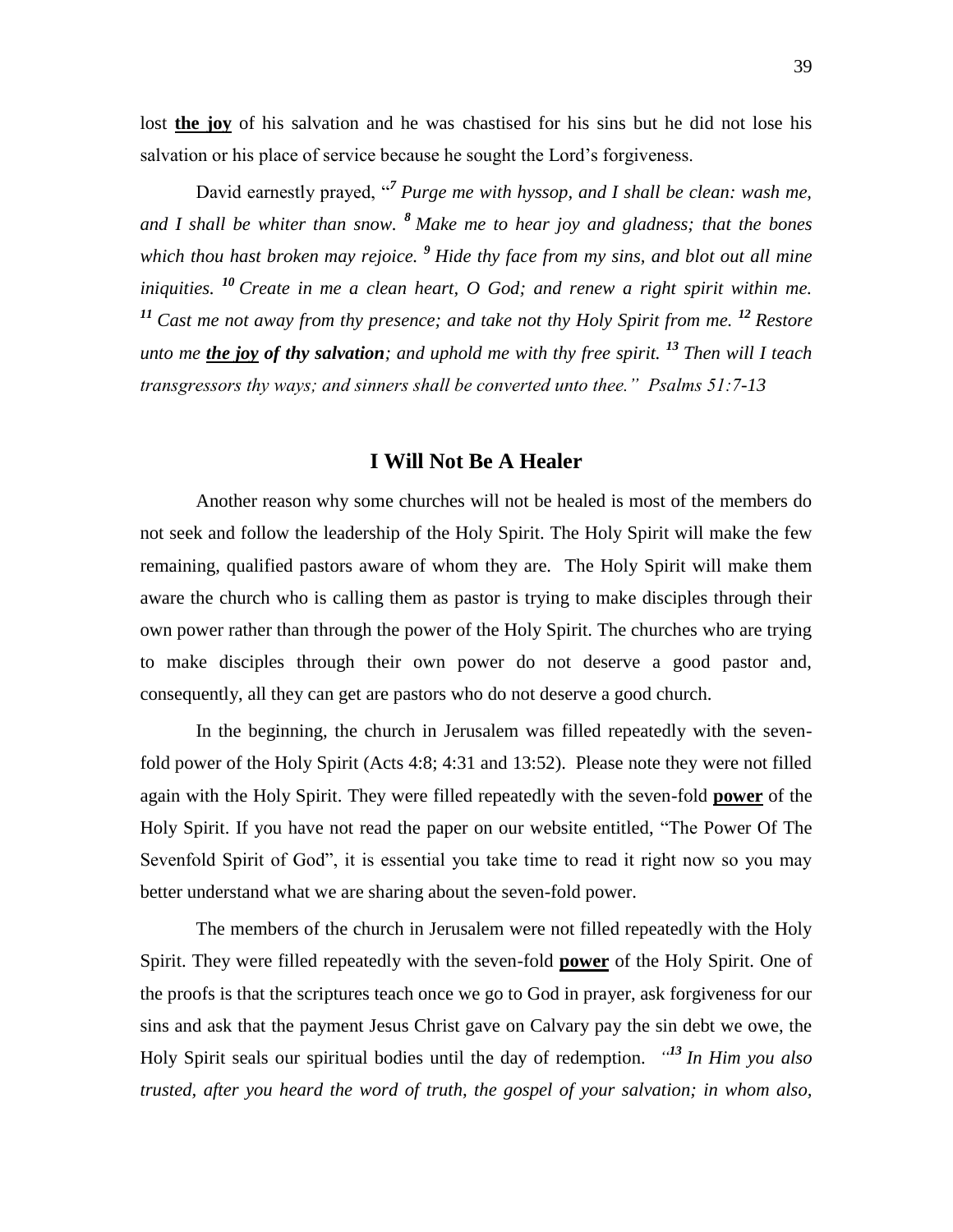*having believed, you were sealed with the Holy Spirit of promise, <sup>14</sup> who is the guarantee of our inheritance until the redemption of the purchased possession, to the praise of His glory." Ephesians 1:13-14. New King James Version*

The church in Jerusalem did not lose the Holy Spirit. If it were possible for us to lose the Holy Spirit as our companion, we would also lose Him as our seal. We find in Ephesians 1:13-14 the Holy Spirit seals the saved until Jesus Christ comes back to receive those He has paid for. Once the Holy Spirit becomes your companion after salvation, He never leaves you. Therefore, the church in Jerusalem did not receive the Holy Spirit repeatedly. They received Holy Spirit **power** repeatedly.

It is absolutely imperative a church operate through the seven-fold power of the Holy Spirit or else they will fail in fulfilling the commission Jesus Christ gave them (Matthew 29:18-20). The seven-fold power of the Holy Spirit is so important to a church's success that Jesus Christ commanded the first church not to begin to fulfill their commission until they received it. *" 4 And, being assembled together with them, commanded them that they should not depart from Jerusalem, but wait for the promise of the Father, which, saith he, ye have heard of me. <sup>5</sup> For John truly baptized with water; but ye shall be baptized* (immersed) *with the Holy Ghost not many days hence. <sup>6</sup> When they therefore were come together, they asked of him, saying, Lord, wilt thou at this time restore again the kingdom to Israel? <sup>7</sup> And he said unto them, It is not for you to know the times or the seasons, which the Father hath put in his own power. <sup>8</sup> But ye shall receive power, after that the Holy Ghost is come upon you: and ye shall be witnesses unto me both in Jerusalem, and in all Judaea, and in Samaria, and unto the uttermost part of the earth. <sup>9</sup> And when he had spoken these things, while they beheld, he was taken up; and a cloud received him out of their sight. Acts 1:4-9 King James Version*

When one of Christ's churches loses that power, they find themselves trying to make disciples through their own power rather than through the power of the Holy Spirit. They wonder why they are not successful making disciples for Christ. They wonder why they cannot convince the converts they should have scriptural baptism. They wonder why so few people see the need to be faithful in attendance so that they can be taught and prepared to serve.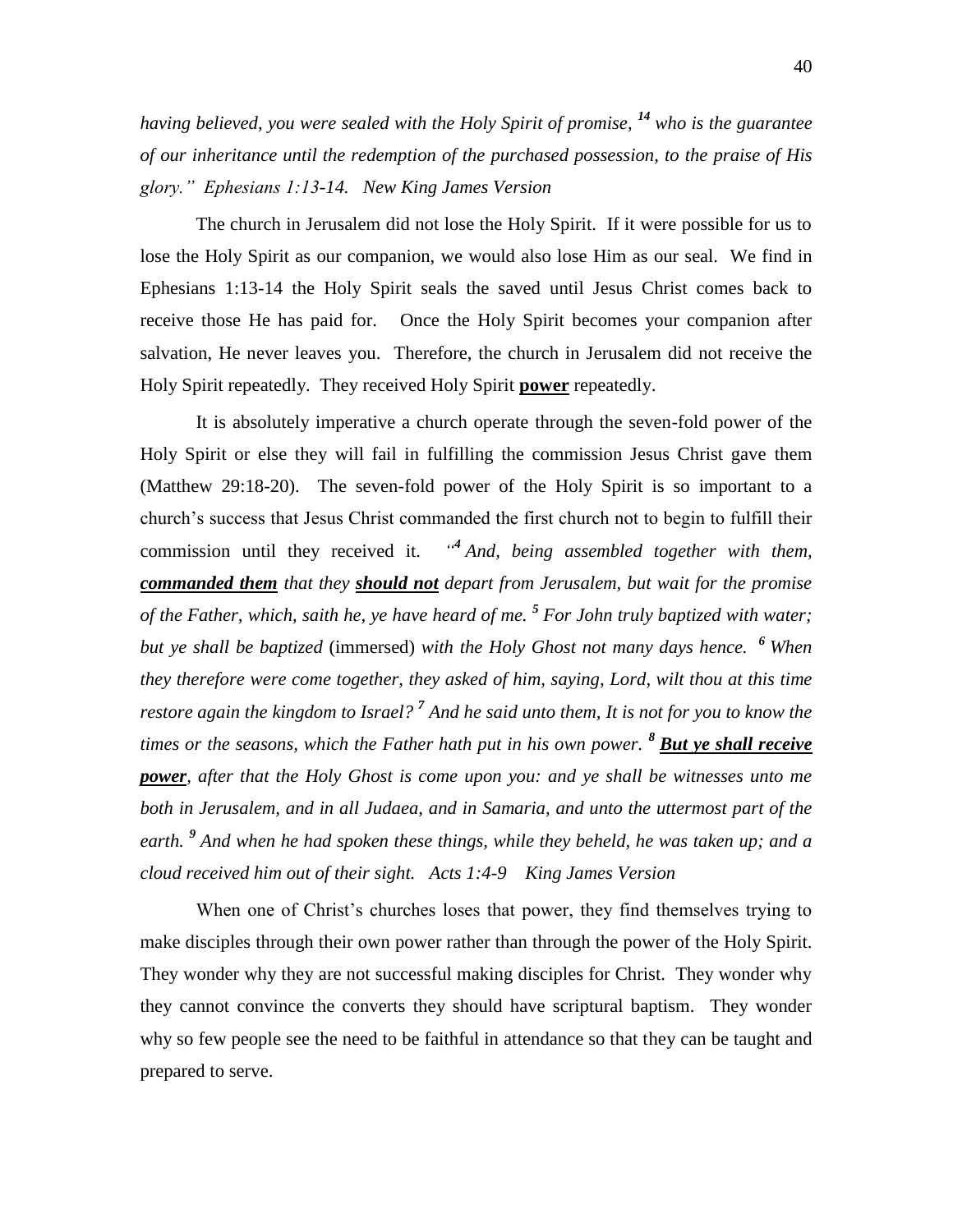#### **I Will Not Be A Healer**

The members of many churches in the last days will not repent and make Jesus Christ Lord of their lives again. Revelation 3:14-20 tells us that most churches in the last days will try to operate through their own power rather than the power of the Holy Spirit. Because of this, Christ will only send those churches pastors who have also chosen to walk around in a spiritual fog and who are "*ever hearing but never understanding and ever seeing but never perceiving".* That type of pastor jumps from church to church every few years and uses the churches as stepping-stones. This is the reason some churches are sick and some of them have died. "<sup>1</sup> "Write this letter to the angel of the *church in Sardis. This is the message from the one who has the sevenfold Spirit of God and the seven stars: "I know all the things you do, and that you have a reputation for being alive—but you are dead. <sup>2</sup>Wake up! Strengthen what little remains, for even what is left is almost dead. I find that your actions do not meet the requirements of my God. <sup>3</sup> Go back to what you heard and believed at first; hold to it firmly. Repent and turn to me again. If you don't wake up, I will come to you suddenly, as unexpected as a thief. " Revelation 3:1-3 (New Living Translation)*

Those churches and those pastors might possess a basic knowledge of the Word of God but they do not desire to learn more. They are satisfied to sit in one class a week where the teacher reads from a lesson furnished by their convention or their association. When they go home, they know little more about the Word of God or His plan for man then when they came. After a time, God discerns they do not intend to learn His Word so He says "enough is enough" and He takes away from them the little knowledge and understanding they had. *" <sup>12</sup>Whoever has will be given more and he will have an abundance. Whoever does not have, even what he has will be taken from him." Matthew 13:12 New International Version*

Perhaps you might think we are being too harsh on churches. Why do you think Jesus Christ said in Revelation 3:16 that when He returned for the Catching Up He would find most of His churches lukewarm? Why would Jesus Christ say in Revelation 3:17 that He will find them to be wretched, pitiful, poor, blind and naked? Do you believe the following scripture is a description of our world today? If it is, we are living in the days just before Jesus Christ returns for the Catching Up. *"This know also, that in the last*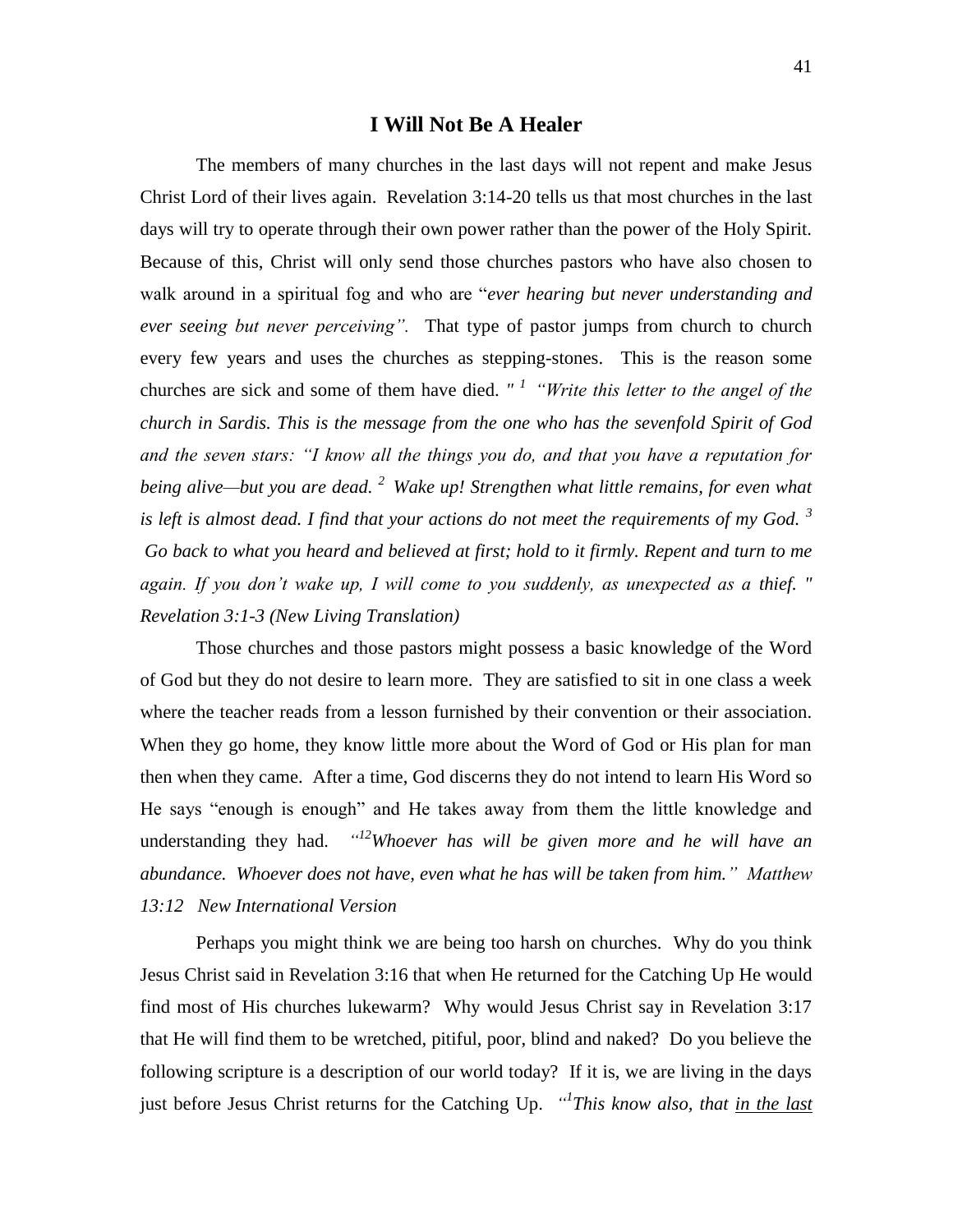days perilous times shall come. <sup>2</sup> For men shall be lovers of their own selves, covetous, *boasters, proud, blasphemers, disobedient to parents, unthankful, unholy, <sup>3</sup>Without natural affection, trucebreakers, false accusers, incontinent, fierce, despisers of those that are good, <sup>4</sup> Traitors, heady, high-minded, lovers of pleasures more than lovers of God; <sup>5</sup>Having a form of godliness, but denying the power thereof: from such turn away. 6 For of this sort are they which creep into houses, and lead captive silly women laden with sins, led away with divers lusts, <sup>7</sup> Ever learning, and never able to come to the knowledge of the truth. <sup>8</sup>Now as Jannes and Jambres withstood Moses, so do these also resist the truth: men of corrupt minds, reprobate concerning the faith." 2nd Timothy 3:1- 8 King James Version*

### *Isaiah 3*

*8 For Jerusalem is ruined, and Judah is fallen: because their tongue and their doings are against the LORD, to provoke the eyes of his glory.* 

The Hebrew word translated "ruined" in Isaiah 3:8 is used to define someone who has stumbled, has fallen, is feeble or has been cast down. This is an accurate description of the condition of Jerusalem and Judah when the Lord divorced them.

*"1 Thus saith the LORD, Where is the bill of your mother's divorcement, whom I have put away? or which of my creditors is it to whom I have sold you? Behold, for your iniquities have ye sold yourselves, and for your transgressions is your mother put away." Isaiah 50:1 King James Version*

In the  $14<sup>th</sup>$  chapter of Ezekiel God describes how He took a people who were not a nation at the time and became their husband and they became His wife. *" <sup>8</sup> Now when I passed by thee, and looked upon thee, behold, thy time was the time of love; and I spread my skirt over thee, and covered thy nakedness: yea, I sware unto thee, and entered into a covenant with thee, saith the Lord GOD, and thou becamest mine. <sup>9</sup> Then washed I thee with water; yea, I throughly washed away thy blood from thee, and I anointed thee with oil. <sup>10</sup> I clothed thee also with broidered work, and shod thee with badgers' skin, and I girded thee about with fine linen, and I covered thee with silk. <sup>11</sup> I decked thee also with ornaments, and I put bracelets upon thy hands, and a chain on thy neck. <sup>12</sup> And I put a*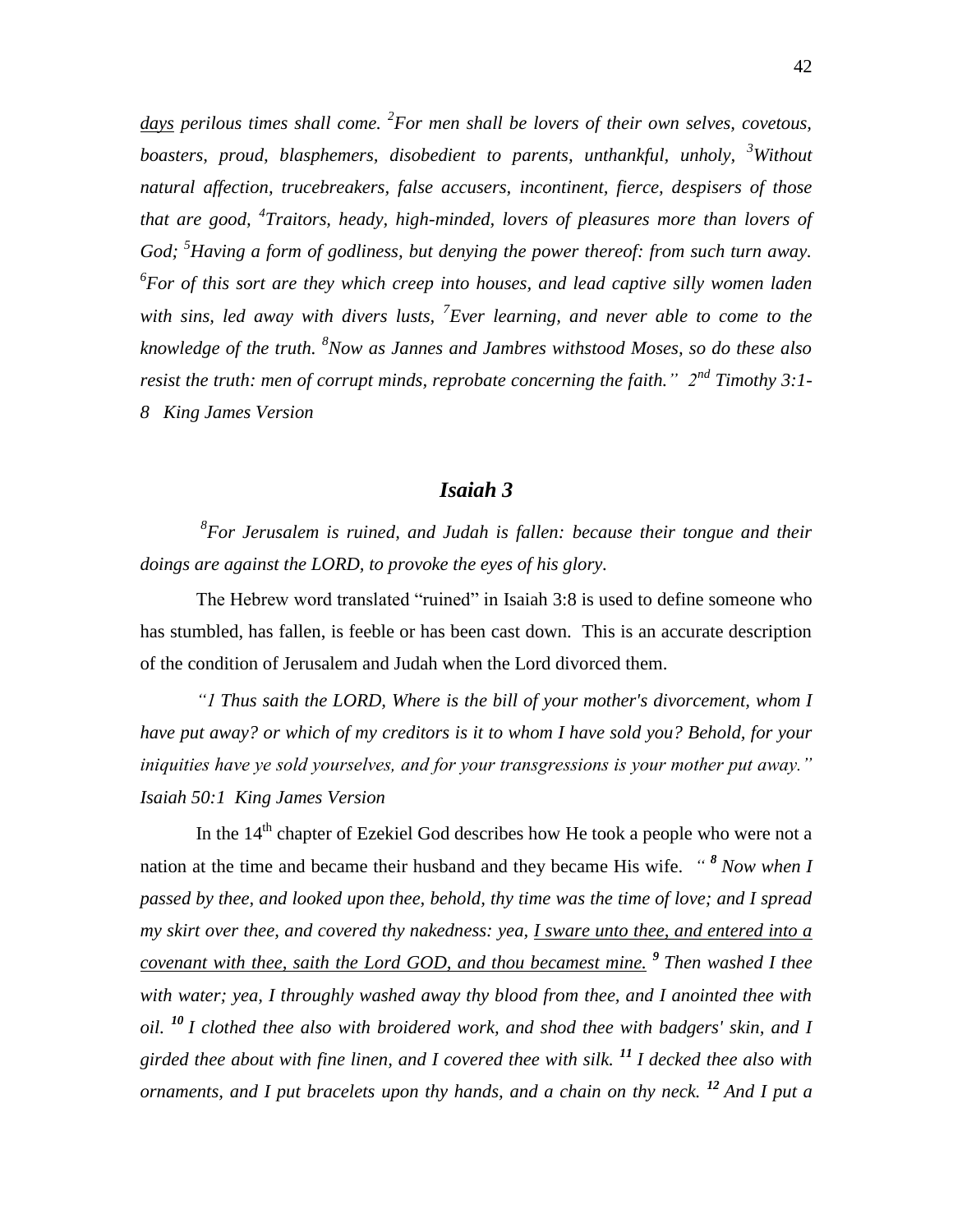*jewel on thy forehead, and earrings in thine ears, and a beautiful crown upon thine head. <sup>13</sup> Thus wast thou decked with gold and silver; and thy raiment was of fine linen, and silk, and broidered work; thou didst eat fine flour, and honey, and oil: and thou wast exceeding beautiful, and thou didst prosper into a kingdom.*"

It was not long before the nation began to worship and serve the false gods their neighbors worshiped and served. *" <sup>14</sup> And thy renown went forth among the heathen for thy beauty: for it was perfect through my comeliness, which I had put upon thee, saith the Lord GOD. <sup>15</sup> But thou didst trust in thine own beauty, and playedst the harlot because of thy renown, and pouredst out thy fornications on every one that passed by; his it was. <sup>16</sup> And of thy garments thou didst take, and deckedst thy high places with divers colours, and playedst the harlot thereupon: the like things shall not come, neither shall it be so. <sup>17</sup> Thou hast also taken thy fair jewels of my gold and of my silver, which I had given thee, and madest to thyself images of men, and didst commit whoredom with them,* <sup>18</sup> And *tookest thy broidered garments, and coveredst them: and thou hast set mine oil and mine incense before them. <sup>19</sup> My meat also which I gave thee, fine flour, and oil, and honey, wherewith I fed thee, thou hast even set it before them for a sweet savour: and thus it was, saith the Lord GOD. <sup>20</sup> Moreover thou hast taken thy sons and thy daughters, whom thou hast borne unto me, and these hast thou sacrificed unto them to be devoured. Is this of thy whoredoms a small matter, <sup>21</sup> That thou hast slain my children, and delivered them to cause them to pass through the fire for them? <sup>22</sup> And in all thine abominations and thy whoredoms thou hast not remembered the days of thy youth, when thou wast naked and bare, and wast polluted in thy blood. <sup>23</sup> And it came to pass after all thy wickedness, (woe, woe unto thee! saith the Lord GOD;) <sup>24</sup> That thou hast also built unto thee an eminent place, and hast made thee an high place in every street. <sup>25</sup> Thou hast built thy high place at every head of the way, and hast made thy beauty to be abhorred, and hast opened thy feet to every one that passed by, and multiplied thy whoredoms. <sup>26</sup> Thou hast also committed fornication with the Egyptians thy neighbours, great of flesh; and hast increased thy whoredoms, to provoke me to anger. <sup>27</sup> Behold, therefore I have stretched out my hand over thee, and have diminished thine ordinary food, and delivered thee unto the will of them that hate thee, the daughters of the Philistines, which are ashamed of thy lewd way. <sup>28</sup> Thou hast played the whore also with the Assyrians, because thou wast*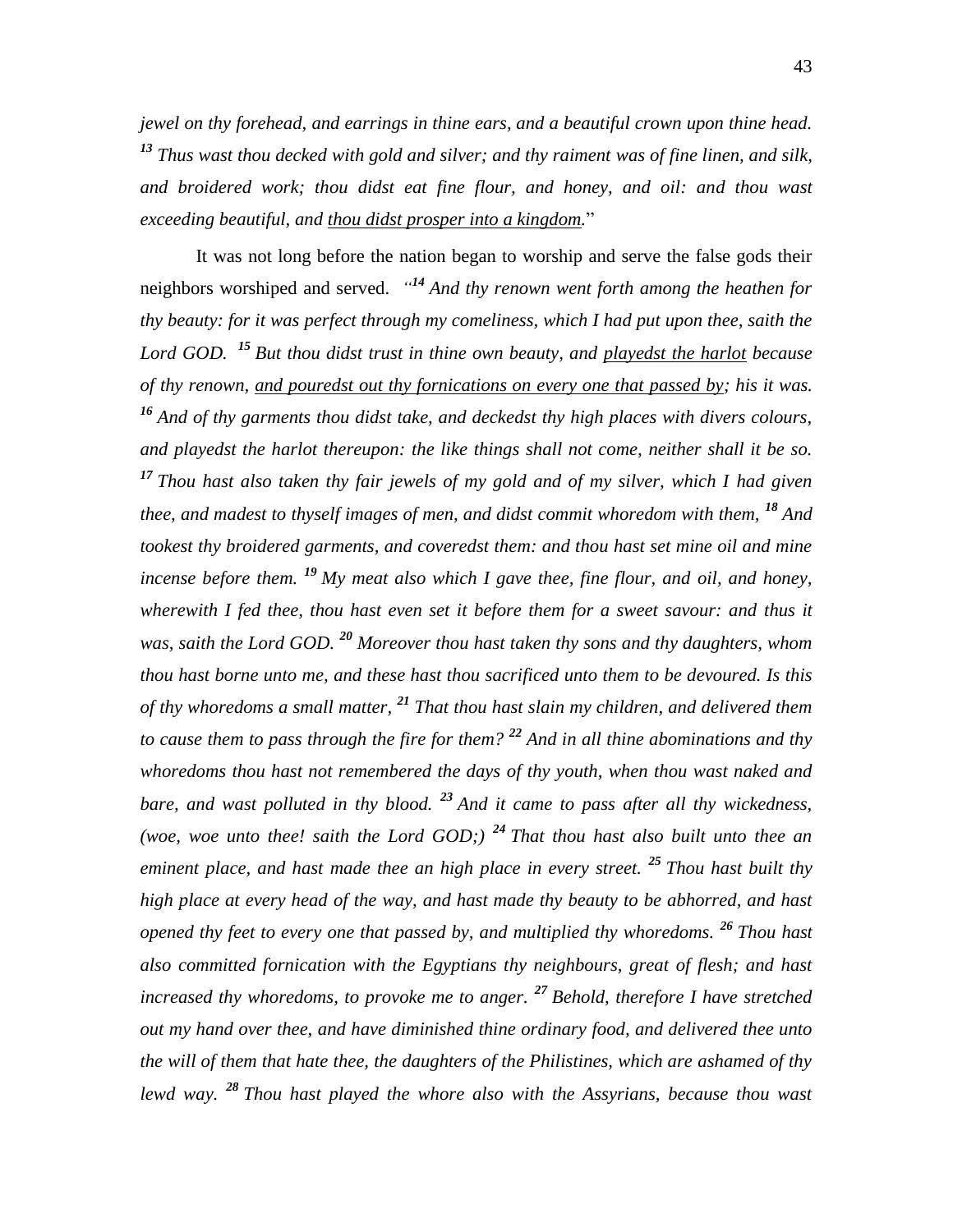*unsatiable; yea, thou hast played the harlot with them, and yet couldest not be satisfied. <sup>29</sup> Thou hast moreover multiplied thy fornication in the land of Canaan unto Chaldea; and yet thou wast not satisfied herewith. <sup>30</sup> How weak is thine heart, saith the Lord GOD, seeing thou doest all these things, the work of an imperious whorish woman; <sup>31</sup> In that thou buildest thine eminent place in the head of every way, and makest thine high place in every street; and hast not been as an harlot, in that thou scornest hire; <sup>32</sup> But as a wife that committeth adultery, which taketh strangers instead of her husband! <sup>33</sup> They give gifts to all whores: but thou givest thy gifts to all thy lovers, and hirest them, that they may come unto thee on every side for thy whoredom. <sup>34</sup> And the contrary is in thee from other women in thy whoredoms, whereas none followeth thee to commit whoredoms: and*  in that thou givest a reward, and no reward is given unto thee, therefore thou art *contrary. <sup>35</sup> Wherefore, O harlot, hear the word of the LORD: <sup>36</sup> Thus saith the Lord GOD; Because thy filthiness was poured out, and thy nakedness discovered through thy whoredoms with thy lovers, and with all the idols of thy abominations, and by the blood of thy children, which thou didst give unto them; <sup>37</sup> Behold, therefore I will gather all thy lovers, with whom thou hast taken pleasure, and all them that thou hast loved, with all them that thou hast hated; I will even gather them round about against thee, and will discover thy nakedness unto them, that they may see all thy nakedness. <sup>38</sup> And I will judge thee, as women that break wedlock and shed blood are judged; and I will give thee blood in fury and jealousy. <sup>39</sup> And I will also give thee into their hand, and they shall throw down thine eminent place, and shall break down thy high places: they shall strip thee also of thy clothes, and shall take thy fair jewels, and leave thee naked and bare. <sup>40</sup> They shall also bring up a company against thee, and they shall stone thee with stones, and thrust thee through with their swords. <sup>41</sup> And they shall burn thine houses with fire, and execute judgments upon thee in the sight of many women: and I will cause thee to cease from playing the harlot, and thou also shalt give no hire any more. <sup>42</sup> So will I make my fury toward thee to rest, and my jealousy shall depart from thee, and I will be quiet, and will be no more angry. <sup>43</sup> Because thou hast not remembered the days of thy youth, but hast fretted me in all these things; behold, therefore I also will recompense thy way upon thine head, saith the Lord GOD: and thou shalt not commit this lewdness above all thine abominations. <sup>44</sup> Behold, every one that useth proverbs shall use this*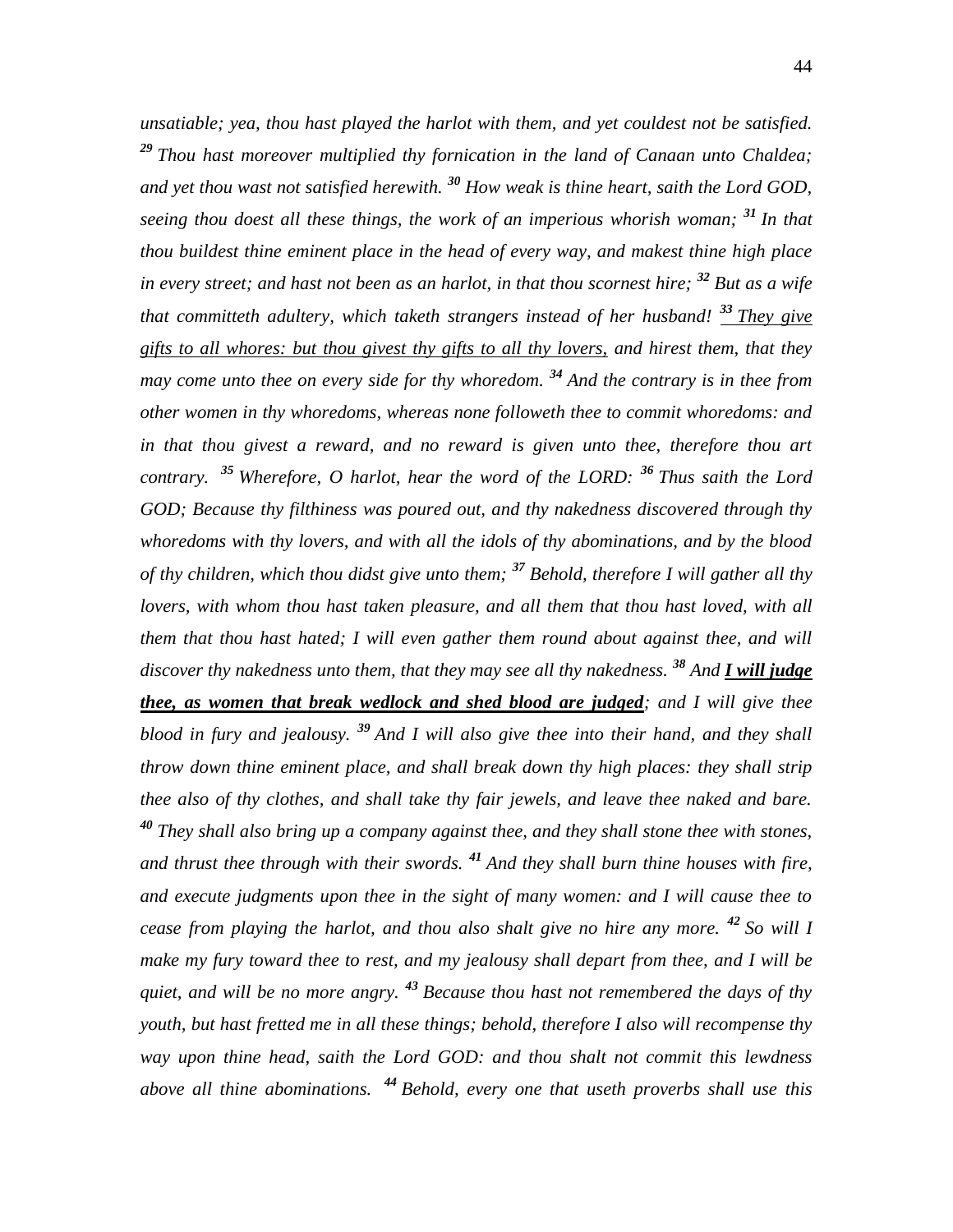*proverb against thee, saying, As is the mother, so is her daughter. <sup>45</sup> Thou art thy mother's daughter, that lotheth her husband and her children; and thou art the sister of thy sisters, which lothed their husbands and their children: your mother was an Hittite, and your father an Amorite. <sup>46</sup> And thine elder sister is Samaria, she and her daughters that dwell at thy left hand: and thy younger sister, that dwelleth at thy right hand, is Sodom and her daughters. <sup>47</sup> Yet hast thou not walked after their ways, nor done after their abominations: but, as if that were a very little thing, thou wast corrupted more than they in all thy ways. <sup>48</sup> As I live, saith the Lord GOD, Sodom thy sister hath not done, she nor her daughters, as thou hast done, thou and thy daughters. <sup>49</sup> Behold, this was the iniquity of thy sister Sodom, pride, fulness of bread, and abundance of idleness was in her and in her daughters, neither did she strengthen the hand of the poor and needy. <sup>50</sup> And they were haughty, and committed abomination before me: therefore I took them away as I saw good. <sup>51</sup> Neither hath Samaria committed half of thy sins; but thou hast multiplied thine abominations more than they, and hast justified thy sisters in all thine abominations which thou hast done. <sup>52</sup> Thou also, which hast judged thy sisters, bear thine own shame for thy sins that thou hast committed more abominable than they: they are more righteous than thou: yea, be thou confounded also, and bear thy shame, in that thou hast justified thy sisters. <sup>53</sup> When I shall bring again their captivity, the captivity of Sodom and her daughters, and the captivity of Samaria and her daughters, then will I bring again the captivity of thy captives in the midst of them: <sup>54</sup> That thou mayest bear thine own shame, and mayest be confounded in all that thou hast done, in that thou art a comfort unto them. <sup>55</sup> When thy sisters, Sodom and her daughters, shall return to their former estate, and Samaria and her daughters shall return to their former estate, then thou and thy daughters shall return to your former estate. <sup>56</sup> For thy sister Sodom was not mentioned by thy mouth in the day of thy pride, <sup>57</sup> Before thy wickedness was discovered, as at the time of thy reproach of the daughters of Syria, and all that are round about her, the daughters of the Philistines, which despise thee round about. <sup>58</sup> Thou hast borne thy lewdness and thine abominations, saith the LORD. <sup>59</sup> For thus saith the Lord GOD; I will even deal with thee as thou hast done, which hast despised the oath in breaking the covenant. <sup>60</sup> Nevertheless I will remember my covenant with thee in the days of thy youth, and I will establish unto thee an everlasting covenant. <sup>61</sup> Then thou shalt*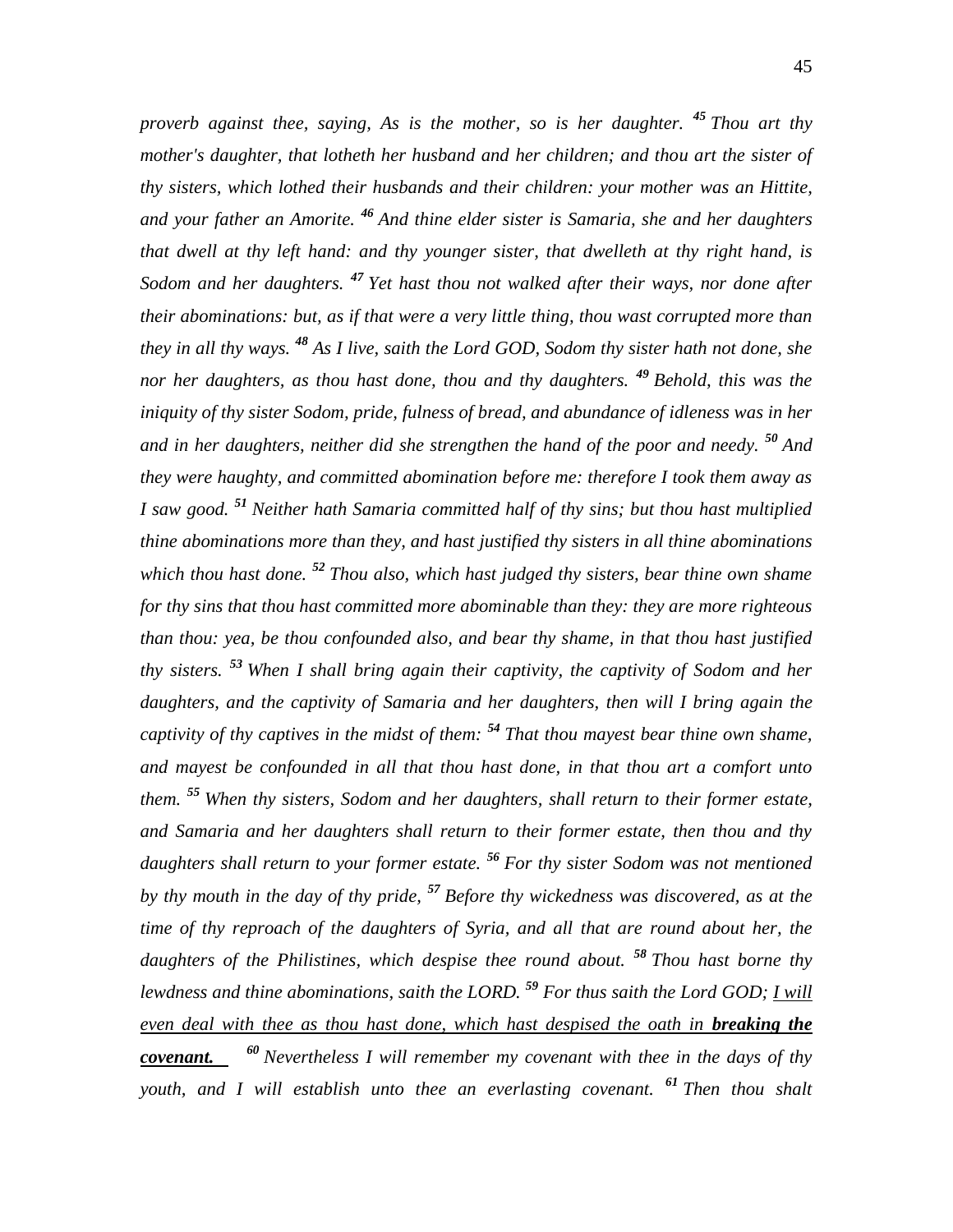*remember thy ways, and be ashamed, when thou shalt receive thy sisters, thine elder and thy younger: and I will give them unto thee for daughters, but not by thy covenant. <sup>62</sup> And I will establish my covenant with thee; and thou shalt know that I am the LORD: <sup>63</sup> That thou mayest remember, and be confounded, and never open thy mouth any more because of thy shame, when I am pacified toward thee for all that thou hast done, saith the Lord GOD." Ezekiel 14:14-63 King James Version*

Now if the Lord did this to "the apple of His eye" because of the sinfulness and unfaithfulness of Israel, do you think our nation is going to escape judgment? Do you think unfaithful churches will escape judgment when most of their membership is only "playing church"?

*"30 For we know him that hath said, Vengeance belongeth unto me, I will recompense, saith the Lord. And again, The Lord shall judge his people. <sup>31</sup> It is a fearful thing to fall into the hands of the living God." Hebrews 10:30-31*

### *Isaiah 3*

*9 The show of their countenance doth witness against them; and they declare their sin as Sodom, they hide it not. Woe unto their soul! For they have rewarded evil unto themselves.*"

The things the people of the nation brazenly do right out in the open (and what they do not seem to be ashamed for everyone to see) cry out to the Lord as a testimony against them. Their lifestyles openly manifest their opposition to the Lord and to His laws. They are daring Him to do something about their speech and their actions just as the men of Sodom did when they attempted to sodomize the two angels God sent to their city. *" 4 But before they lay down, the men of the city, even the men of Sodom, compassed the house round, both old and young, all the people from every quarter: <sup>5</sup> And they called unto Lot, and said unto him, Where are the men which came in to thee this night? bring them out unto us, that we may know them. 6 And Lot went out at the door unto them, and shut the door after him, <sup>7</sup> And said, I pray you, brethren, do not so wickedly." Genesis 19:4-7 King James Version*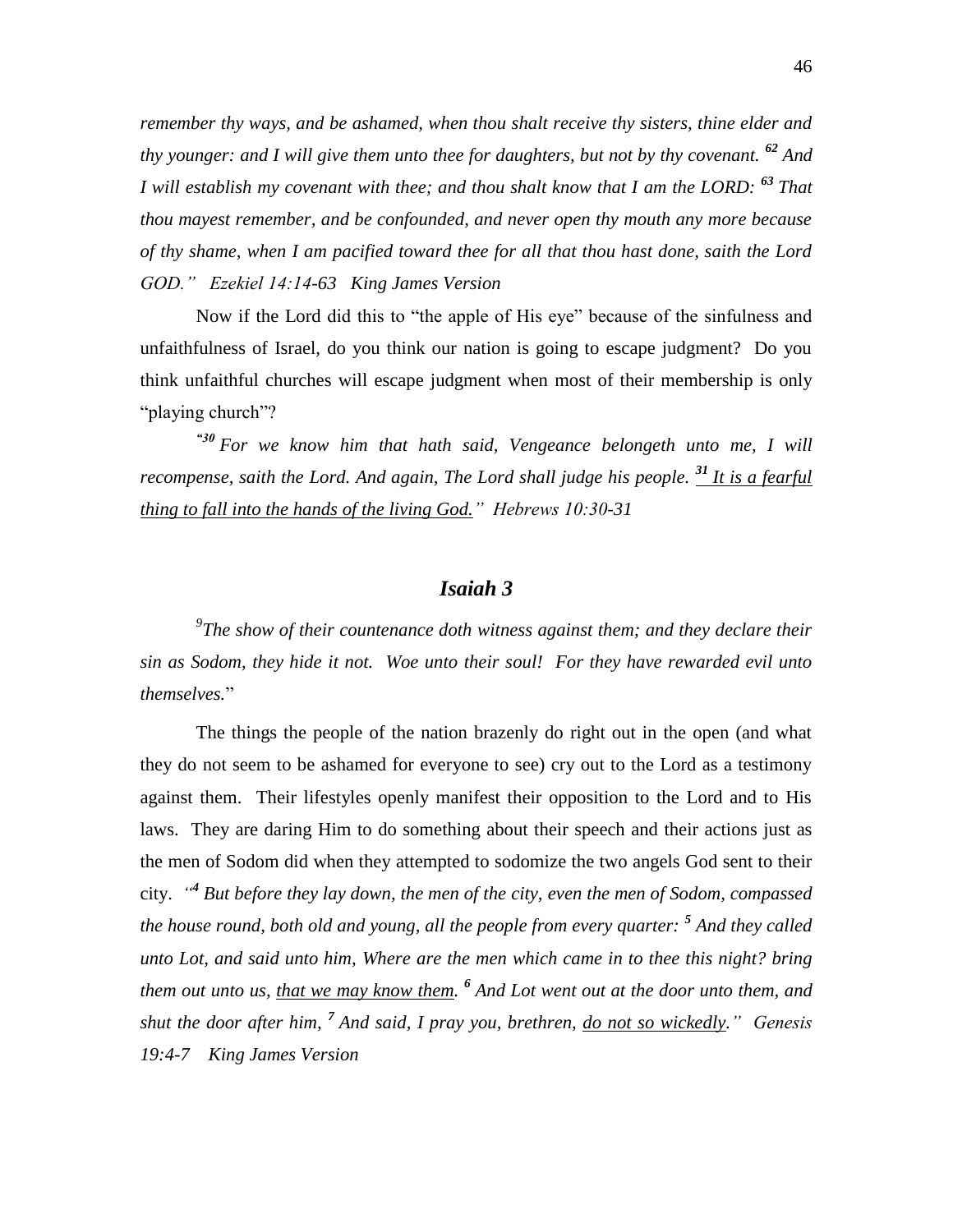<sup>"</sup> Even as Sodom and Gomorrah, and the cities about them in like manner, *giving themselves over to fornication, and going after strange flesh, are set forth for an example, suffering the vengeance of eternal fire.". Jude 1:7 King James Version*

Pity the part of them that can never cease to exist because in the next life the payment for what they are doing right now will earn them affliction and great sorrow as they pay their sin debt.

### *Isaiah 3*

*<sup>11</sup>Woe unto the wicked! It shall be ill with him: for the reward of his hands shall be given him.*

There will only be two types of people walking the face of the earth when Isaiah chapter three kicks into high gear. We shared a little earlier in this paper that you will be able to find some who are righteous because of the blood of the Lamb and because they are serving Him. They will enjoy the fruits of their labor for Christ. The other type will be the unrighteous. God refers to them as the wicked. Unfortunately, the wicked are going to be in for a rough ride during the time of Isaiah chapter three. These people already stand condemned. There never was a time in their life when they went to God in prayer, asked forgiveness for their sins and requested Jesus Christ pay their sin debt by His sacrifice on the cross.

<sup>"16</sup>For God so loved the world that he gave his only begotten Son, that whosoever *believeth in him should not perish, but have everlasting life. <sup>17</sup>For God sent not his Son*  into the world to condemn the world; but that the world through him might be saved. *<sup>18</sup>He that believeth on him is not condemned: but he that believeth not is condemned already, because he hath not believed in the name of the only begotten Son of God. <sup>19</sup>And this is the condemnation, that light is come into the world, and men loved darkness rather than light, because their deeds were evil. <sup>20</sup>For every one that doeth evil hateth the light, neither cometh to the light, lest his deeds should be reproved. <sup>21</sup>But he that doeth truth cometh to the light, that his deeds may be made manifest, that they are wrought in God." John 3 16-21 (New International Version)*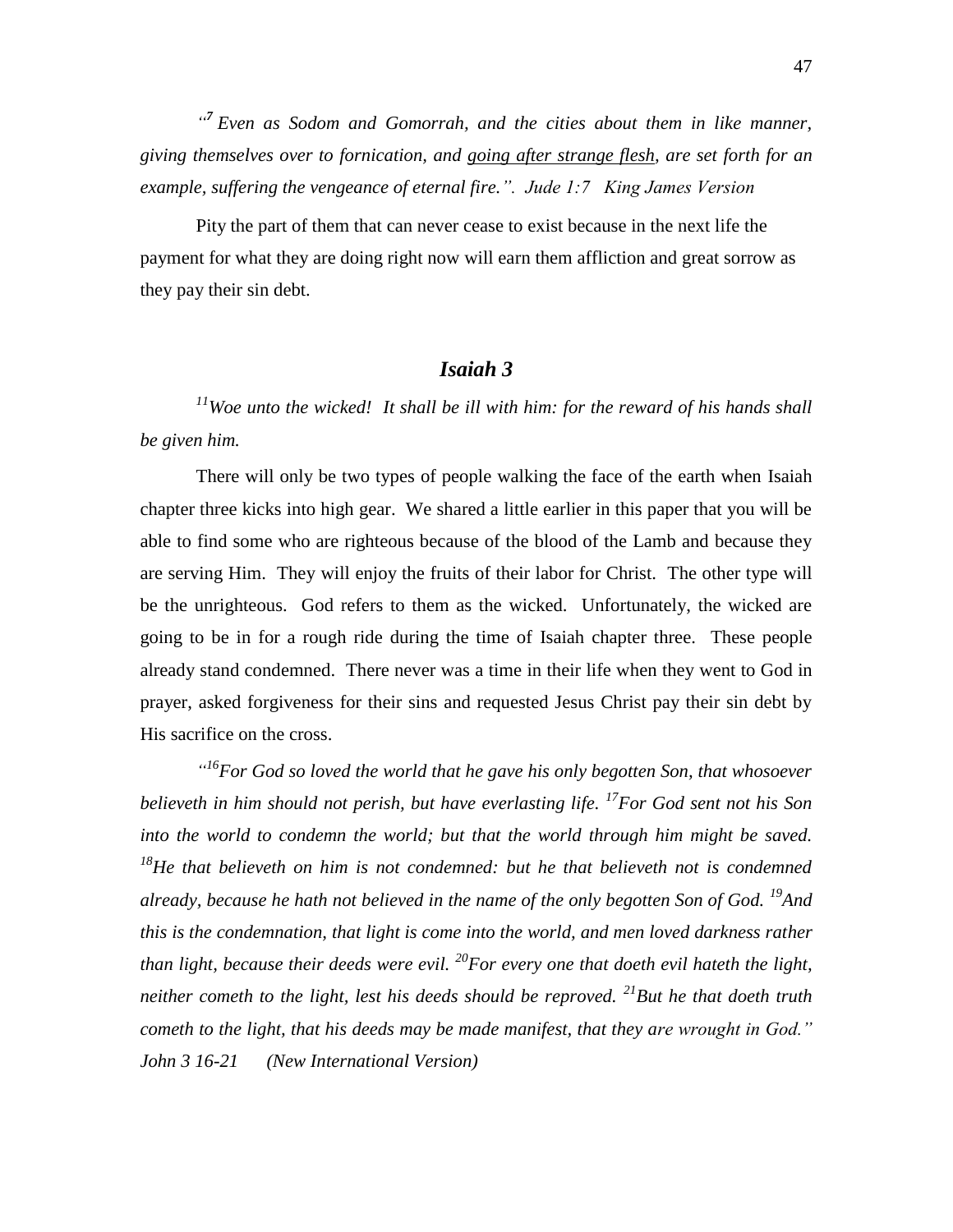<sup>44</sup> Surely he hath borne our griefs, and carried our sorrows: yet we did esteem *him stricken, smitten of God, and afflicted. <sup>5</sup> But he was wounded for our transgressions, he was bruised for our iniquities: the chastisement of our peace was upon him; and with his stripes we are healed. <sup>6</sup> All we like sheep have gone astray; we have turned every one to his own way; and the LORD hath laid on him the iniquity of us all. <sup>7</sup>He was oppressed, and he was afflicted, yet he opened not his mouth: he is brought as a lamb to the slaughter, and as a sheep before her shearers is dumb, so he openeth not his mouth. <sup>8</sup>He was taken from prison and from judgment: and who shall declare his generation? for he was cut off out of the land of the living: for the transgression of my people was he stricken" Isaiah 53:4-8 NIV*

### *Isaiah 3*

*<sup>12</sup>As for my people, children are their oppressors, and women rule over them. O my people, they which lead thee cause thee to err, and destroy the way of thy paths.* 

Do you know of any women who are having a devastating effect upon the citizens of the United States? Right off hand, we can think of at least eight. Some of those eight have announced that they would like to be elected as President of the United States so that they can lead in changing the policies of our nation. Some of them were a part of the government in the past and some of them are a part of the government right now. **Is that just a coincidence or is the Lord allowing this to happen for a purpose?** Does the procedure the Lord revealed to the prophet Isaiah happen only in the last days or has this also been the procedure the Lord uses to cause the decline of every nation who turned away from Him in the past also? Now the Lord's Divine Word is filled with the names of godly women He used to advance His work. Those are not the type of women to whom Isaiah 3:12 is referring.

As we look at this particular verse, the first part, "*children are their oppressors"* reminds us of the young people in the year 2019 who are leading in open defiance of authority and who are leading in these marches and vocal demands for socialism. It seems that that part of the verse ties in with Isaiah 3:4, " *<sup>4</sup>"I will make youths*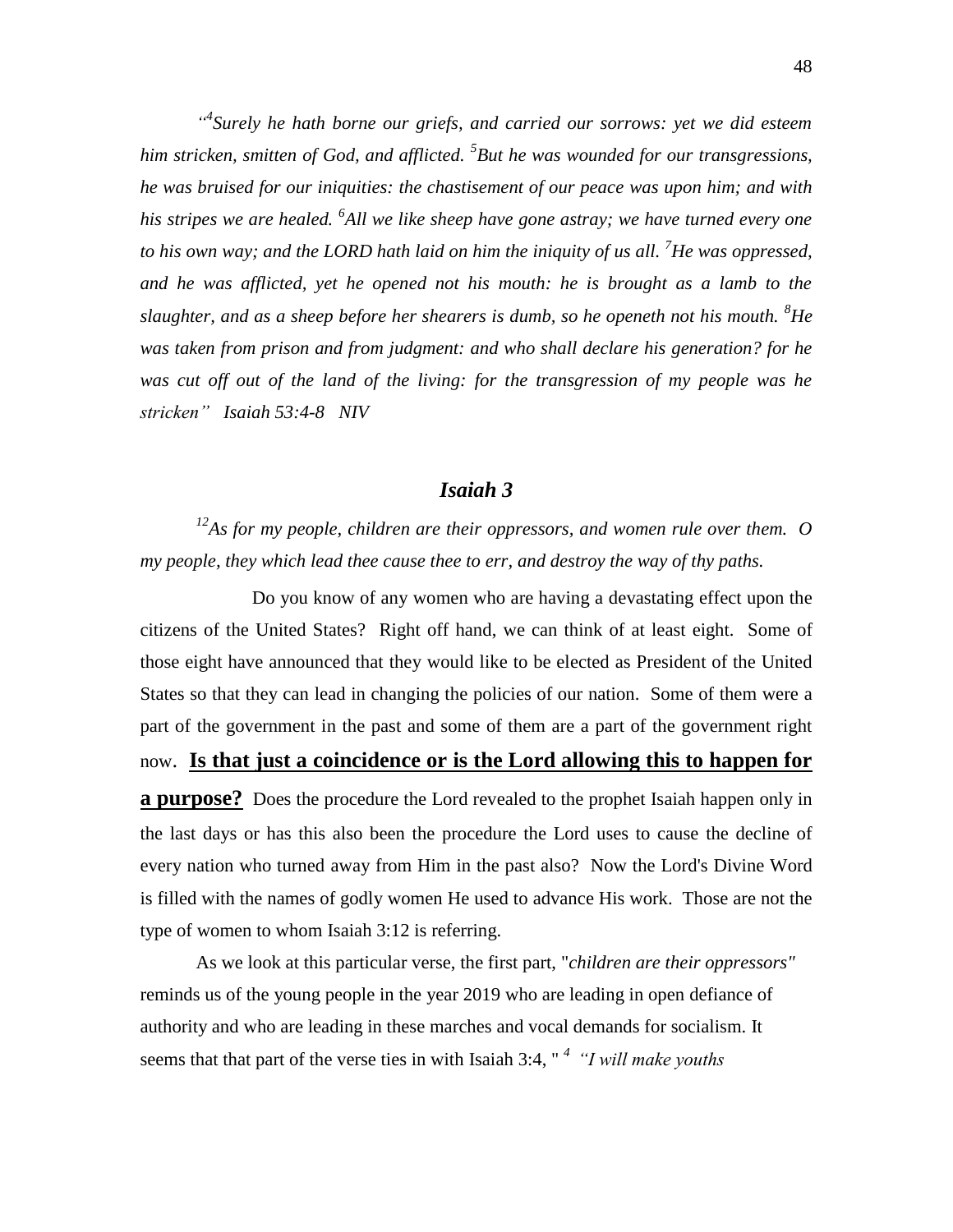*their leaders, and the unstable will govern them." Isaiah 3:4 (Holman Christian Standard Bible)*

*" <sup>16</sup>It is very bad for a country if the king is like a child. And it is very bad for a country if its rulers use all their time eating." Ecclesiastes 10:16 (Easy-To-Read Version)*

As we shared earlier, this prophecy was recorded by the prophet Isaiah according to what the Living God revealed to him over 2,800 years ago and we are seeing it being fulfilled today. Again, we are seeing many of our young people in the year 2019 who are leading in open defiance of authority and who are leading in these marches and vocal demands for socialism or other forms of government rather than a republic. In our opinion, the Lord will allow women to be placed into positions of leadership who will lead in changing the policies of our nation.

This has happened in some of Christ's churches also. When one of Christ's churches drifts away from the Lord and the members begin to "play church", it will not be long before the Lord allows a woman or a few women to become, to use an old country expression, a "bell cow" within the church who, over time, lead that church in a direction that will eventually cause their demise. *"*<sup>19</sup> *"I know your works, your love, faith, service, and endurance, and that your last works are greater than the first. <sup>20</sup>Yet I hold this against you, that you tolerate the woman Jezebel, who calls herself a prophetess, who teaches and misleads my servants to play the harlot and to eat food sacrificed to idols." Revelation 2:19-20 (New American Bible-United States Conference of Catholic Bishops)* 

As we shared in the beginning, when Isaiah chapter three kicks into high gear, it will become a time of loss, affliction and trouble for the unrighteous. They will find those in government will be enacting laws and rules which restrict or deny their rights. Eventually they will see their wealth transferred to the government through taxes and inflation or to others who are manipulating the economy. Even when they go to court because someone cheated them or stole their possessions or their wealth, they will get little or no justice from the judges who sit on the bench.